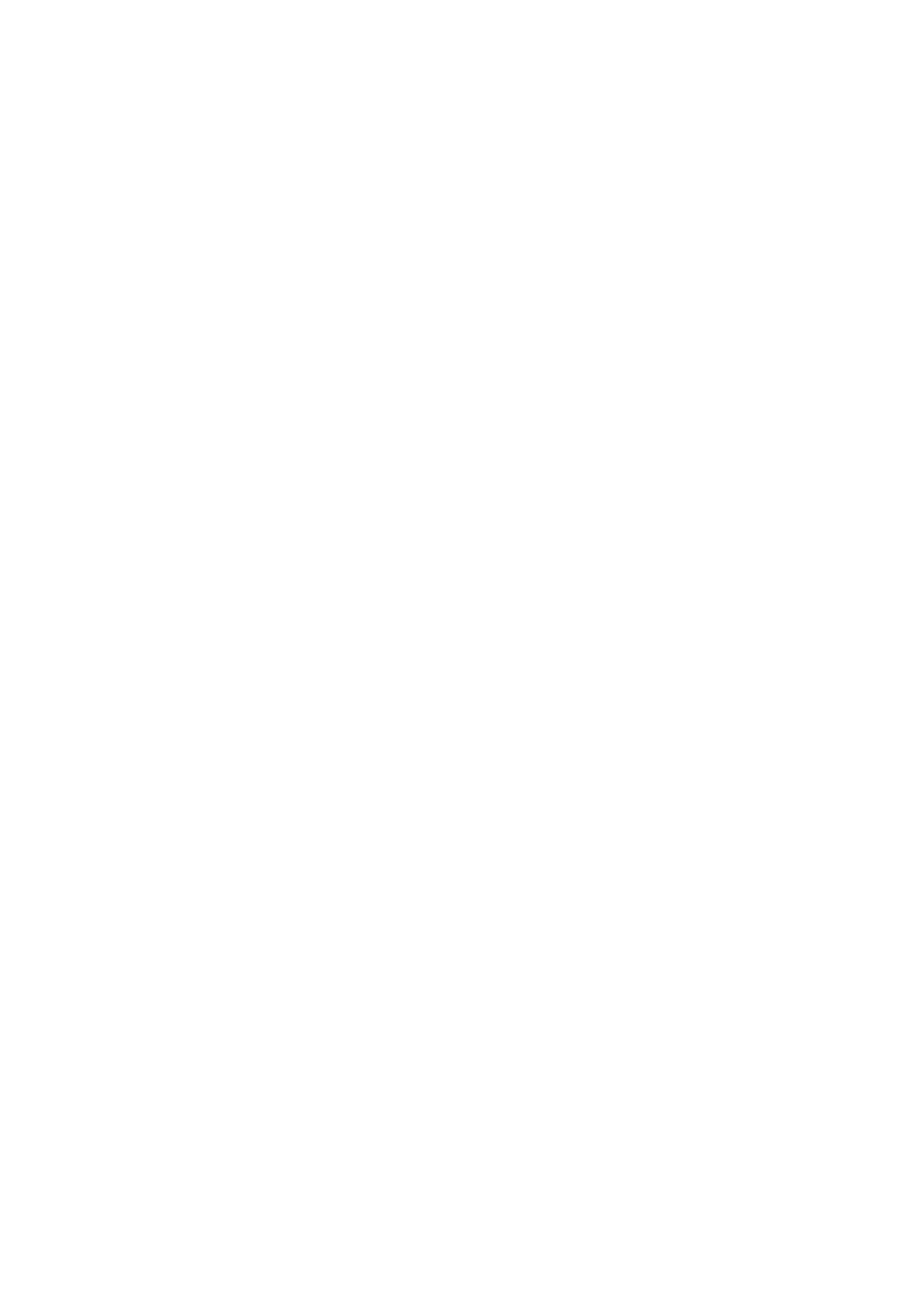# **TABLE OF CONTENTS**

| Theme, format and organizational modalities for the Fourteenth Meeting of the<br>Economic Forum: Part II (Permanent Council Decision No. 684 (PC.DEC/684)) 1 |
|--------------------------------------------------------------------------------------------------------------------------------------------------------------|
| Agenda and work programme of the Fourteenth Meeting of the Economic Forum4                                                                                   |
|                                                                                                                                                              |
|                                                                                                                                                              |
|                                                                                                                                                              |
| Introductory remarks by the Co-ordinator of OSCE Economic and                                                                                                |
|                                                                                                                                                              |
| Reports of the rapporteurs of the plenary sessions and the review session                                                                                    |
|                                                                                                                                                              |
| Review Session: Review of the implementation of OSCE transport-related<br>commitments with a particular focus on international legal instruments 29          |
| Plenary Session I: Transport development to enhance regional economic<br>co-operation and stability: the special case of landlocked countries 33             |
| Plenary Session II: The key role of governance: Effective practices in border                                                                                |
| Plenary Session III: Addressing risks to transport security in the various                                                                                   |
| Plenary Session IV: OSCE transport activities and their contribution to                                                                                      |
| Plenary Session V: The link between transport and the environment 45                                                                                         |
|                                                                                                                                                              |
|                                                                                                                                                              |
| Log of contributions to the Fourteenth Meeting of the Economic Forum55                                                                                       |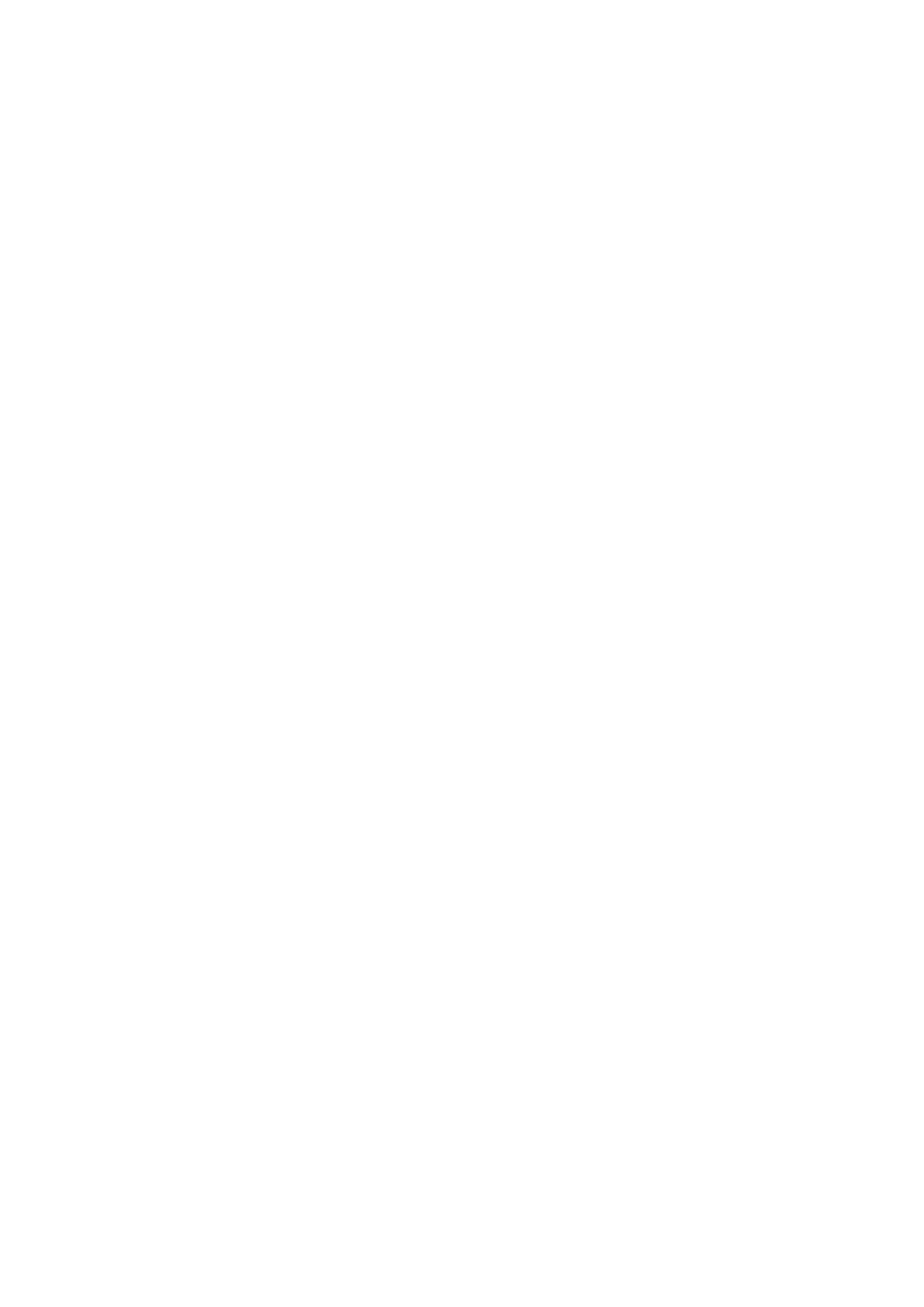

**Organization for Security and Co-operation in Europe** 7 July 2005 **Permanent Council** 

PC.DEC/684

**562nd Plenary Meeting**  PC Journal No. 562, Agenda item 7

# **DECISION No. 684 THEME, FORMAT AND ORGANIZATIONAL MODALITIES FOR THE FOURTEENTH ECONOMIC FORUM**

23 and 24 January 2006 and 22 to 24 May 2006

The Permanent Council,

 Pursuant to paragraphs 21 to 32 of Chapter VII of the Helsinki Document 1992, paragraph 20 of Chapter IX of the Budapest Document 1994, the OSCE Strategy Document for the Economic and Environmental Dimension of 2 December 2003 and Ministerial Council Decision No. 10/04 of 7 December 2004,

 Recalling, among others, previously agreed commitments to make the Economic Forum more dynamic through a change in format and to increase its effectiveness by an improved preparatory process and an effective procedure for ensuring follow-up of its deliberations, while remaining within the existing budgetary practice,

 Taking into account the Chairperson's Summary of the Thirteenth Meeting of the Economic Forum,

Decides that,

1. The theme of the Fourteenth Economic Forum will be "Transportation in the OSCE area: Secure transportation networks and transport development to enhance regional economic co-operation and stability".

2. The Fourteenth Economic Forum will be held over a period of five days, broken down as follows and without setting a precedent for future Economic Fora:

- 2.1 On 23 and 24 January 2006 in Vienna;
- 2.2 From 22 to 24 May 2006 in Prague.

 Moreover, taking into account its tasks, the Economic Forum will review the implementation of commitments in the economic and environmental dimension. The review to be integrated in the Prague segment of the Economic Forum will address transport-related commitments with a particular focus on international legal instruments, with a view to seeing how the OSCE could promote their wider acceptance and implementation.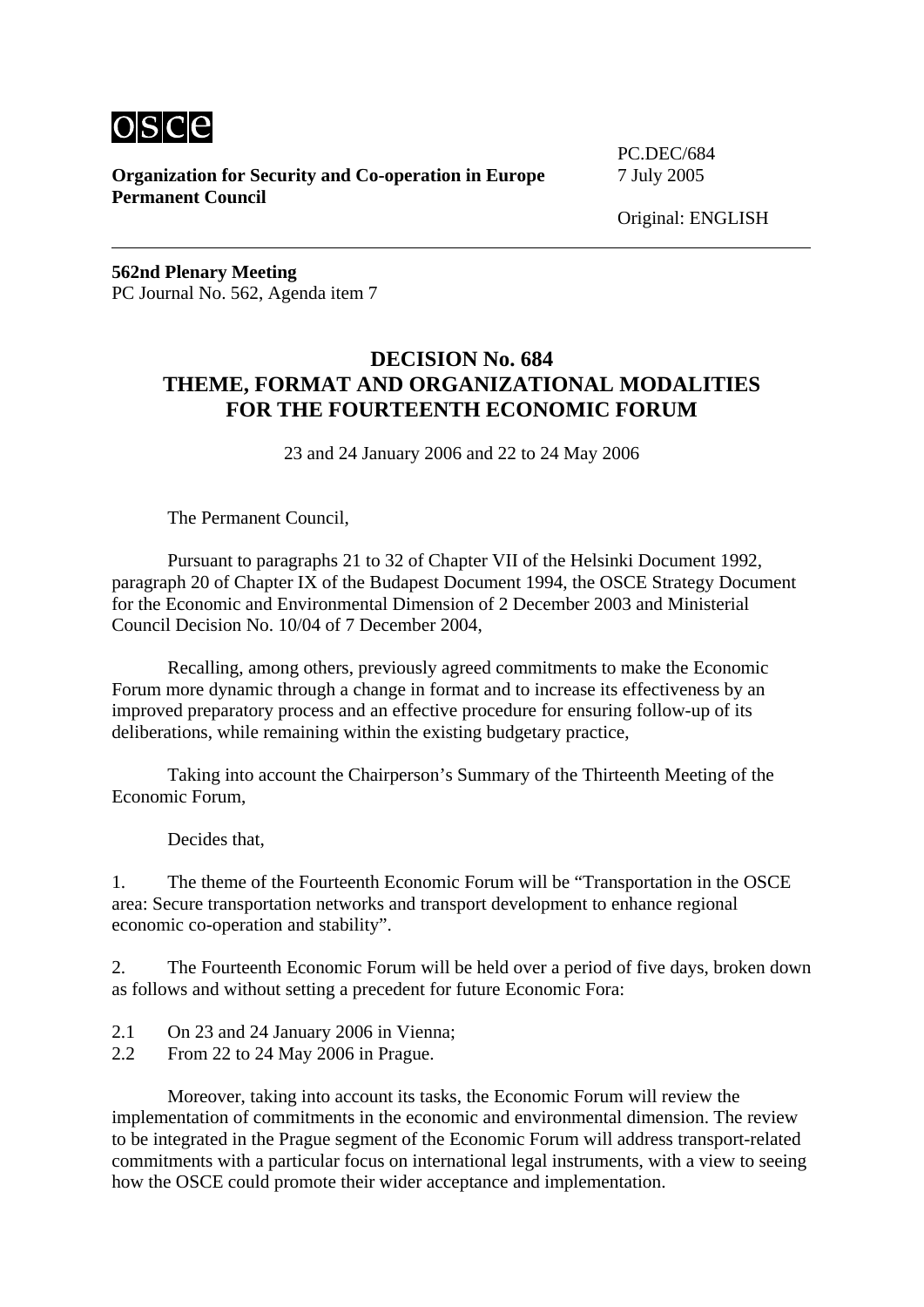PC.DEC/684 (continued) 7 July 2005

3. Discussions of the Forum should benefit from input provided by other OSCE bodies and relevant meetings, including two conferences outside Vienna, and deliberations in various international organizations.

4. Moreover, taking into account its tasks, the Economic Forum will discuss ongoing and future activities for the economic and environmental dimension, in particular the work in implementing the OSCE Strategy Document for the Economic and Environmental Dimension.

4(a). The 2006 Chairmanship intends to organize a meeting or special session over the course of the year to review implementation of OSCE commitments to combat terrorist financing, as elaborated in PC.DEC/487 (11 July 2002) and PC.DEC/617 (1 July 2004).

5. The participating States are encouraged to be represented at a high level, by senior officials responsible for shaping international economic and environmental policy in the OSCE area. Participation of representatives from the business and scientific communities as well as other relevant actors of civil society in their delegations would be welcome.

6. As in previous years, the format of the Economic Forum should provide for the active involvement of relevant international organizations and encourage open discussions.

 The following international organizations, international organs, regional groupings and conferences of States are invited to participate in the Fourteenth Economic Forum: Adriatic and Ionic Initiative; Asian Development Bank; Barents Euro-Arctic Council; Black Sea Economic Co-operation; Central Asian Co-operation Organization; Central European Initiative; Commonwealth of Independent States; Council of the Baltic Sea States; Council of Europe; Danube Commission; Economic Co-operation Organization; Energy Charter Treaty; Eurasian Economic Community; European Bank for Reconstruction and Development; European Environment Agency; European Conference of Ministers of Transport (ECMT); European Investment Bank; GUAM; Intergovernmental Commission TRACECA; Intergovernmental Organization for International Carriage by Rail; International Atomic Energy Agency; International Civil Aviation Organization (ICAO); International Labour Organization; International Maritime Organisation; International Monetary Fund; International Organization for Migration; Interstate Council of the Central Asian Economic Union (CAEU); North Atlantic Treaty Organization; Organisation for Economic Co-operation and Development; Intergovernmental Organisation for International Carriage by Rail (OTIF); Organization of the Islamic Conference; Organization for Co-operation of Railways; Collective Security Treaty Organization; Secretariat of the United Nations Framework Convention on Climate Change; Shanghai Co-operation Organization; Southeast European Cooperative Initiative; South-East European Cooperation Process; South Eastern Europe Transport Observatory; Stability Pact for South Eastern Europe; UN Commission on International Trade Law (UNCITRAL);United Nations Conference on Trade and Development; United Nations Development Programme; United Nations Economic Commission for Europe (UNECE); United Nations Economic and Social Commission for Asia and the Pacific (UNESCAP); United Nations Educational, Scientific and Cultural Organization; United Nations Environment Programme; United Nations Human Settlements Programme; United Nations Industrial Development Organization; United Nations Office on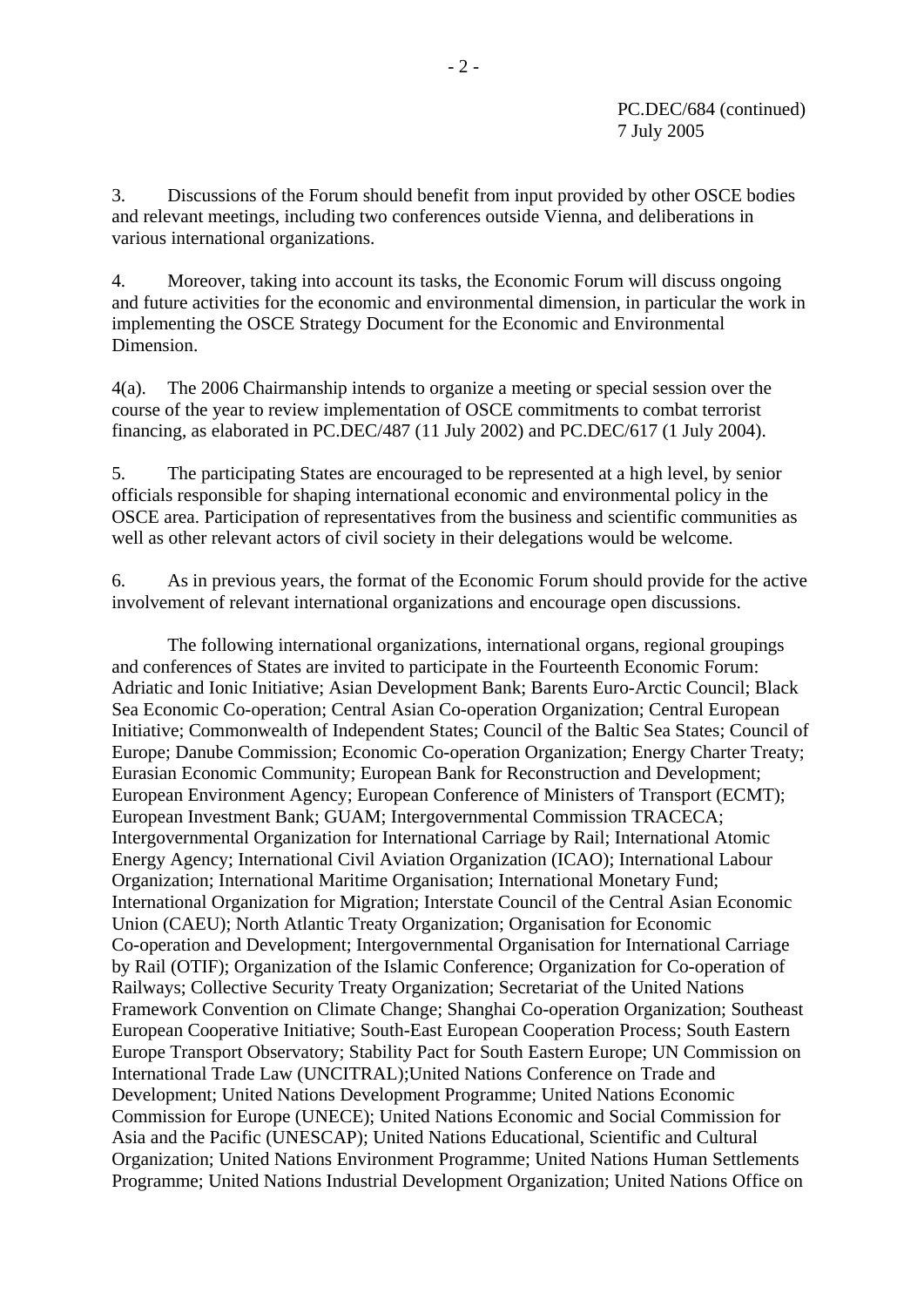### PC.DEC/684 (continued) 7 July 2005

Drugs and Crime; United Nations Population Fund; United Nations Special Programme for the Economies of Central Asia (UN SPECA); World Bank Group; World Customs Organization; World Health Organization; World Tourism Organization; World Trade Organization and other relevant organizations.

7. The Mediterranean Partners for Co-operation (Algeria, Egypt, Israel, Jordan, Morocco and Tunisia) and the Partners for Co-operation (Afghanistan, Japan, Mongolia, the Republic of Korea and Thailand) are invited to participate in the Fourteenth Economic Forum.

8. Upon request by a delegation of an OSCE participating State, regional groupings or expert academics and business representatives may also be invited, as appropriate, to participate in the Fourteenth Economic Forum.

9. Subject to the provisions contained in Chapter IV, paragraphs 15 and 16, of the Helsinki Document 1992, the representatives of non-governmental organizations with relevant experience in the area under discussion are also invited to participate in the Fourteenth Economic Forum.

10. In line with the practices established over the past years with regard to meetings of the Economic Forum and their preparatory process, the Chairperson of both meetings of the Economic Forum will present summary conclusions and policy recommendations drawn from the discussions. The Economic and Environmental Subcommittee of the Permanent Council will further include the conclusions of the Chairperson and the reports of the rapporteurs in its discussions so that the Permanent Council can take the decisions required for appropriate policy translation and follow-up activities.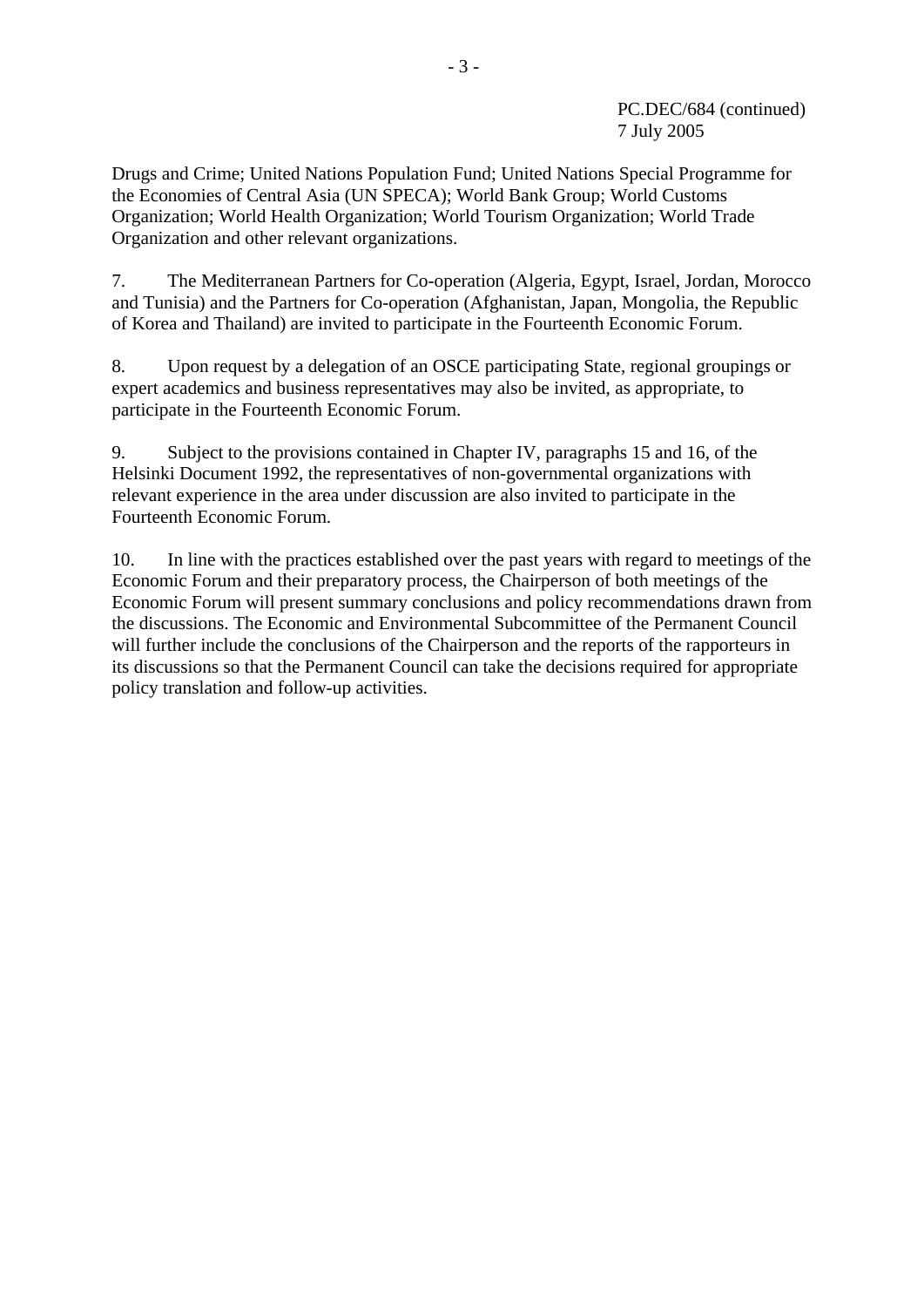

**Organization for Security and Co-operation in Europe** 22 May 2006 **Economic Forum (Senior Council)** Annex **Prague** 

14-EF(SC).JOUR/3

### **Third Day of the Fourteenth Meeting**  14-EF(SC) Journal No. 3, Agenda item 1

# **AGENDA AND WORK PROGRAMME OF THE FOURTEENTH MEETING OF THE ECONOMIC FORUM: PART II**

# **Transportation in the OSCE area: Secure transportation networks and transport development to enhance regional economic co-operation and stability**

Prague, 22 to 24 May 2006

- 1. Opening Session (open to the press)
	- (a) Welcoming remarks by the representative of the Government of the Czech Republic
	- (b) Opening address by the Chairman-in-Office, the Minister for Foreign Affairs of Belgium
	- (c) Introductory remarks by the Secretary General and the Co-ordinator of OSCE Economic and Environmental Activities
- 2. Introductory Plenary Session
	- (a) Keynote addresses by representatives of other international organizations
	- (b) Discussion
- 3. Review Session: Review of the implementation of OSCE transport-related commitments with a particular focus on international legal instruments
- 4. Plenary Session I: Transport development to enhance regional economic co-operation and stability: the special case of landlocked countries
- 5. Plenary Session II: The key role of governance: Effective practices in border management and the fight against corruption
- 6. Plenary Session III: Addressing risks to transport security in the various transport modes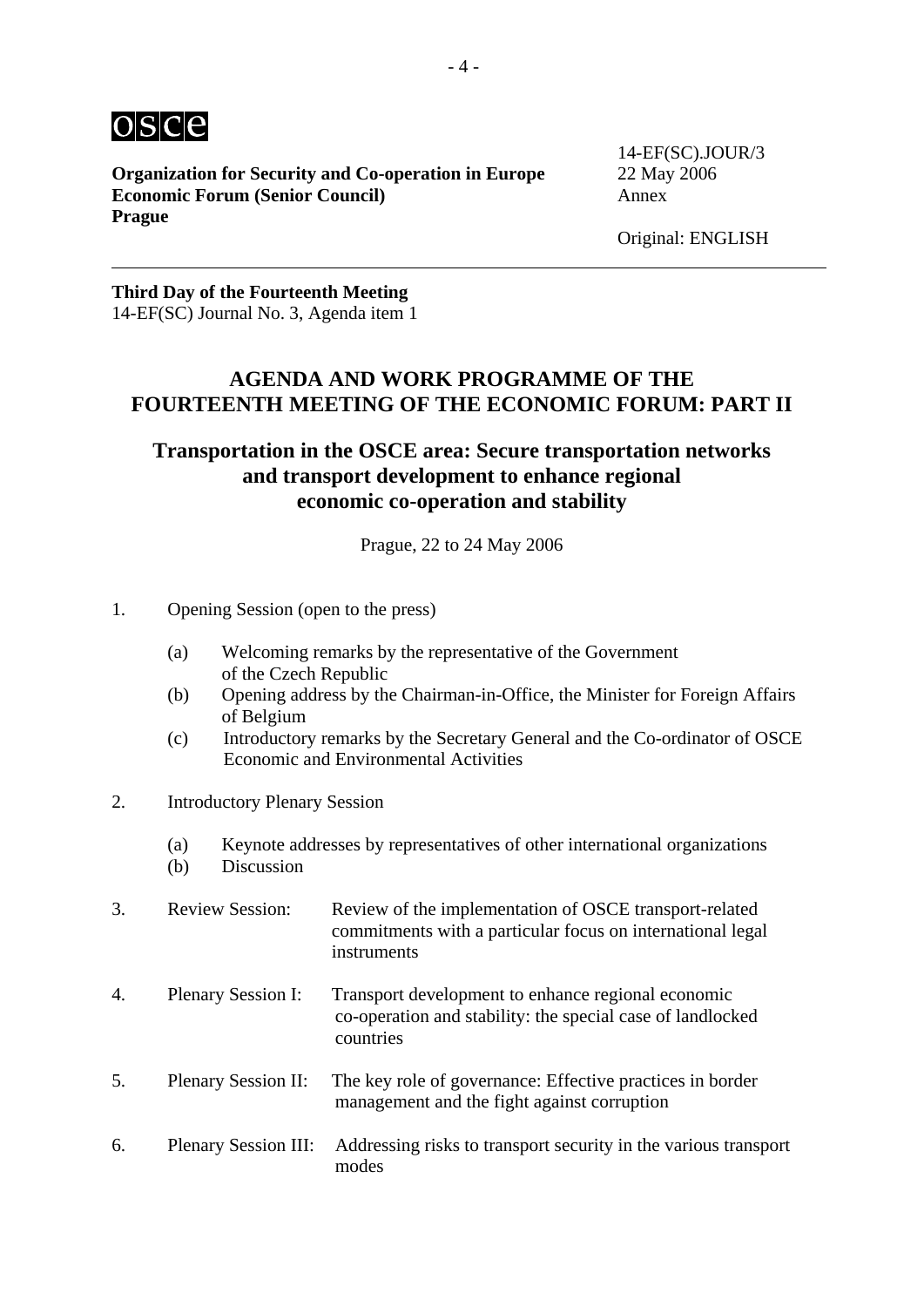14-EF(SC).JOUR/3 22 May 2006 Annex (continued)

- 7. Plenary Session IV: OSCE transport activities and their contribution to confidence-building and the solution of unresolved conflicts
- 8. Plenary Session V: The link between transport and the environment
- 9. Plenary Session VI: Follow-up
	- (a) Presentation of conclusions and main follow-up recommendations by the Chairperson of the Economic Forum, Special Envoy of the Minister for Foreign Affairs of Belgium for the OSCE Chairmanship
	- (b) Discussion
- 10. Closing Session (open to the press)
	- (a) Closing statement by the Chairperson of the Economic Forum

# **Work Programme**

Working hours: 9 a.m.–12.30 p.m. 2.30–6 p.m. (Afternoon of Wednesday, 24 May 2006: 2.30–3.30 p.m.)

|           | Monday<br>22 May 2006 | Tuesday<br>23 May 2006 | Wednesday<br>24 May 2006 |
|-----------|-----------------------|------------------------|--------------------------|
| Morning   |                       | Items $3, 4$           | Items $8, 9$             |
| Afternoon | Items $1, 2$          | Items $5, 6, 7$        | Item 10                  |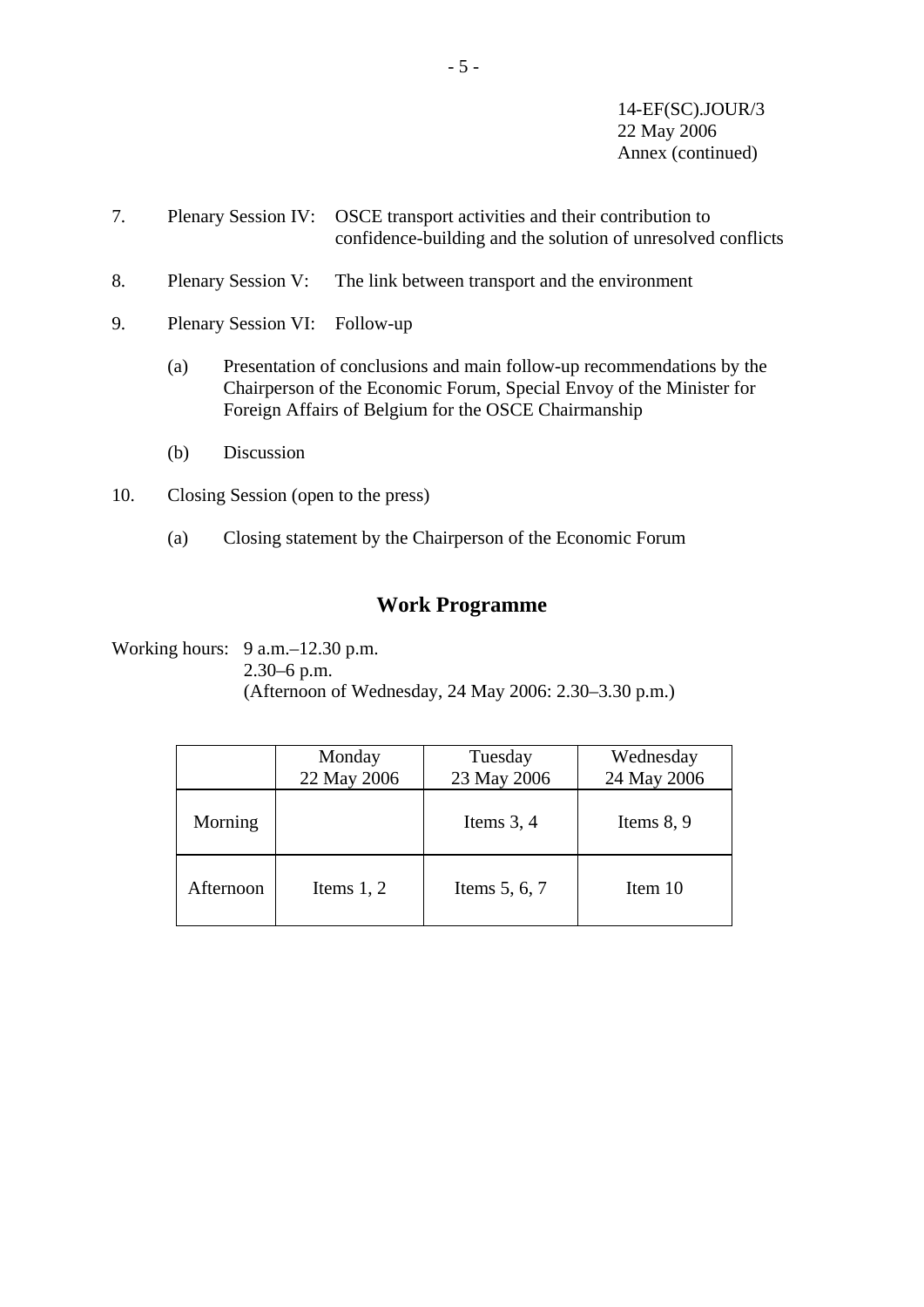# **ANNOTATED AGENDA OF THE FOURTEENTH MEETING OF THE OSCE ECONOMIC FORUM: PART II**

# **Transportation in the OSCE area: Secure transportation networks and transport development to enhance regional economic co-operation and stability**

Prague, 22 to 24 May 2006

#### **Monday, 22 May 2006**

| $2.30 - 3.15$ p.m. | Opening session (open to the press)                                                                                                                                                                    |  |  |  |
|--------------------|--------------------------------------------------------------------------------------------------------------------------------------------------------------------------------------------------------|--|--|--|
|                    | Welcoming remarks by H.E. Mr. Cyril Svoboda, Minister for Foreign<br>Affairs of the Czech Republic                                                                                                     |  |  |  |
|                    | Opening address by the Chairman-in-Office, H.E. Karel De Gucht,<br>Minister for Foreign Affairs of Belgium                                                                                             |  |  |  |
|                    | Introductory remarks by:                                                                                                                                                                               |  |  |  |
|                    | Mr. Marc Perrin de Brichambaut, OSCE Secretary General<br>Mr. Bernard Snoy, Co-ordinator of OSCE Economic and<br><b>Environmental Activities (CEEA)</b>                                                |  |  |  |
| $3.15 - 3.45$ p.m. | Coffee break                                                                                                                                                                                           |  |  |  |
| $3.45 - 5.45$ p.m. | Introductory plenary session                                                                                                                                                                           |  |  |  |
|                    | Moderator: Mr. Frank Geerkens, Head of the OSCE Chairmanship<br>Unit, Ministry of Foreign Affairs of Belgium/OSCE Chairmanship                                                                         |  |  |  |
|                    | Rapporteur: Mr. Marc Baltes, Senior Economic Adviser, OCEEA                                                                                                                                            |  |  |  |
|                    | Keynote addresses by:                                                                                                                                                                                  |  |  |  |
|                    | Mr. Marek Belka, Executive Secretary of the United Nations<br>Economic Commission for Europe (UNECE)<br>Mr. Luc Aliadière, General Director, International Union of<br>Railways                        |  |  |  |
|                    | Discussion                                                                                                                                                                                             |  |  |  |
| $6-7$ p.m.         | Special event: Launching of the OSCE Best Practice Guide for a<br>Positive Business and Investment Climate, a project stemming from<br>the recommendations of the Twelfth Economic Forum (Mirror Hall) |  |  |  |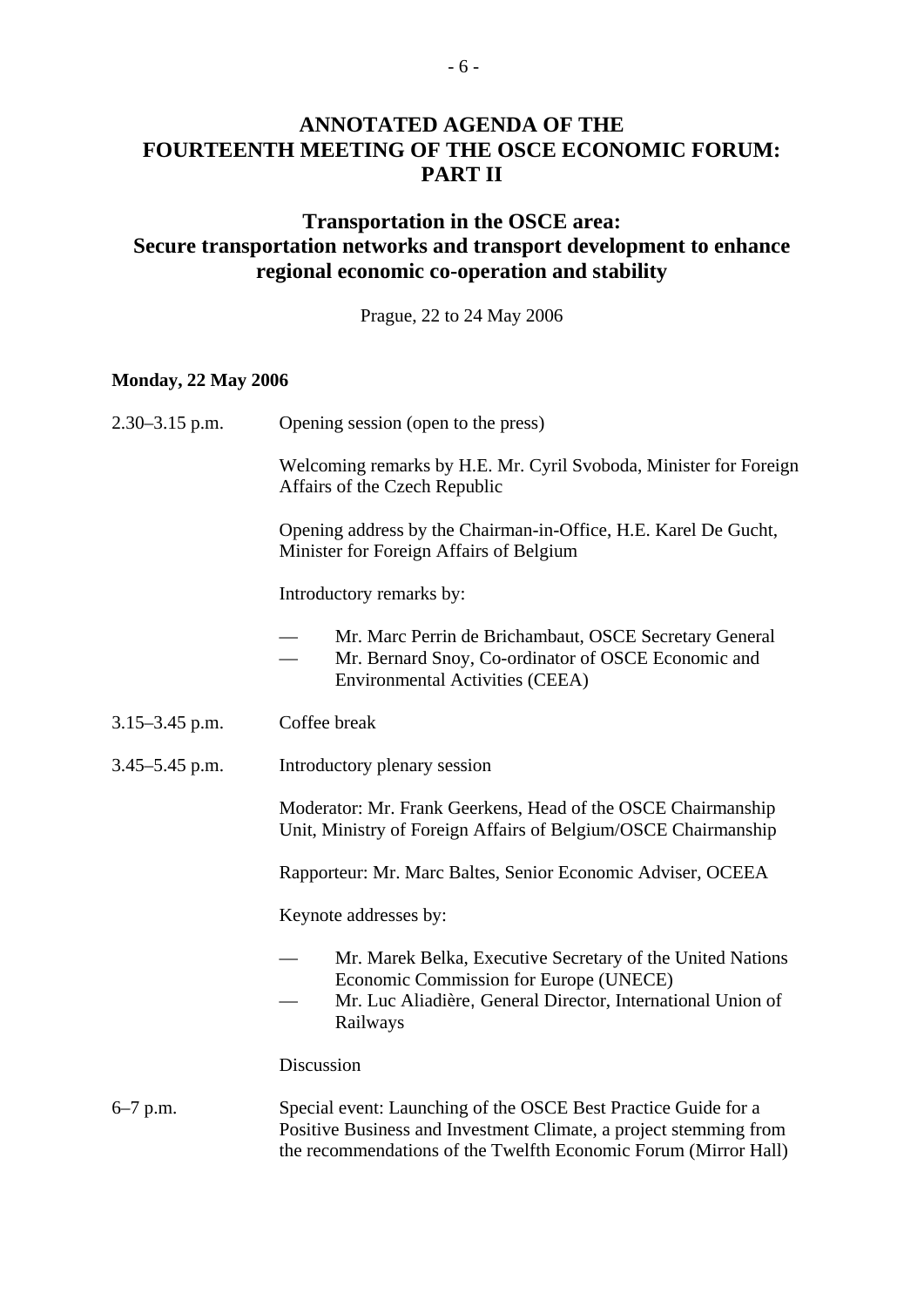|        | Introductory remarks by:                                                                                                                                                                                                                |
|--------|-----------------------------------------------------------------------------------------------------------------------------------------------------------------------------------------------------------------------------------------|
|        | Frank Geerkens, Head of the OSCE Chairmanship Unit,<br>Ministry of Foreign Affairs of Belgium/OSCE Chairmanship<br>Mr. Bernard Snoy, CEEA<br>Mr. Lyubomir Todorov, Counsellor, Delegation of Bulgaria to<br>the OSCE, Chairmanship 2004 |
|        | Presentation of key recommendations of the Guide by the expert team:                                                                                                                                                                    |
|        | Mr. Barry Kolodkin, senior investment expert<br>Mr. Shawn Sullivan, attorney at law<br>Ms. Olga Moreva, small and medium enterprise expert                                                                                              |
|        | Concluding remarks by:                                                                                                                                                                                                                  |
|        | Ms. Nina Lindroos Kopolo, Associate Programme Officer,<br><b>OCEEA</b>                                                                                                                                                                  |
|        | Discussion                                                                                                                                                                                                                              |
| 7 p.m. | Reception hosted by the Co-ordinator of OSCE Economic and<br>Environmental Activities (Czernin Palace)                                                                                                                                  |

# **Tuesday, 23 May 2006**

| $9 - 11$ a.m. | Review session: Review of the implementation of OSCE transport<br>related commitments with a particular focus on international legal<br>instruments |                                                                                                                                                                                                                                                                                                                                                                                                                         |  |  |
|---------------|-----------------------------------------------------------------------------------------------------------------------------------------------------|-------------------------------------------------------------------------------------------------------------------------------------------------------------------------------------------------------------------------------------------------------------------------------------------------------------------------------------------------------------------------------------------------------------------------|--|--|
|               | Moderator:                                                                                                                                          | Mr. Frank Geerkens, Head of the OSCE Chairmanship<br>Unit, Ministry of Foreign Affairs of Belgium/OSCE<br>Chairmanship                                                                                                                                                                                                                                                                                                  |  |  |
|               | Rapporteur:                                                                                                                                         | Ms. Karla Basselier, OSCE Chairmanship Unit,<br>Ministry of Foreign Affairs of Belgium/OSCE<br>Chairmanship                                                                                                                                                                                                                                                                                                             |  |  |
|               | Keynote addresses by:                                                                                                                               |                                                                                                                                                                                                                                                                                                                                                                                                                         |  |  |
|               |                                                                                                                                                     | Mr. Jose Capel Ferrer, Director, Transport Division, UNECE<br>Presentation of the UNECE report, Proposals on how to<br>promote the wider acceptance and implementation of<br>international legal instruments and support regional<br>co-operation in the transport sector<br>Joint OSCE/UNECE Pilot Project on the International<br>Convention on the Harmonization of Frontier Controls<br>of Goods of 21 October 1982 |  |  |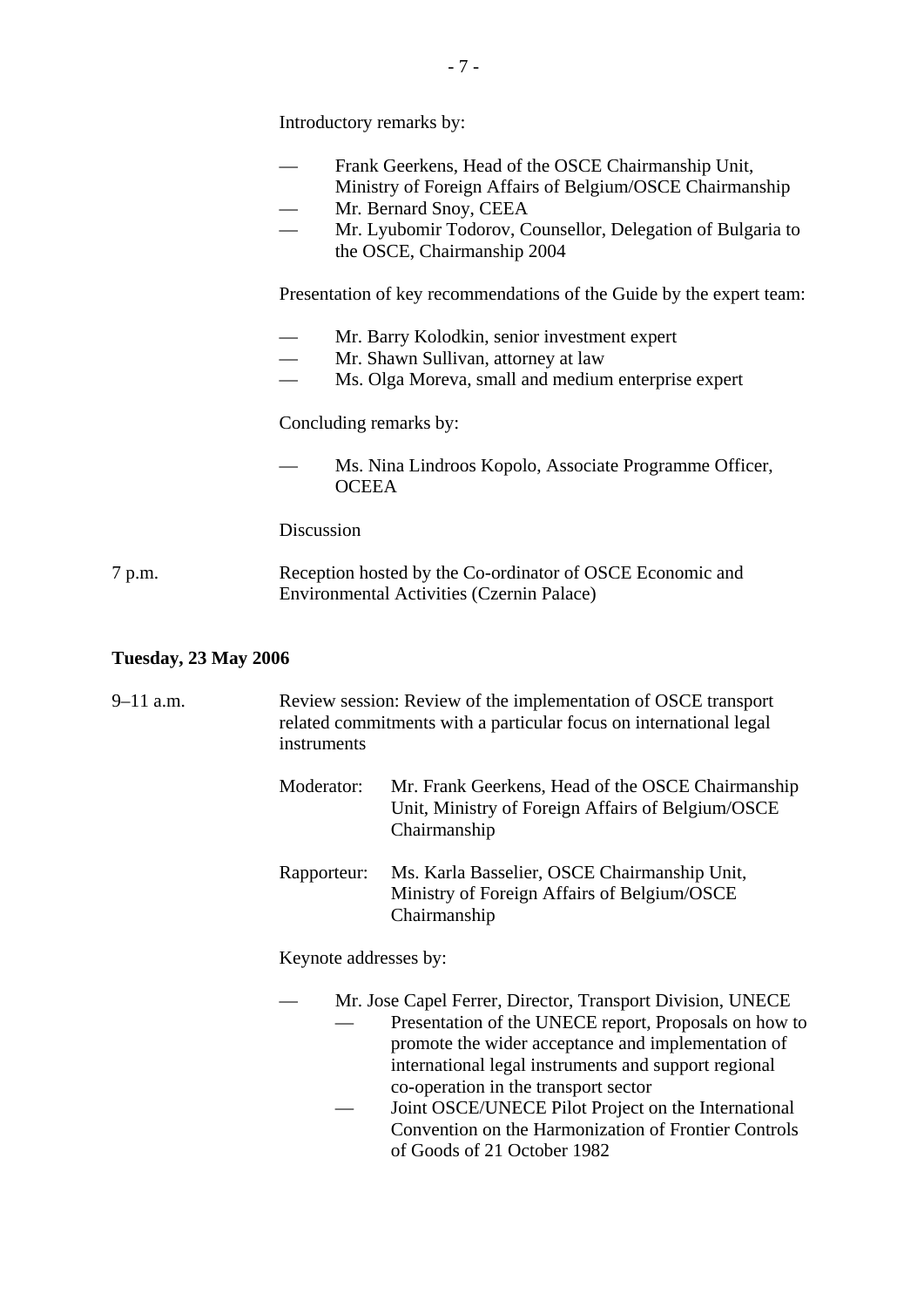|                             |                                                                                                                                                                      | Mr. Bernard Snoy, CEEA<br>Response to the UNECE report and proposals                                                                                                                                                                                                                                                    |  |  |  |
|-----------------------------|----------------------------------------------------------------------------------------------------------------------------------------------------------------------|-------------------------------------------------------------------------------------------------------------------------------------------------------------------------------------------------------------------------------------------------------------------------------------------------------------------------|--|--|--|
|                             | Discussion                                                                                                                                                           |                                                                                                                                                                                                                                                                                                                         |  |  |  |
| $9.30 - 11$ a.m.            | Side event with the Mediterranean Partners for Co-operation: The role<br>of transport in regional integration and trans-Mediterranean<br>co-operation (Gallery Hall) |                                                                                                                                                                                                                                                                                                                         |  |  |  |
|                             | Moderator:                                                                                                                                                           | Ambassador Carlos Sanchez de Boado, Head of the<br>Permanent Delegation of Spain to the OSCE                                                                                                                                                                                                                            |  |  |  |
|                             | Rapporteur:                                                                                                                                                          | Mr. Fabrizio Scarpa, External Co-operation Officer,<br><b>OSCE</b> Secretariat                                                                                                                                                                                                                                          |  |  |  |
|                             | Keynote addresses by:                                                                                                                                                |                                                                                                                                                                                                                                                                                                                         |  |  |  |
|                             | Mr. Antonio Chica, Ministry of Transport, Spain<br>Ambassador Christian D. Falkowski, Head of the Delegation of<br>the European Commission to the OSCE               |                                                                                                                                                                                                                                                                                                                         |  |  |  |
|                             | Discussion                                                                                                                                                           |                                                                                                                                                                                                                                                                                                                         |  |  |  |
| $11 - 11.30$ a.m.           | Coffee break                                                                                                                                                         |                                                                                                                                                                                                                                                                                                                         |  |  |  |
| $11.30$ a.m.-<br>12.30 p.m. | Plenary session I: Transport development to enhance regional<br>economic co-operation and stability: the special case of landlocked<br>countries                     |                                                                                                                                                                                                                                                                                                                         |  |  |  |
|                             | The Almaty Programme of Action Addressing the Special<br>Needs of Landlocked Developing Countries (LLDCs)<br>The OSCE contribution within this framework             |                                                                                                                                                                                                                                                                                                                         |  |  |  |
|                             | Moderator:                                                                                                                                                           | Ambassador Doulat Kuanyshev, Head of the Permanent<br>Mission of Kazakhstan to the OSCE                                                                                                                                                                                                                                 |  |  |  |
|                             | Rapporteur:                                                                                                                                                          | Mr. Armands Pupols, Mission Programme Officer,<br><b>OSCE Secretariat/Conflict Prevention Centre</b>                                                                                                                                                                                                                    |  |  |  |
|                             | Keynote addresses by:                                                                                                                                                |                                                                                                                                                                                                                                                                                                                         |  |  |  |
|                             |                                                                                                                                                                      | Mr. Sandagdorj Erdenebileg, Senior Programme Officer,<br>United Nations Office of the High Representative for the Least<br>Developed Countries (LDCs), LLDCs and Small Island<br>Developing States (SIDS)<br>Ms. Kristal E. Alley, Special Advisor, International Division,<br><b>United States Chamber of Commerce</b> |  |  |  |
|                             | Discussion                                                                                                                                                           |                                                                                                                                                                                                                                                                                                                         |  |  |  |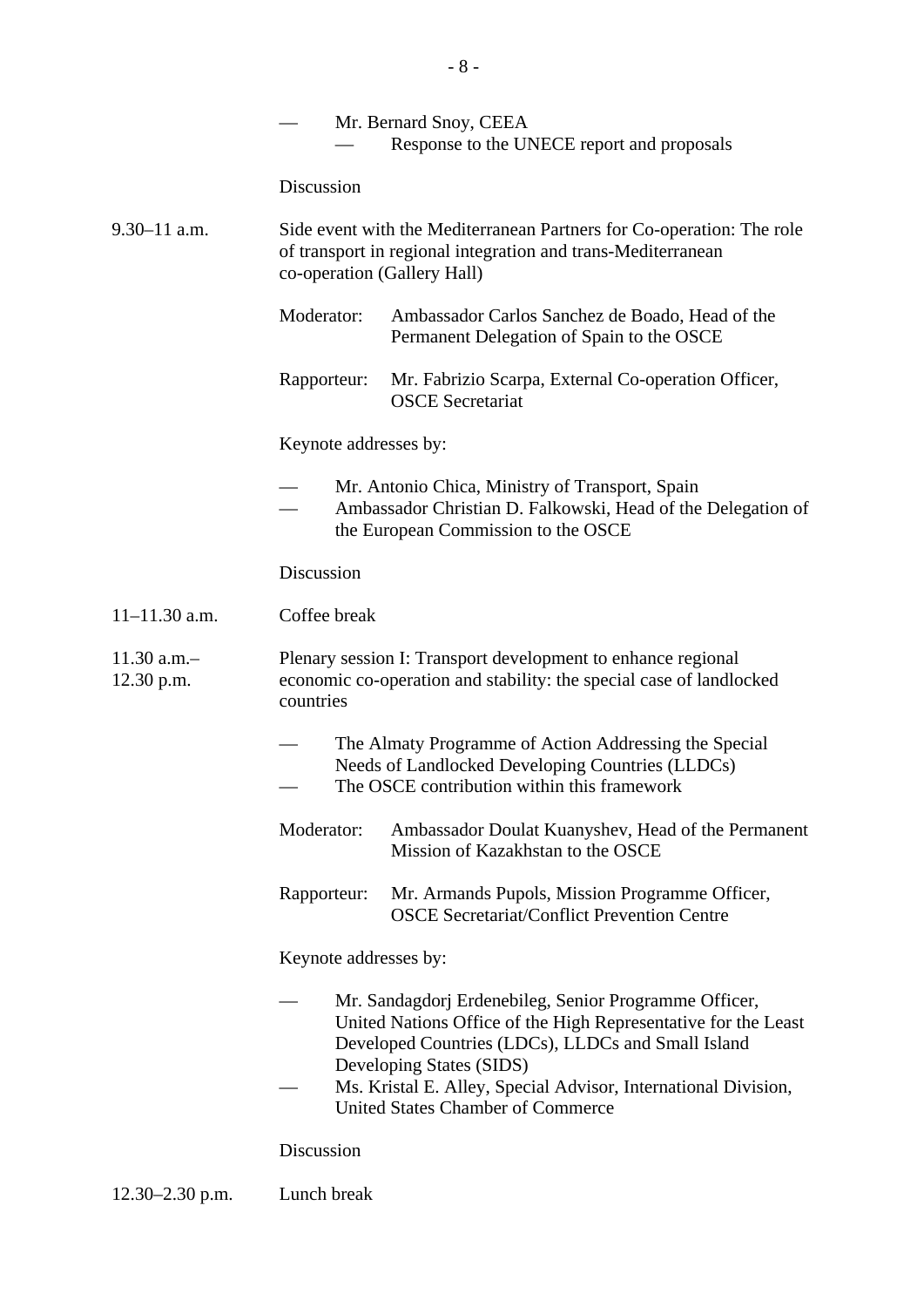Introductory remarks by:

 $-9-$ 

- Mr. Frank Geerkens, Head of the OSCE Chairmanship Unit, Ministry of Foreign Affairs of Belgium/OSCE Chairmanship
- Mr*.* Bernard Snoy, CEEA
- Ms. Blažka Kepic, Counsellor, Chargé d'Affaires a.i., Delegation of Slovenia to the OSCE, Chairmanship 2005

Presentation of the main points of the Handbook by:

- Mr. Nilim Baruah, Head, Labour Migration Division, IOM Geneva
- Mr. Ryszard Cholewinski, Labour Migration Specialist, IOM Geneva
- Patrick Taran, Senior Migration Specialist, ILO Geneva

Concluding remarks by:

Ms. Nina Lindroos-Kopolo, Associate Programme Officer, **OCEEA** 

#### Discussion

- 2.30–3.30 p.m. Plenary session II: The key role of governance: effective practices in border management and the fight against corruption
	- The World Customs Organisation (WCO) Framework of
	- Standards to Secure and Facilitate Global Trade
	- The implementation of the OSCE Border Security and Management Concept
	- Customs and cross-border co-operation
	- Fighting corruption in the transport sector
	- Strengthening public-private partnership and dialogue
	- Moderator: Ambassador Peter Lizák, Head of the Permanent Delegation of Slovakia to the OSCE
	- Rapporteur: Mr. Roel Janssens, OCEEA

Keynote addresses by:

- Mr. Michael Schmitz, Director, Compliance and Facilitation, World Customs Organization
- Mr. John Bray, Director Analysis, Control Risks Deutschland GmbH

Discussion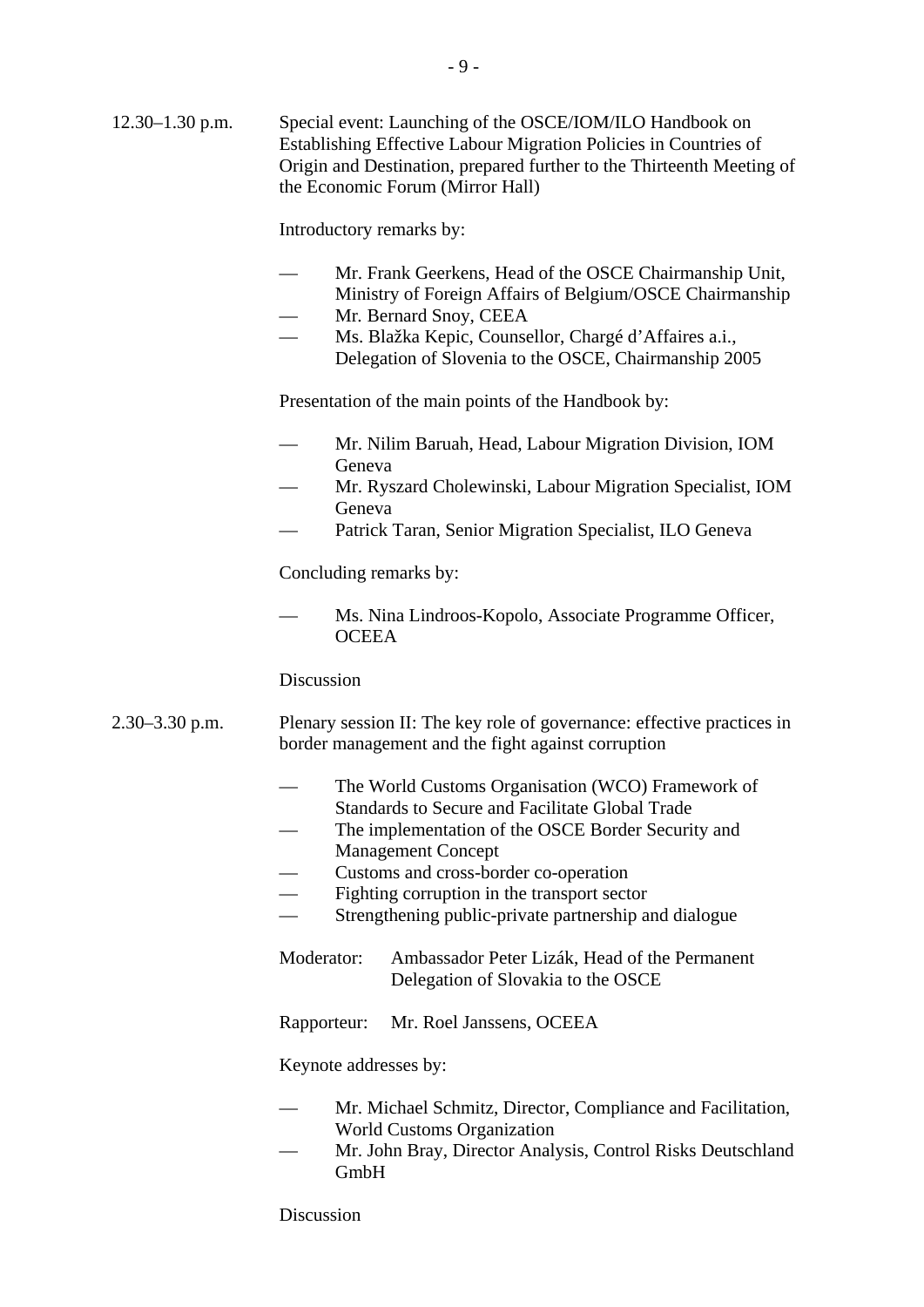| 3.30–4.30 p.m.  | Plenary session III: Addressing risks to transport security in the various<br>transport modes                                                                                                                                                                                 |  |  |  |  |
|-----------------|-------------------------------------------------------------------------------------------------------------------------------------------------------------------------------------------------------------------------------------------------------------------------------|--|--|--|--|
|                 | Container security and the OSCE contribution<br>OSCE capacity-building and training activities related to<br>transport security in various transport modes<br>Co-ordination among different actors active in the field of<br>inland, maritime and aviation transport security |  |  |  |  |
|                 | Moderator:<br>Mr. Richard Stein, General Manager of International<br>Programs, U.S. Transportation Security Administration                                                                                                                                                    |  |  |  |  |
|                 | Ms. Irene Sudy, Vienna University of Economic and<br>Rapporteur:<br>Business Administration, Institute of Transport<br>Economics and Logistics                                                                                                                                |  |  |  |  |
|                 | Keynote addresses by:                                                                                                                                                                                                                                                         |  |  |  |  |
|                 | Mr. Marios Meletiou, technical specialist, Ports and Transport,<br><b>International Labour Organization</b><br>Mr. Dimitrios Theologitis, Head of Security Policy and<br>Maritime Security Unit, DG TREN, European Commission                                                 |  |  |  |  |
|                 | Discussion                                                                                                                                                                                                                                                                    |  |  |  |  |
| $4.30 - 5$ p.m. | Coffee break                                                                                                                                                                                                                                                                  |  |  |  |  |
| $5-6$ p.m.      | Plenary session IV: OSCE transport activities and their contribution to<br>confidence-building and the solution of unresolved conflicts                                                                                                                                       |  |  |  |  |
|                 | Needs assessments and other OSCE supported activities in<br>conflict and post conflict situations, i.e., South Caucasus,<br>Moldova/Transdniestrian region, etc.                                                                                                              |  |  |  |  |
|                 | Moderator:<br>Ambassador Bertrand de Crombrugghe, Head of the<br>Permanent Delegation of Belgium to the OSCE/OSCE<br>Chairmanship                                                                                                                                             |  |  |  |  |
|                 | Mr. Curtis Peters, Delegation of Canada to the OSCE<br>Rapporteur:                                                                                                                                                                                                            |  |  |  |  |
|                 | Keynote addresses by:                                                                                                                                                                                                                                                         |  |  |  |  |
|                 | Mr. Bernard Snoy, CEEA<br>Mr. Bill Hanlon, Economic and Environmental Officer, OSCE<br>Mission to Georgia                                                                                                                                                                     |  |  |  |  |
|                 | Discussion                                                                                                                                                                                                                                                                    |  |  |  |  |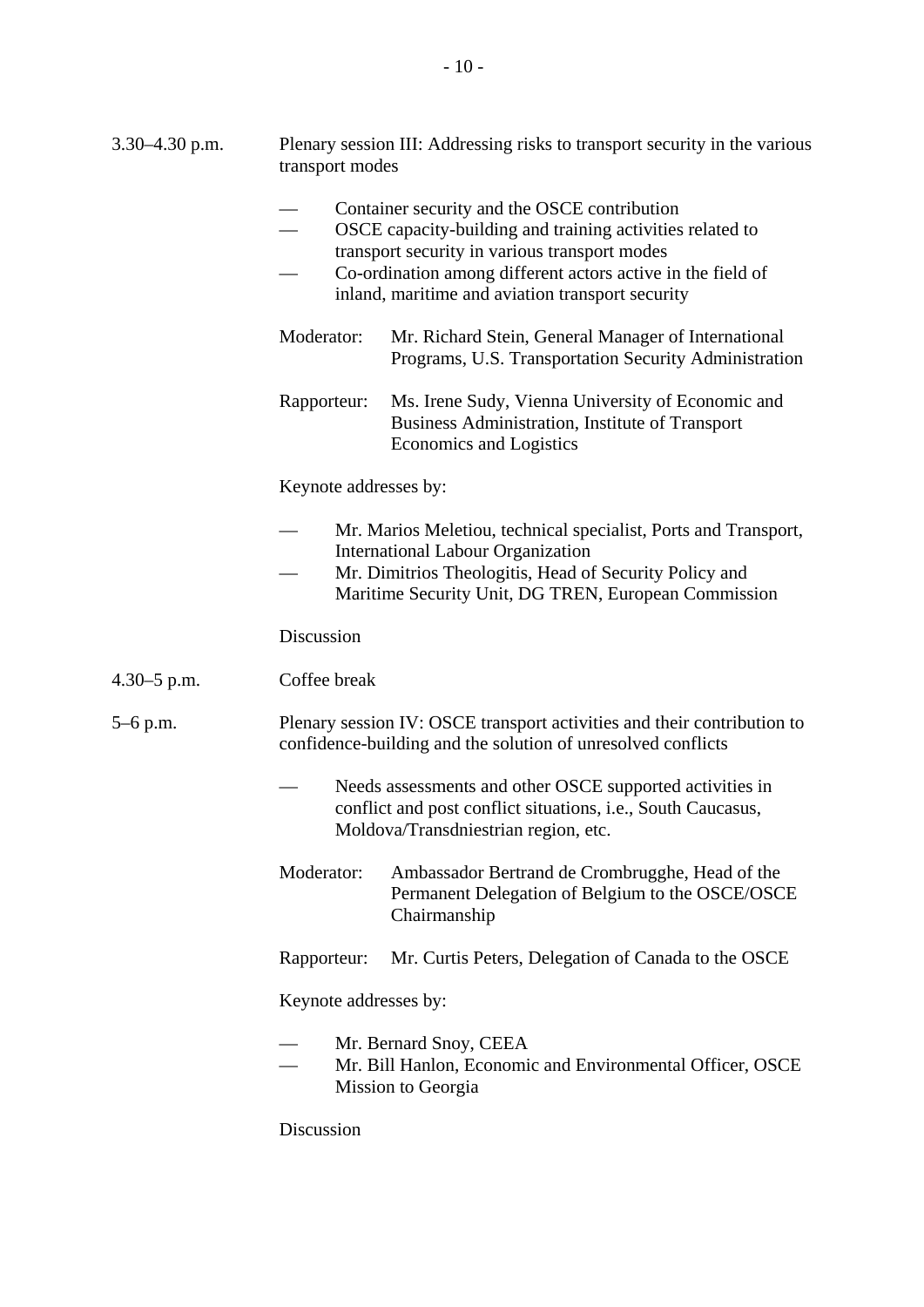# **Wednesday, 24 May 2006**

| $9 - 10$ a.m.       | Plenary session V: The link between transport and the environment                                                                                                           |                                                                                                                                                        |  |  |  |
|---------------------|-----------------------------------------------------------------------------------------------------------------------------------------------------------------------------|--------------------------------------------------------------------------------------------------------------------------------------------------------|--|--|--|
|                     | The role of Aarhus Centres<br>Transport of dangerous goods and energy resources and their<br>environmental impact                                                           |                                                                                                                                                        |  |  |  |
|                     | Moderator:<br>Ambassador Mette Kongshem, Head of the Permanent<br>Delegation of Norway to the OSCE                                                                          |                                                                                                                                                        |  |  |  |
|                     | Rapporteur:                                                                                                                                                                 | Mr. Philip Reuchlin, Economic and Environmental<br>Adviser, OCEEA                                                                                      |  |  |  |
|                     | Keynote addresses by:                                                                                                                                                       |                                                                                                                                                        |  |  |  |
|                     | Mr. Pierre Portas, Deputy Executive Secretary, Secretariat of<br>the Basel Convention<br>Ambassador Vladimir Pryakhin, Head of the OSCE Office in<br>Yerevan                |                                                                                                                                                        |  |  |  |
|                     | Discussion                                                                                                                                                                  |                                                                                                                                                        |  |  |  |
| $10-10.30$ a.m.     | Coffee break                                                                                                                                                                |                                                                                                                                                        |  |  |  |
| $10.30$ a.m.-       | Plenary session VI: Follow-up                                                                                                                                               |                                                                                                                                                        |  |  |  |
| 12.30 p.m.          | Moderator:                                                                                                                                                                  | Senator Pierre Chevalier, Chairperson of the Economic<br>Forum, Special Envoy of the Belgian Minister for<br>Foreign Affairs for the OSCE Chairmanship |  |  |  |
|                     | Rapporteur:                                                                                                                                                                 | Mr. Alexey Stukalo, Deputy Co-Ordinator of OSCE<br><b>Economic and Environmental Activities</b>                                                        |  |  |  |
|                     | Presentation of conclusions and main follow-up recommendations:                                                                                                             |                                                                                                                                                        |  |  |  |
|                     | <b>Senator Pierre Chevalier</b>                                                                                                                                             |                                                                                                                                                        |  |  |  |
|                     | Discussion                                                                                                                                                                  |                                                                                                                                                        |  |  |  |
| $12.30 - 2.30$ p.m. | Lunch break                                                                                                                                                                 |                                                                                                                                                        |  |  |  |
| $2.30 - 3.30$ p.m.  | Closing session (open to the press)                                                                                                                                         |                                                                                                                                                        |  |  |  |
|                     | Closing statement by Senator Pierre Chevalier, Chairperson of the<br>Economic Forum, Special Envoy of the Belgian Minister for Foreign<br>Affairs for the OSCE Chairmanship |                                                                                                                                                        |  |  |  |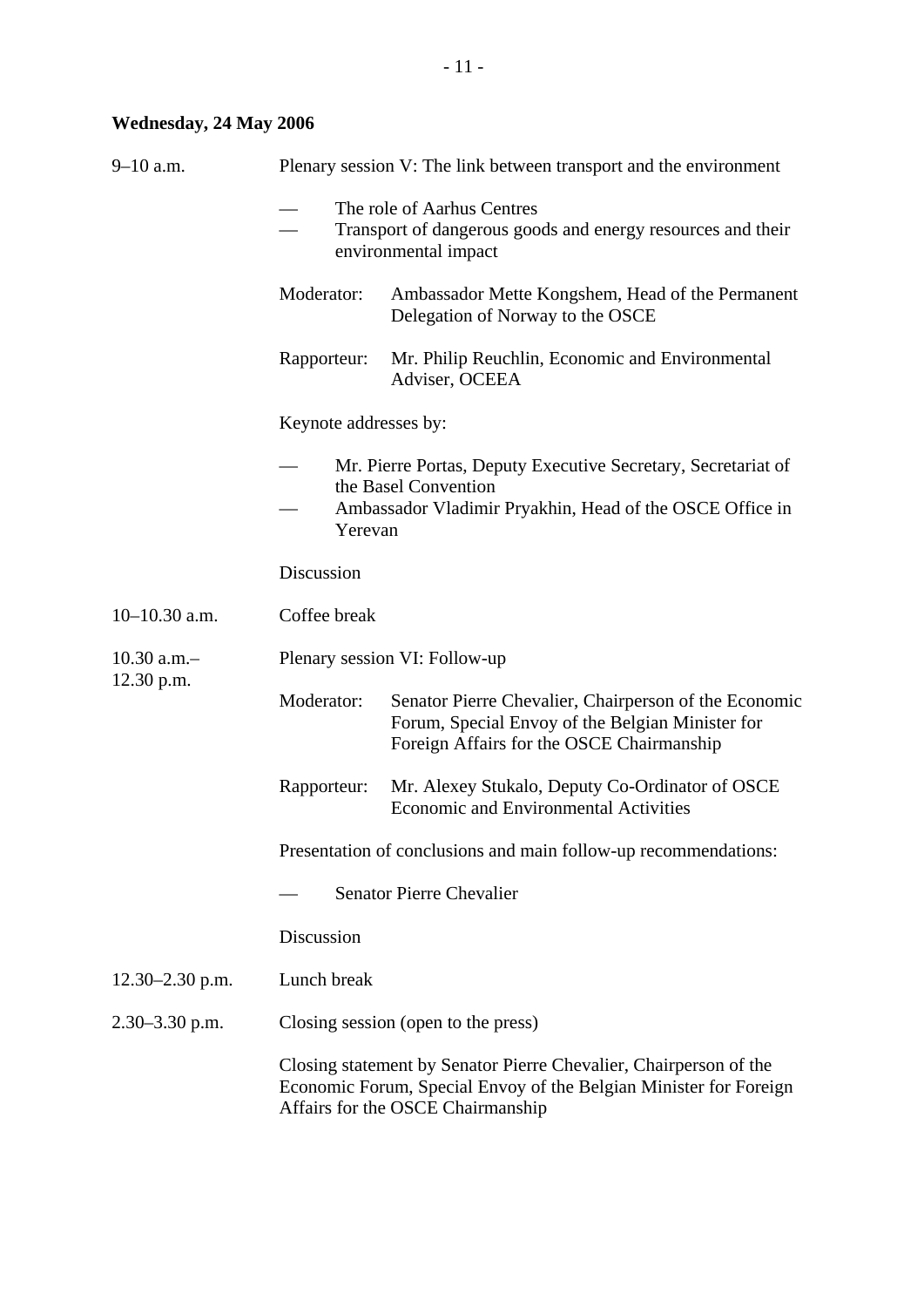### **OPENING ADDRESS BY THE CHAIRMAN-IN-OFFICE**

Excellencies, Ladies and Gentlemen,

 Welcome to the opening session of the Fourteenth Meeting of the Economic Forum. Allow me first of all to thank our host and my colleague, Cyril Svoboda, for his generous hospitality and that of his country. It's a joy to be in Prague in springtime. We could not have found a better place for a fruitful meeting. My thanks go also to the OSCE Secretary General, Mr. Marc Perrin de Brichambaut, and to Mr. Bernard Snoy, OSCE Co-ordinator of Economic and Environmental Activities, and to their team for accomplishing a great job in preparing and organizing this Meeting.

 It is gratifying to welcome such a large number of high-level decision-makers from participating States and from our Partner countries and partner international organizations. I would also like to address a special word of welcome to the heads and officers of the OSCE field missions. During my visits to the countries of the region, I have been able to appreciate the valuable work you are doing, sometimes in difficult circumstances.

#### Ladies and gentlemen,

 From the very outset, one of the key objectives of the Belgian Chairmanship has been to bring about a greater balance between the three dimensions of the OSCE's comprehensive approach to security. The economic and environmental dimension is part of that comprehensive approach, but has received less attention than the other dimensions. The Belgian Chairmanship wants to give a new impetus and more substance to OSCE co-operation in this field. We believe that there can be no lasting security and stability without economic development, just as there can be no stability and security without effective democratic rule and respect for human rights and fundamental freedoms.

 For years after 1975, the economic and environmental dimension of our Organization was running in neutral because of the incompatibility of opposing economic systems. In today's globalized world, our economies have started to open up and to interconnect, creating more wealth through new opportunities for free trade. We should try to seize these opportunities and do more in addressing the economic challenges that we all face.

 Economic co-operation presupposes viable, secure and effective cross-regional transportation networks. They are at the core of economic development. They concern the physical movements of goods and services, and the supply of raw materials and energy to our factories, and of finished products to markets. "Open a road and trade will sprout", they say.

 Conflicts and tensions between and within nations often have to do with impediments to trade and transportation. On the other hand, economic co-operation and integration contribute to regional stability and security. It is the logic and the mechanisms of such economic co-operation that we want and that we should further develop within the OSCE area. It is developing in other areas. We should give it a greater push in the OSCE region. Our meeting of today and tomorrow is an important step in this regard.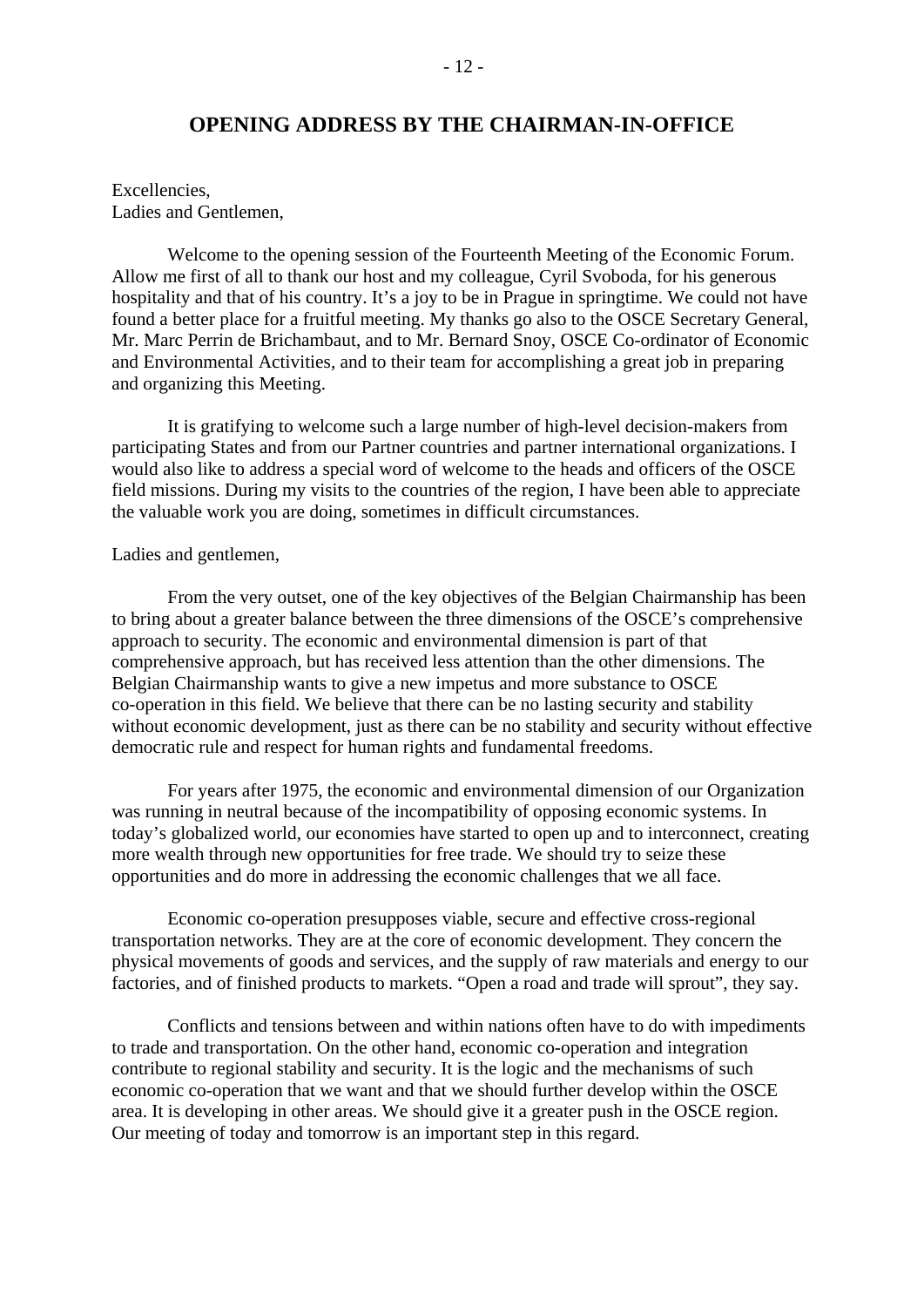Transportation is not a new subject for the OSCE's attention and action. In fact, our work is building on the OSCE Strategy Document for the Economic and Environmental Dimension, adopted already in 2003 at Maastricht.

 The objective is certainly not and cannot be that the OSCE should actually start building real bridges and roads or that it should be involved in financing or developing such projects. That is not its mandate. That is not its role. Neither should or can the OSCE engage in activities that are already taken care of by other international organizations or try to duplicate their work. That is neither desirable nor possible. But the OSCE can build bridges between policy-makers and help to develop the basis and a road map for dialogue and co-operation between our countries in the economic field. It offers a forum where all the participating States can exchange ideas and opinions on how to address existing challenges and to identify opportunities for co-operation that will further regional development.

 That is our task today and tomorrow. The ideas and proposals resulting from our discussions may inspire and stimulate the national authorities of our countries and other stakeholders. We have already advanced a great deal on the road that we had mapped out. Two preparatory meetings — in Dushanbe and Baku — and the meeting of the first part of the Economic Forum in Vienna, on co-operation in the economic field, have produced a considerable set of ideas, proposals and suggestions. As Chairman-in-Office, I would like to thank all the participating States, institutions and Partners for their active and constructive contribution in this process.

 The "outcome paper" presented as a basis for the discussions at our meeting here in Prague identifies the key issues of particular relevance for the OSCE in the transportation field:

- Promoting implementation of relevant international conventions;
- Promoting good governance in the area of transport;
- Addressing the needs of landlocked countries;
- Enhancing transport security; and
- Contributing to conflict resolution.

Allow me to say a few words on these issues and on the way ahead.

 First, with regard to the international conventions, we are working closely with the UN Economic Commission for Europe (UNECE), based on the Memorandum of Understanding of 2004. We want to encourage OSCE participating States to implement the UNECE legal instruments in the field of transportation and to provide them with capacity-building assistance in this respect. It is proposed to implement this year a joint UNECE-OSCE voluntary pilot project on the implementation of the International Convention on the Harmonization of Frontier Controls of Goods of 1982. Other similar projects may follow if this project proves to be successful.

 Good public and corporate governance is essential for sound economic development, also in the transportation sector. Cornerstones of good governance are transparency in public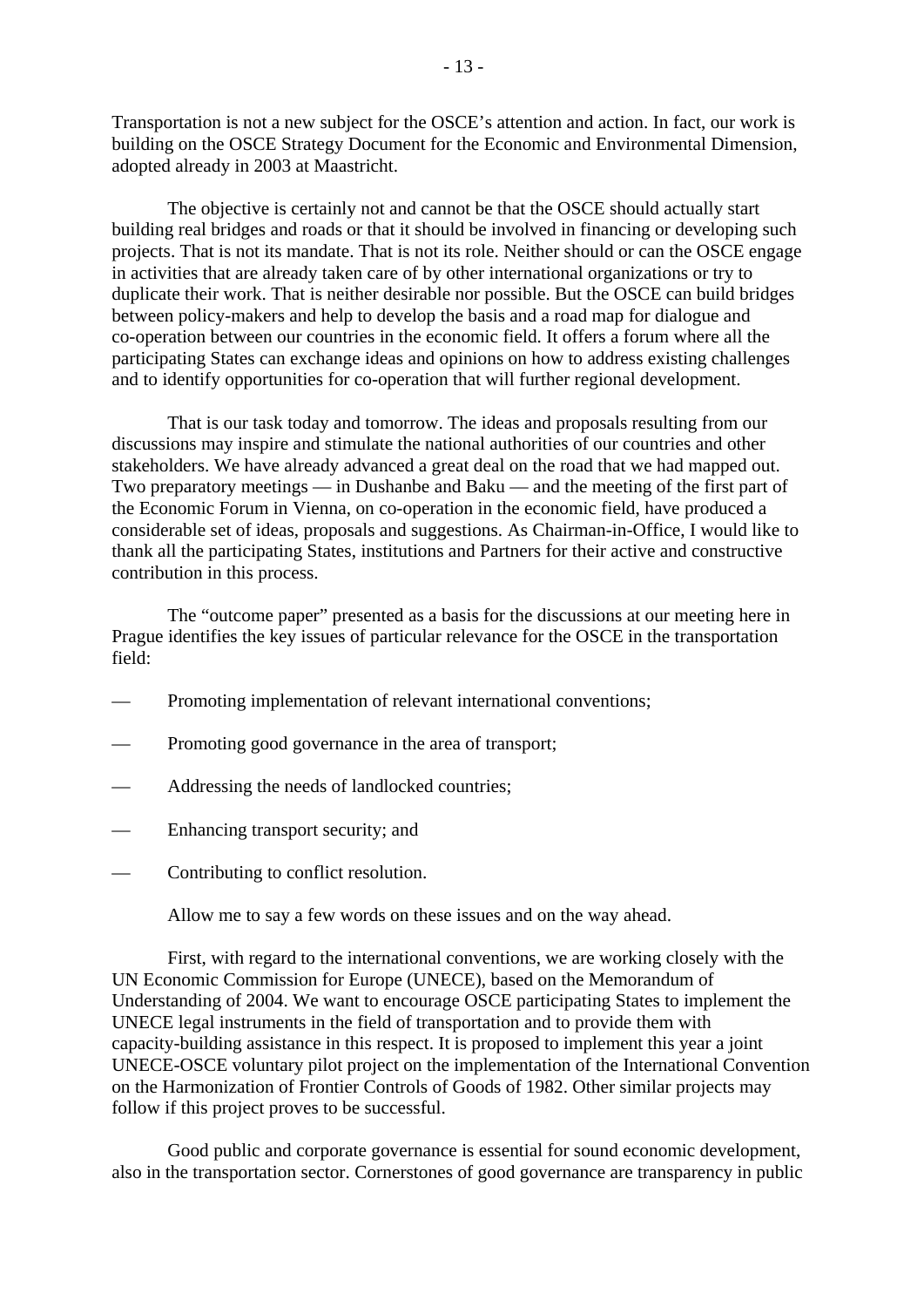affairs and the elimination of all forms of corruption. Furthermore, the establishment of a clear legal and institutional framework is of the utmost importance for the development of business, and so is close dialogue between government institutions and the business community.

 One instrument developed by the OSCE to which I would like to draw your attention is the "Guide on Best Conditions for Enhancing the Business and Investment Climate". It will be a valuable tool for assisting the OSCE countries in their efforts to improve the business climate and promote domestic and foreign investment. The Guide will be presented at a special event in the framework of this Fourteenth Economic Forum.

 Another special event in the framework of this Economic Forum will be the launching of the "Handbook on Establishing Effective Labour Migration Policies in Countries of Origin and Destination". The objective of this Handbook is to assist States in their efforts to develop policy solutions and approaches for better management of labour migration in countries of both origin and destination.

 Both events show that the OSCE is more than only an organization of declarations and intentions.

 Public-private partnership is another key element in the promotion of good governance. I found the suggestion made by the private sector representatives at the Preparatory Conference at Baku for setting up regional round tables with the business community on trade facilitation to be a very useful one, and I hope that we can start organizing these round tables already this year. We should include also other stakeholders, such as the relevant international and regional organizations.

 I welcome the increased co-operation with the World Customs Organization in order to examine how the OSCE can encourage States to comply with the WCO Framework of Standards to Secure and Facilitate Global Trade. Uniformity and predictability in the conduct of trade and the ensuring of security and facilitation for goods at the border are important for furthering regional economic development.

 There are many landlocked countries in the OSCE area. They face specific challenges to their development related to the lack of access to the sea, dependence on the transit services of their neighbours, remoteness from international markets and high transit costs. We want their concerns to remain high on the international agenda. That is why we propose that the OSCE support the implementation of the United Nations Almaty Programme of Action for Landlocked Countries. The elaboration of a road map in this regard, with special emphasis on trans-Asian and Eurasian transit transportation may be helpful.

 The Second Preparatory Conference, at Baku, on transport security clearly indicated the need for better co-ordination and exchange of information with regard to transport security issues and standards. The proposal for the OSCE to organize a yearly stocktaking meeting on transport security is a good one. It should include all the relevant stakeholders. We should also continue our excellent work in enhancing the security of container transport. I welcome the proposal by the Office of the Co-ordinator of OSCE Economic and Environmental Activities to organize joint seminars on maritime transportation issues.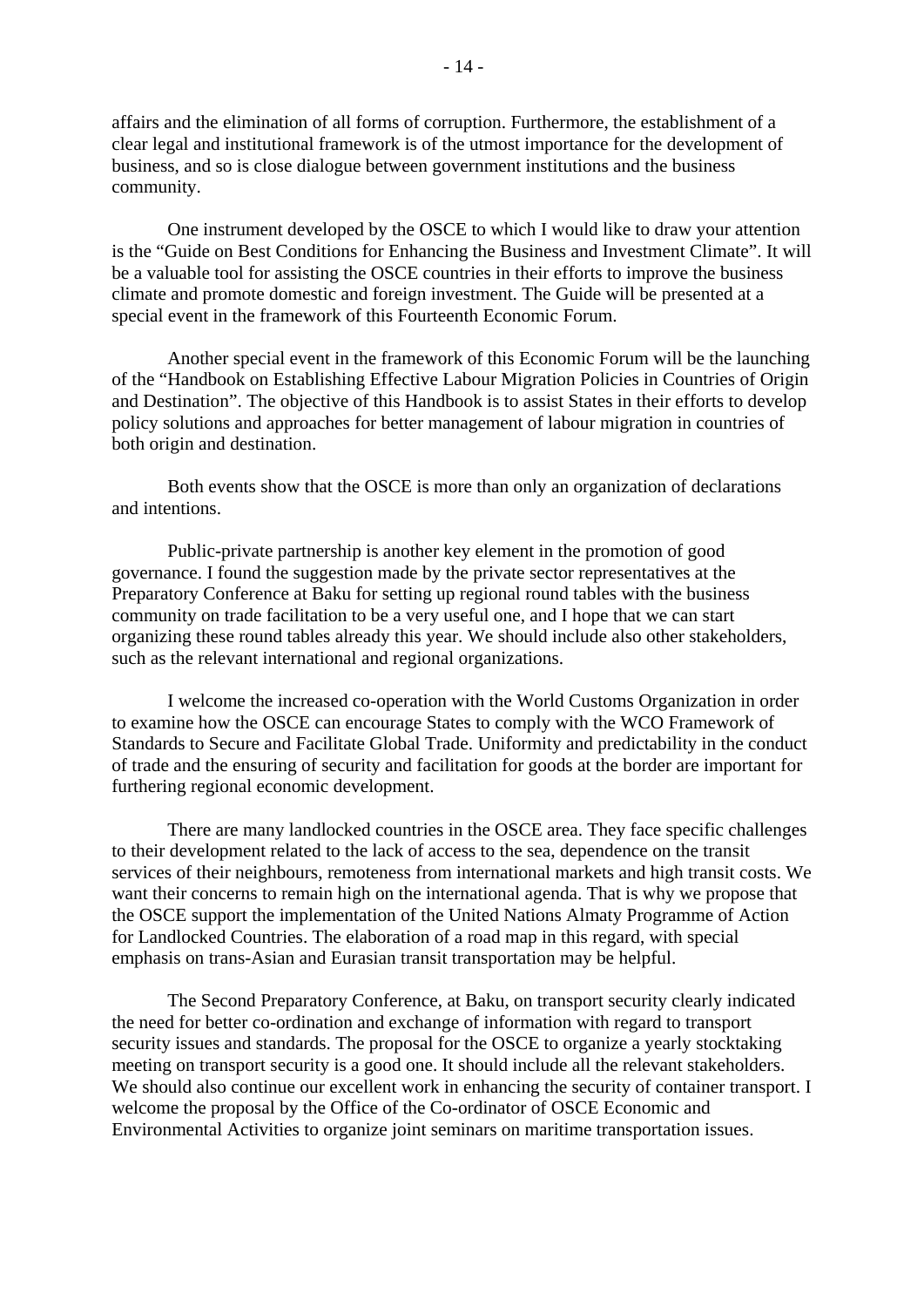The outcome paper also includes a number of proposals for OSCE involvement with regard to the links between the development of transport and processes of conflict settlement, which I want to support. In this respect, I would like to recall the economic needs assessment study that has been successfully carried out in Georgia-South Ossetia, supported and appreciated by all parties. The study resulted in a list of project proposals, also in the field of transport infrastructure, that could further the economic development of the region, benefit its people and raise confidence among the parties. On the basis of these positive results, the Chairman-in-Office is organizing a pledging conference in Brussels on 14 June 2006 to raise sufficient funding in order to implement these projects and further the peace process. It is an interesting model which could be useful in other conflict areas in the OSCE region.

#### Excellencies,

Ladies and Gentlemen,

 The Belgian Chairmanship-in-Office is committed to increasing co-operation and dialogue in the OSCE region on transportation issues and economic development, during its presidency and beyond. It is looking forward to a strong, interactive and productive debate today and tomorrow. The outcome paper that has been prepared is an open invitation to such a debate. It includes many interesting and useful proposals. I would like to invite you to support their implementation and to reinforce our co-operation.

 The OSCE is not an organization for short-term views or quick fixes. The challenges to stability and security are often systemic and sometimes deeply rooted in our societies and in our history. They call for sustainable and long-term answers. The work in the field of transportation is only starting. Much more can and should be done. We wanted to give a new impetus and a new focus to that work. We wanted to put in motion a process of increased co-operation in the transport and economic field. Let us lay the foundations for sustained and forceful OSCE action in this area. It is not a matter of resources but of political will.

Thank you for your attention.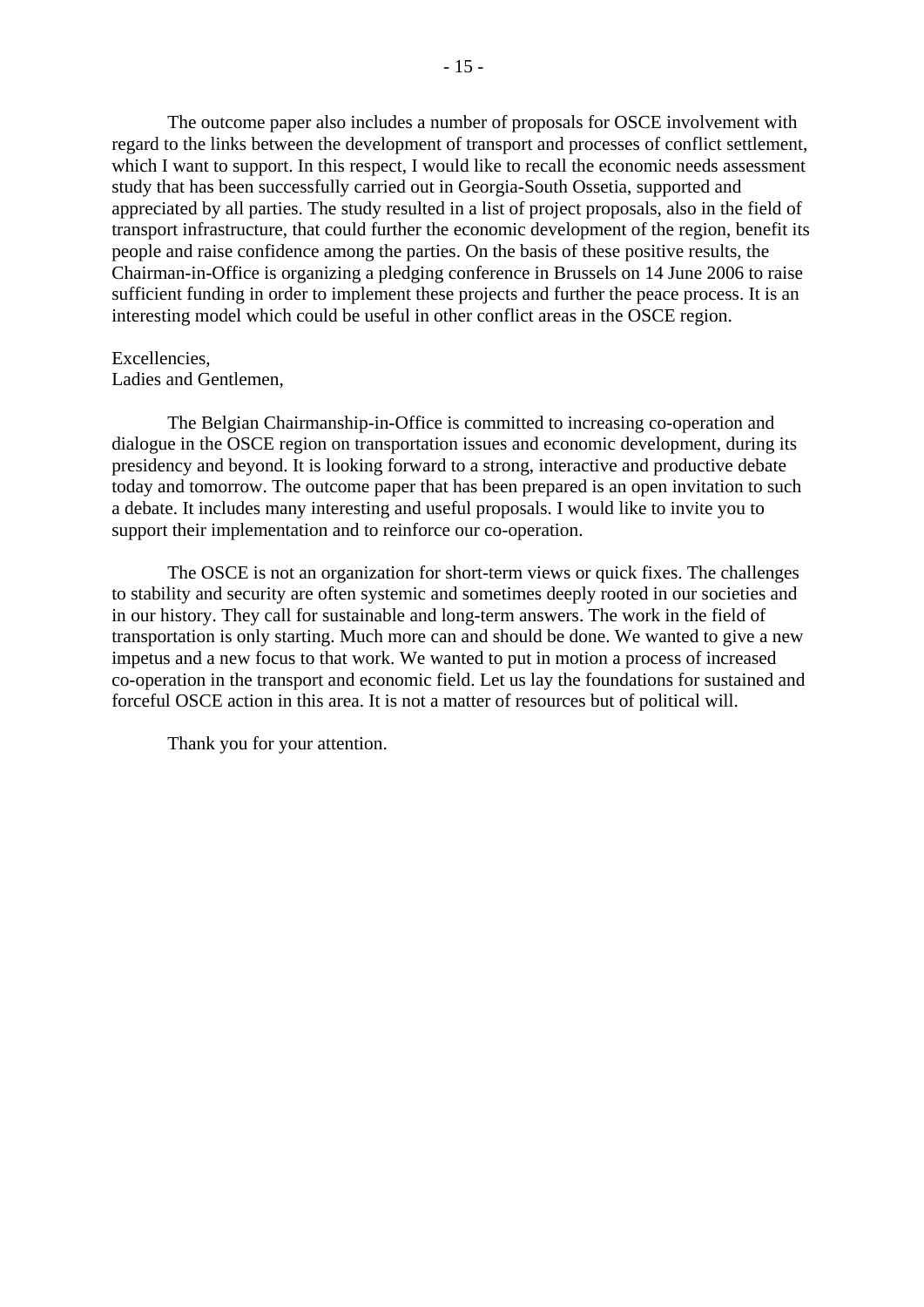### **INTRODUCTORY REMARKS BY THE SECRETARY GENERAL**

Mr. Chairperson, Minister Svoboda, Excellencies, Ladies and Gentlemen,

 I am pleased to join Czech Minister for Foreign Affairs Cyril Svoboda and the OSCE Chairman-in-Office, Belgian Minister for Foreign Affairs Karel de Gucht in welcoming all guests and participants to this second part of the Fourteenth Meeting of the OSCE Economic Forum on Transportation in the OSCE Area: Secure Transportation Networks and Transport Development to Enhance Regional Economic Co-operation and Stability.

 I would like to thank the Chairmanship for its commitment to, and efforts in support of, the Fourteenth Meeting of the Economic Forum, which is being held in an enlarged format, reflecting the importance of transport as a major economic, social and geopolitical issue.

 Also, I wish to join the Chairman-in-Office in expressing our sincere gratitude to the Government of the Czech Republic, and in particular to Foreign Minister Svoboda, for hosting this meeting in Prague.

 The Economic Forum is the most important event organized by the OSCE in the economic and environmental dimension.

 In line with Sofia Ministerial Council Decision No. 10/04, of 7 December 2004, on improving the efficiency and effectiveness of the Economic Forum, our objective has been to enhance the potential for political dialogue among participating States on a subject of strategic importance for all of us.

 Our aim is that the Economic Forum should lead to specific and operational recommendations, some of which could be transformed into potential OSCE decisions. We also hope to identify concrete projects for which the Office of the Co-ordinator of OSCE Economic and Environmental Activities could be instrumental in finding partners and financing.

 I am confident that we can achieve these objectives, particularly when I see gathered here today numerous high-level participants from the OSCE participating States, including not only representatives of the delegations to the OSCE and of ministries of foreign affairs, but also of ministries of transport and of other relevant institutions. The presence of OSCE Partners for Co-operation and representatives of civil society further strengthens this Forum.

 As a platform for political dialogue, the OSCE can stimulate political will, promote regional co-operation and help identify concrete projects in close co-operation with other international organizations, which complement the OSCE with technical expertise and know-how.

 I am delighted to welcome in Prague high-level representatives of other international organizations. I salute in particular the Executive Secretary of the United Nations Economic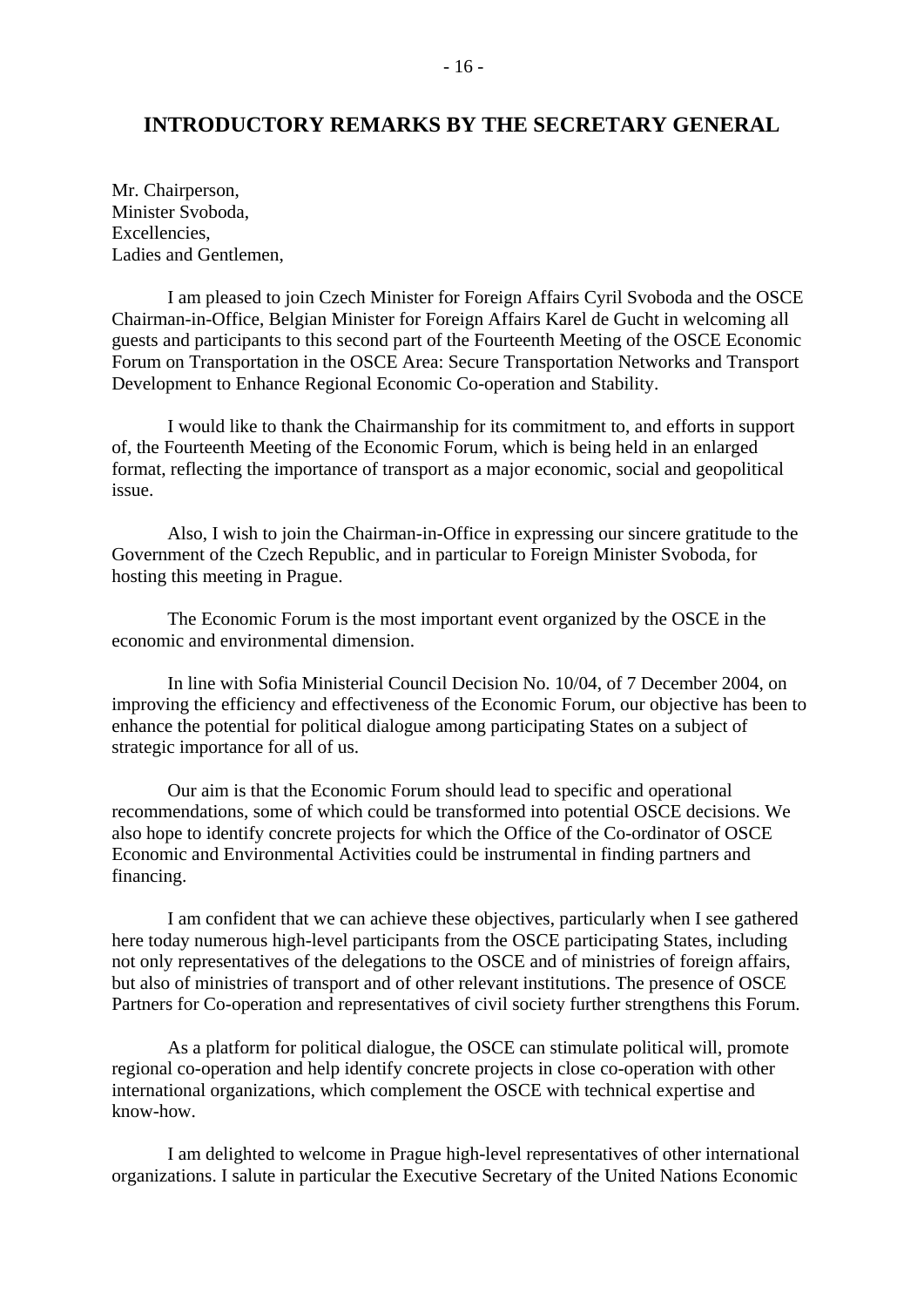Commission for Europe (UNECE), Mr. Marek Belka; the Director General of the International Union of Railways, Mr. Luc Aliadière; and the Director of Compliance and Facilitation, World Customs Organization, Mr. Michael Schmitz.

 Our friends and partners from the UNECE are again providing a substantial contribution to our work in the economic and environmental dimension. We also very much appreciate participation at a high level by the International Labour Organization; the United Nations Office of the High Representative for the Least Developed Countries, Landlocked Developing Countries and Small Island Developing States; the Secretariat of the Basel Convention; and the European Commission. We look forward to listening to prominent speakers from these organizations over the coming days.

 The participation of such reputed experts is a sign that the OSCE's economic and environmental dimension is moving in the right direction and that strong partnerships and co-operation are being established with other international organizations, in line with the catalytic role assigned to the OSCE by the Strategy for the Economic and Environmental Dimension, adopted at the Eleventh Meeting of the Ministerial Council, at Maastricht.

 Finally, I would like to thank Mr. Bernard Snoy, Co-ordinator of OSCE Economic and Environmental Activities, and his team, for the outstanding work they have done in the preparation of this Economic Forum.

 I wish all participants and guests a pleasant stay and fruitful debates. I strongly encourage you to participate actively in what, I am confident, will be a qualitatively outstanding meeting and to engage our speakers and panellists in an open dialogue.

Thank you for your attention.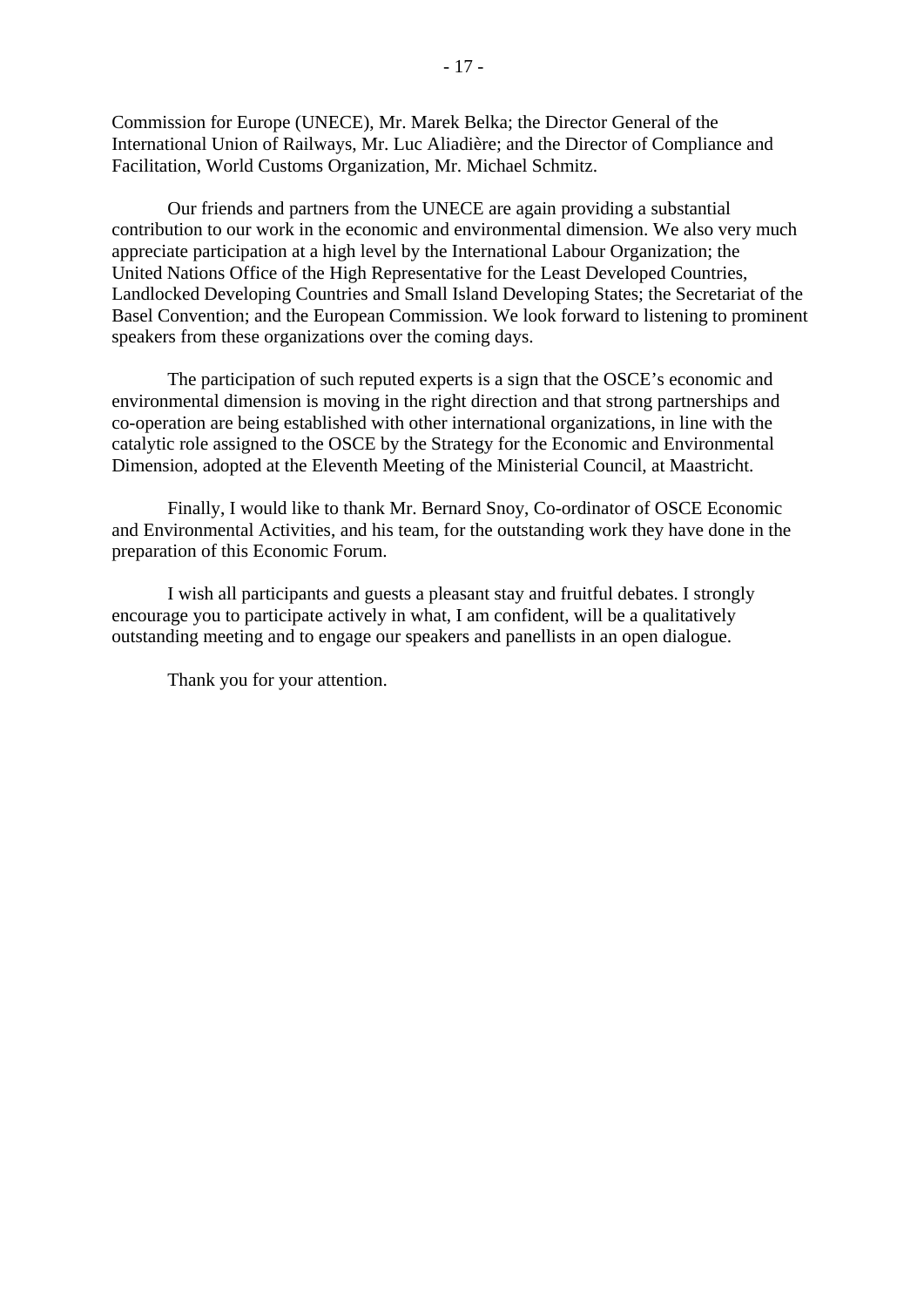# **INTRODUCTORY REMARKS BY THE CO-ORDINATOR OF OSCE ECONOMIC AND ENVIRONMENTAL ACTIVITIES**

Mr. Chairman, Excellencies, Distinguished Ambassadors Ladies and Gentlemen,

 Allow me to join the previous speakers in welcoming you all to this meeting and in thanking the partner organizations present here for their valuable input in the preparatory process for this Economic Forum. The same gratitude goes to my colleagues from other units in the Secretariat, in particular the Action against Terrorism Unit and the CPC borders unit. I am also delighted to welcome the representatives from our OSCE field presences, heads of missions, as well as our economic and environmental officers.

 I have noticed with great pleasure that many representatives from the private sector, academia and numerous NGOs are present. I am looking forward to their active participation in our deliberations, to an interactive and enriching dialogue. Partnership and co-operation are at the very heart of the OSCE's activities, especially in the economic and environmental dimension.

 Before I move on to the substance of the Economic Forum, let me say a few words about the OSCE's economic and environmental dimension in general.

 Over the past 12 months, there have been a number of interesting and encouraging developments in the economic and environmental sphere, and one could not fail to notice that the OSCE participating States have been supportive towards an enhancement of the OSCE's second dimension, whose mission consists in preventing conflicts, encouraging dialogue and co-operation and stimulating post-conflict rehabilitation through economic and environmental activities.

 I am very pleased to see that multi-annual programmes such as the Environment and Security Initiative (ENVSEC) and the Anti-Trafficking Programme on Public-Private Co-operation in the Prevention of Trafficking in Human Beings have been developed, and that they are being successfully implemented by the OCEEA in co-operation with field missions and partner organizations, as a follow-up to previous Economic Fora. These initiatives are growing stronger and stronger every year, as new partners join us in our endeavour.

 Other new projects in promoting good governance, combating corruption and fighting money laundering have also been launched and successfully implemented by the OSCE field missions.

 All these recent developments are steadily transforming the approach the OSCE has taken in the second dimension and also the perception others have of it. In many areas, such as the environment, but also with regard to the fight against corruption or the combating of money laundering and the financing of terrorism and, more recently, the promotion of better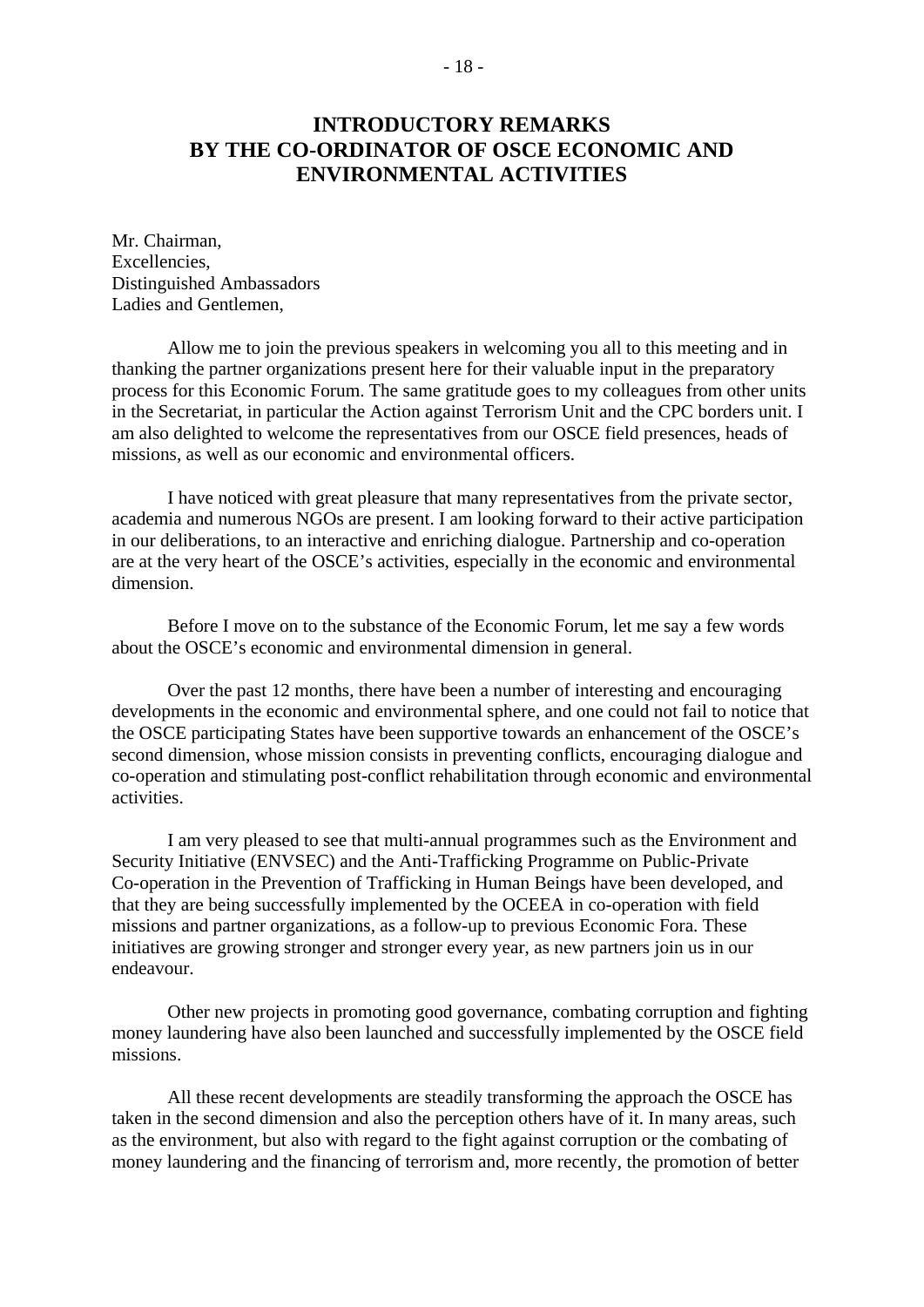policies towards migration, the OSCE is now being considered a significant international player.

 In this connection, I am pleased to announce the release of the annual activity report of my Office for the period from June 2005 to May 2006.

Ladies and Gentlemen,

 The two Preparatory Conferences, in Dushanbe and Baku, as well as the first part of the Forum in Vienna, highlighted the relevance of the theme chosen for this year's Economic Forum: "Transportation in the OSCE area: Secure transportation networks and transport development to enhance regional economic co-operation and stability". These are issues which affect people everywhere in the OSCE area. Transport is vital to the functioning of economic activities, to production and distribution of goods as well as to trade. The ability of any enterprise, small or large, and of any country to compete successfully, to further develop its activities and to become integrated into the national or global economy depends on its productive capacities as well as on its ability to bring goods to the market at the lowest possible cost and under predictable conditions. Transport costs may constitute an important barrier to market access.

 The conclusions and suggestions of the Preparatory Conferences, as well as the results of the first part of the Forum, held in Vienna in January, were instrumental in identifying a number of priority issues and possible follow-up activities. All these ideas have been listed in the document entitled "The Transport Dialogue in the OSCE; Results of the 14th Economic Forum", which I believe you have all received and read.

 The agenda of this meeting in Prague, the second part of the Fourteenth Meeting of the Economic Forum, has been structured around these priority issues. Our general objective during the deliberations over the next days should therefore be to further clarify how participating States and the OSCE can proceed in these areas of activity.

 I hope that, within the framework of our discussions over the coming days, we will manage to make these proposals more concrete — also by taking into account the experience that the OSCE has already acquired in this area, as well as that of its partner organizations.

Let me now say a few words about the structure of the meeting.

 Tomorrow, the review session will focus on commitments in the area of transport. The background report for this session has been prepared by the United Nations Economic Commission for Europe (UNECE). I want to commend the authors of this report for the quality of their work as well as for the timely circulation of the document. You have noticed already that it includes at the end three very concrete proposals. This is a novelty element in the review session, which indeed should not only analyze what has or has not been done in the past, but should at the same time look to the future and identify ways and means of improving our work. I am looking forward to your comments on the above-mentioned UNECE proposals, and I do believe that the OSCE and the UNECE can do a lot together in the field of transport.

 A side event of the Forum with the OSCE's Mediterranean Partners will also be held tomorrow morning. I am very happy that this tradition, initiated three years ago, is being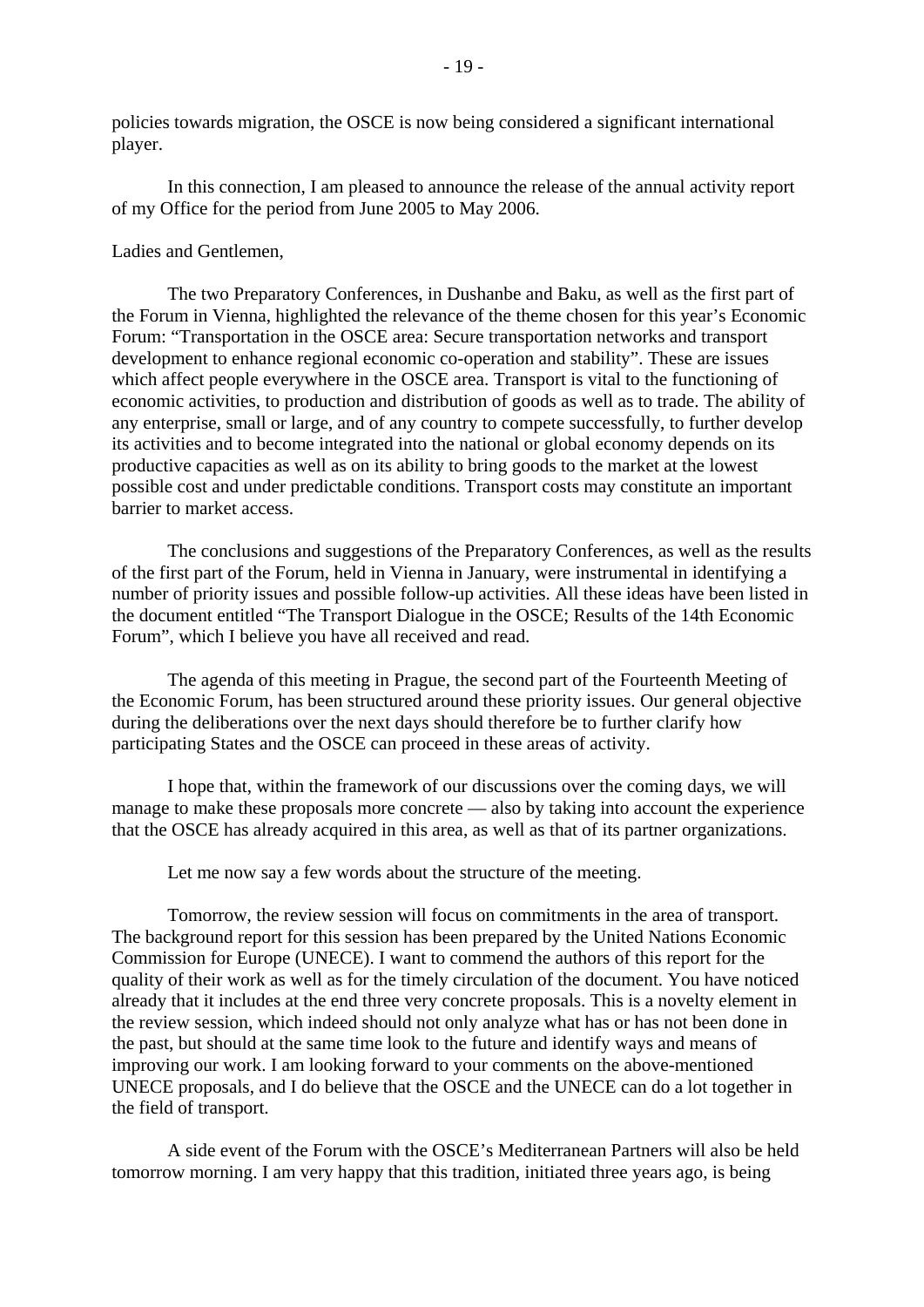continued and that the Mediterranean Partners are ready each year to engage with the OSCE in a meaningful and substantive dialogue. This year, the Spanish incoming Chairmanship has been instrumental in setting up the side event.

 Following the review session, tomorrow and on Wednesday morning, five thematic sessions will take place.

 The first session will be dealing with "Transport development to enhance regional economic co-operation and stability: the special case of landlocked countries". Indeed, the landlocked countries, among which are several OSCE participating States, face very specific impediments to their economic development. Whereas the United Nations has the mandate and the primary responsibility to deal with the problems of landlocked countries, it is recognized that the OSCE can play a useful complementary role, among others, by raising awareness and perhaps launching capacity-building projects. This conference in Prague, in which all the relevant stakeholders of the OSCE region are represented, including both international organizations and the participating States concerned, is expected to produce a specific road map for moving further in alleviating the economic impediments affecting OSCE landlocked countries by encouraging the implementation of already existing frameworks.

 In the second session, we will look more closely into issues related to the key role of good governance. Good public and corporate governance is recognized as the essential foundation of a sound economy as it tends to attract investments and helps to create a climate of confidence essential to ensuring positive economic and social development. This in particular is a field in which the OSCE has accumulated a great deal of expertise; indeed, examples of OSCE activities in this area are numerous: trade and transport facilitation programmes in co-operation with partner organizations have been conducted in the past and will be repeated in the near future. Public-private partnership is recognized as a key factor in the promotion of good governance. In this regard, during the preparatory process, private sector representatives formulated a number of useful suggestions that deserve to be elaborated upon. I am looking forward to seeing these ideas and suggestions become more concrete and specific.

 Another important topic on the agenda of this Forum is "Addressing risks to transport security in the various transport modes". The conclusions and suggestions emanating from the preparatory conference in Baku highlighted the need for better co-ordination and exchange of information in relation to transport security. In this regard, it was suggested that the OSCE could play a role in bringing together the expertise of relevant international organizations active in the area of transport security and co-operation. It is now up to the participants in this conference to determine whether and how the OSCE should take up a role in this respect.

 The fourth session will be dealing with "OSCE transport activities and their contribution to confidence-building and the solution of unresolved conflicts". Given the political sensitivities at stake, it has proven to be difficult to reach consensus on some of the activities that have been proposed during the preparatory process thus far. Nevertheless, recent experiences show us that initiatives to resolve economic issues can indeed be part of the incentives to proceed with the settlement of a conflict and can even precede a political settlement. The OSCE as a comprehensive security organization should continue to contribute to conflict settlement, including through economic means.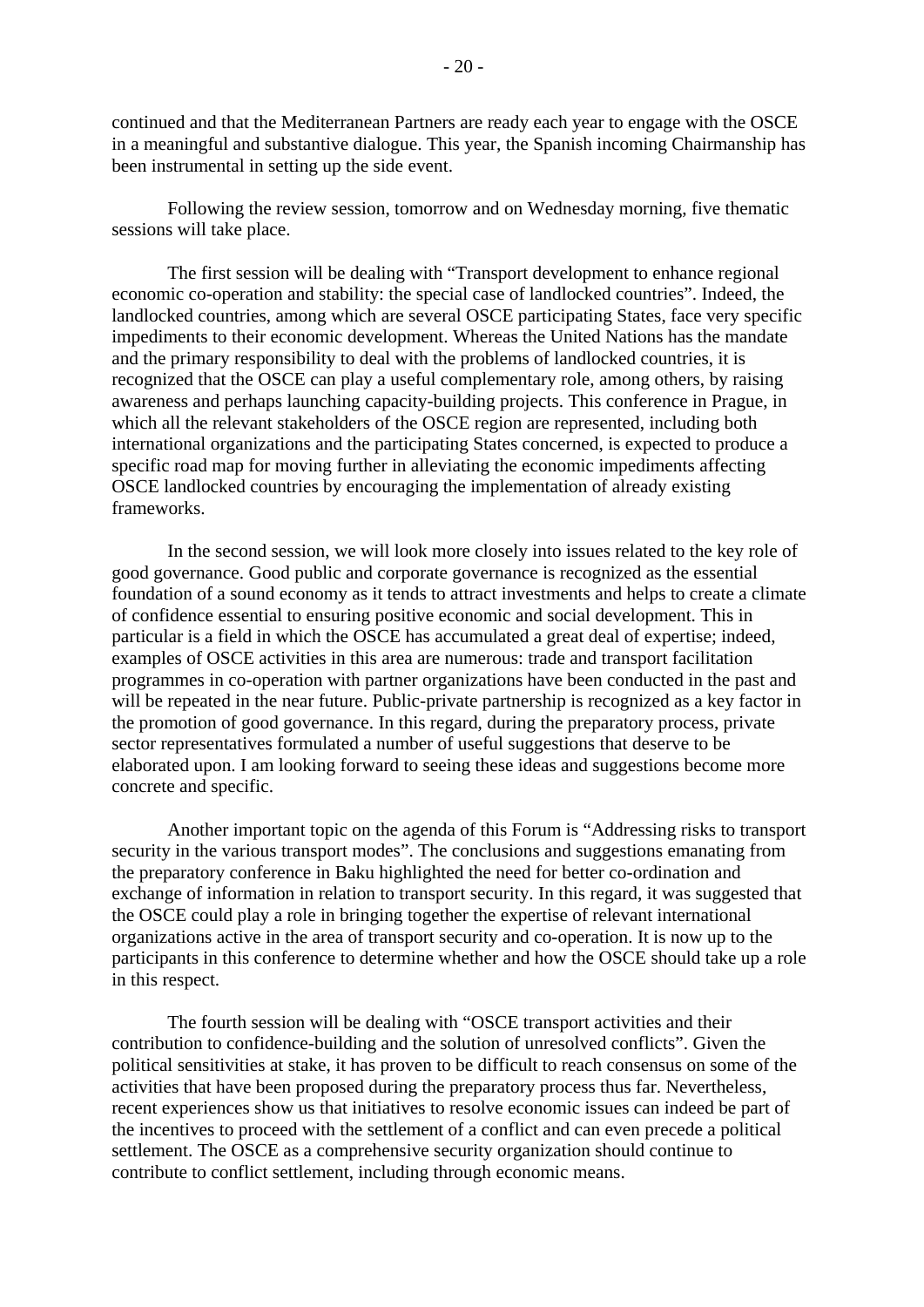Another important issue that will be dealt with at this conference is the integration of transport development and environmental concerns. As the outcome of the preparatory conferences has shown us so far, the OSCE can contribute here as well. The transport of hazardous goods would be a very telling example in this regard, as it poses not only environmental risks, but is also relevant to the security of transport corridors and their surrounding populations. Aarhus Centres supported by the OSCE are already contributing to more transparency and public involvement in the formulation of national environmental policies.

#### Ladies and Gentlemen,

 Each Economic Forum is meant to be followed by projects in the relevant areas. I am delighted to announce that some recommendations of previous Fora have reached fruition. During two special events, one to take place later today and another tomorrow at lunchtime, two new "OSCE products" will be introduced to you — the OSCE Guide on Best Conditions for Enhancing the Business and Investment Climate and the OSCE/IOM/ILO Handbook on Establishing Effective Labour Migration Policies in Countries of Origin and Destination. I strongly encourage you to attend these special events and find out more, directly from the experts involved in developing these projects, about the Guide and the Handbook, as well as about our future plans and possible activities in these areas. (For those still not convinced, there is yet another incentive — a glass of champagne will be offered...)

 I am looking forward to hearing our distinguished keynote speakers and then the comments and interventions from the floor.

Thank you for your attention.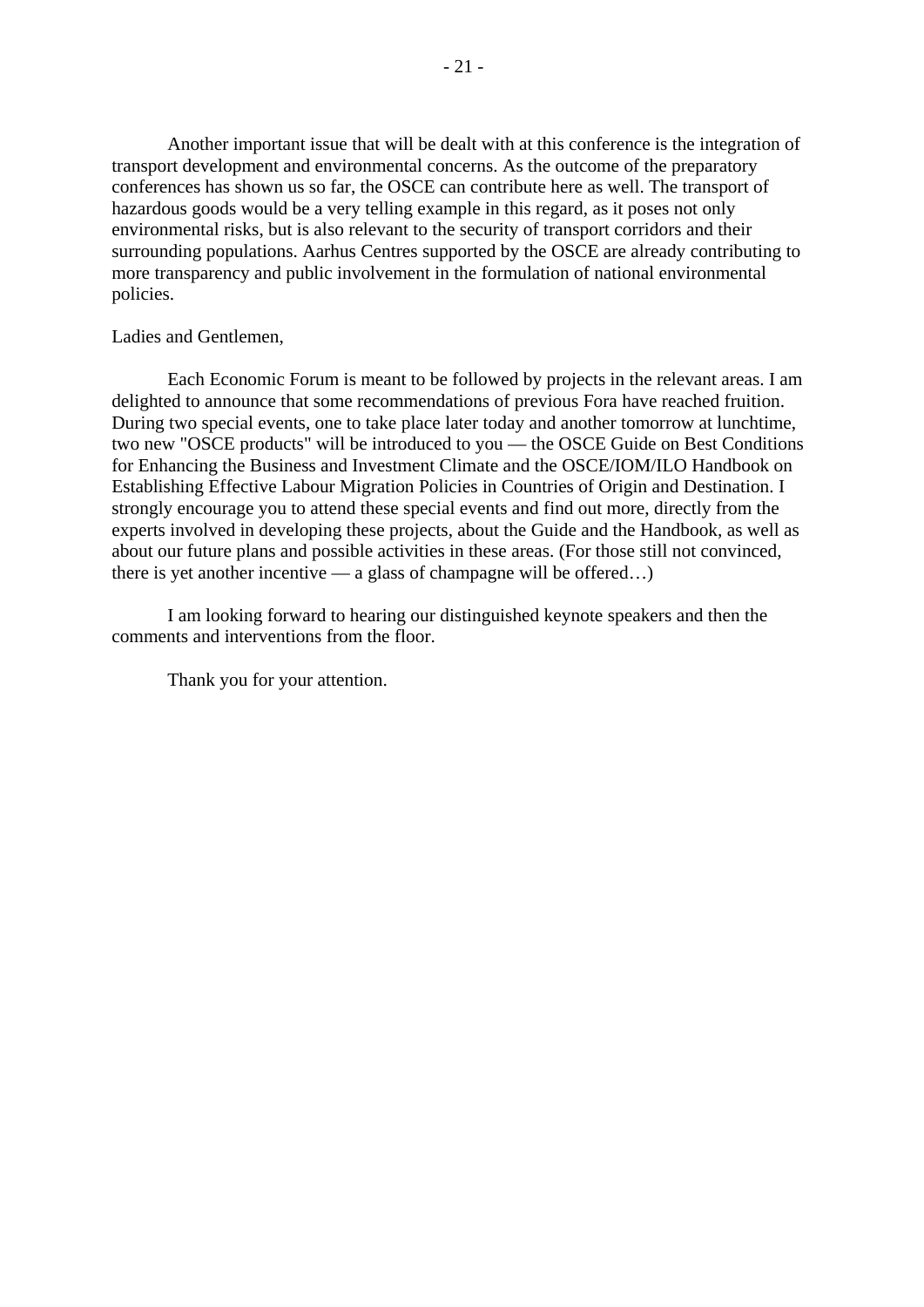### **CLOSING STATEMENT BY THE CHAIRPERSON**

Prague, 24 May 2006

Excellencies, Ladies and Gentlemen,

 We have arrived at the point of closure of the second segment of the Fourteenth OSCE Economic Forum. I would like to remind delegations that the media is allowed to be present during my statement.

Without further delay, let me deliver my closing statement.

 In line with Decision No. 684 of the Permanent Council of 7 July 2005, the Chairmanship now presents the summary conclusions and policy recommendations drawn from the discussions. For ease of reference, they are structured to follow the agenda of this Forum. There are seven items.

First, co-operation with the UNECE.

 As we have witnessed over the last two days, there is scope for growth of this natural alliance. The United Nations Economic Commission for Europe brings mature legal instruments ready for ratification and implementation. The OSCE brings political leverage and a wide field presence. This could become the object of an OSCE decision laying the groundwork for co-operation with the UNECE specifically in the field of transportation.

 We heard of a methodology proposed to monitor the effective implementation of commitments undertaken by countries, and, as appropriate, to enhance capacities in this respect. Elements of this might be included in an OSCE decision, as just mentioned. Meanwhile, there is a strong basis for pursuing the pilot project pertaining specifically to UNECE's "International Convention on the Harmonization of Frontier Controls of Goods" of 21 October 1982. The OSCE-UNECE Memorandum of 2004 provides a perfect formal basis for this. If successful, the model could be applied to other conventions.

 Finally, the UNECE presented to us its projects for international transport networks: the Eurasian links and the Trans-European Motorways and Trans-European Railways initiatives. These links are of crucial importance for the economic and commercial development of large parts of the OSCE area. These are projects that require political will and financial investments by interested stakeholders. The Brussels OSCE Ministerial Council meeting has been called on to prepare the ground by generating political consensus among the OSCE participating States.

Second, long-term dialogue.

 Delegations recognized that the OSCE is an organization for long-term dialogue based on shared principles and objectives. Hence, the OSCE should consider ways and means to continue the dialogue beyond the Fourteenth Economic Forum. The Chairmanship considers that the OSCE Strategy Document for the Economic and Environmental Dimension adopted in Maastricht in 2003 is the right basis for this. One idea is to hold a review of the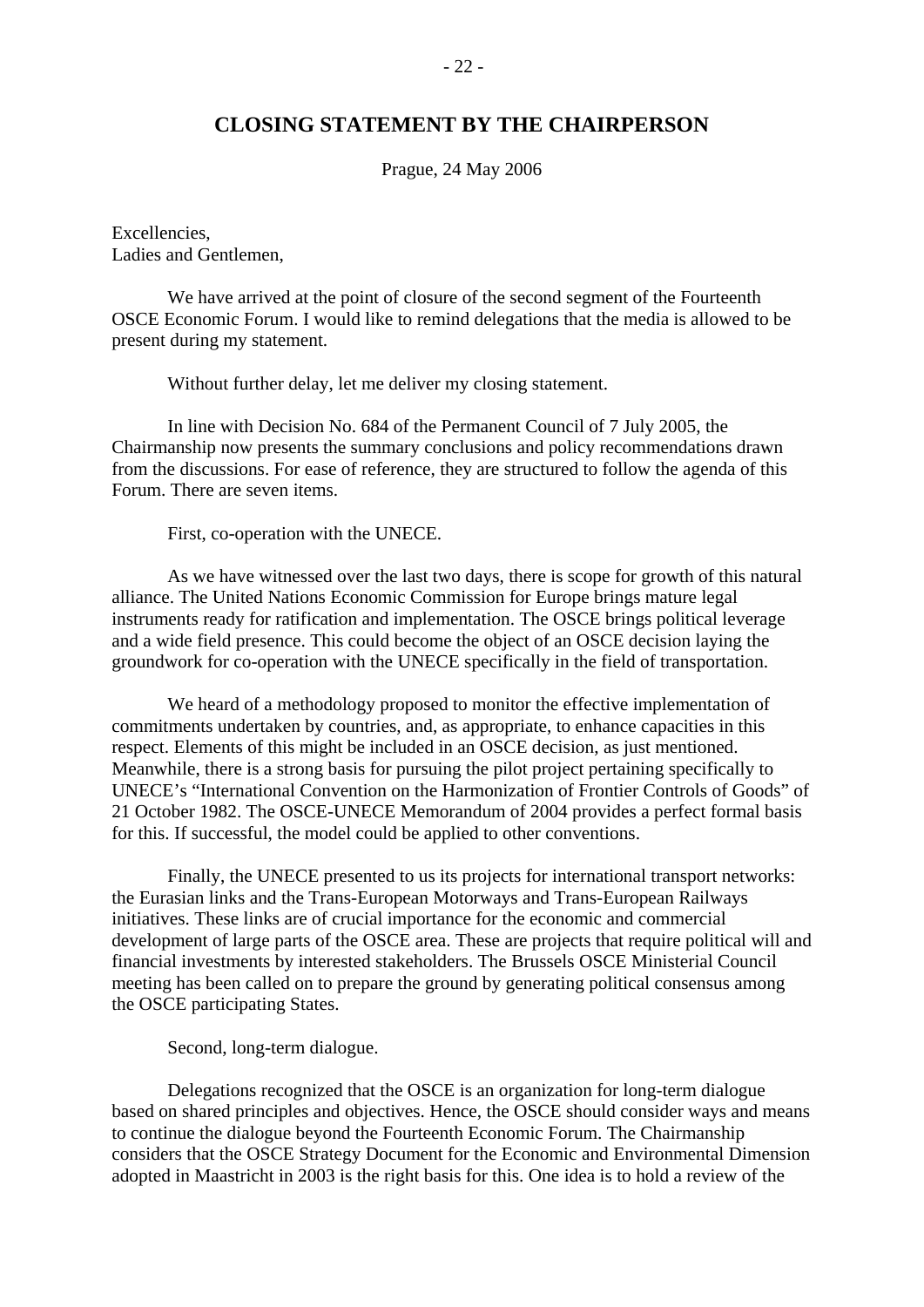progress achieved, either in the framework of a future Economic Forum or by organizing a review conference. This idea should be further pursued.

Third, landlocked countries.

 The challenges faced by the landlocked OSCE participating States have been reiterated during this Forum, not least by our friends from Central Asia, who spoke to this issue with one voice. The need for co-operation and partnerships to improve transit potential and access to markets is evident.

Three follow-up actions have been recommended that could easily be pursued:

- Lend political and practical support to the implementation of the Almaty Programme of Action;
- Develop means of co-operation with the competent UN High Representative, also in the framework of the mid-term review, due possibly in 2008;
- Hold the transit conference proposed by Tajikistan in 2007.

Fourth, the key role of governance.

 The OSCE Maastricht Strategy of 2003 (paragraph 2.2) reconfirmed the importance of good public and corporate governance. Transparency in public affairs and the elimination of all forms of corruption are essential for prosperous economies. During this Forum, several steps were taken in this regard.

 The Best Practice Guide for a Positive Business and Investment Climate was launched. The OSCE participating States and OSCE structures and field presences should feel encouraged to actively promote and implement this guide.

 The World Customs Organization invited the OSCE to support the implementation of its Framework of Standards to Secure and Facilitate Global Trade. It called on the OSCE to foster political will and envisage capacity-building activities similar to those being proposed with the UNECE.

 The OSCE's own Border Security and Management Concept, we know, can also be applied to improve governance at the borders and facilitate trade.

 Finally, it was proposed that public-private co-operation should be reinforced. The suggestion for organizing round tables with business communities to promote transparency and address corruption issues could count on wide support and hence should be implemented.

Fifth, security.

 With regard to transport security issues and standards, more co-ordination and exchange of best practices appear to be needed. The workshop on urban transport security held in Vienna in early May, which brought the private and public sectors together, was a perfect illustration of this.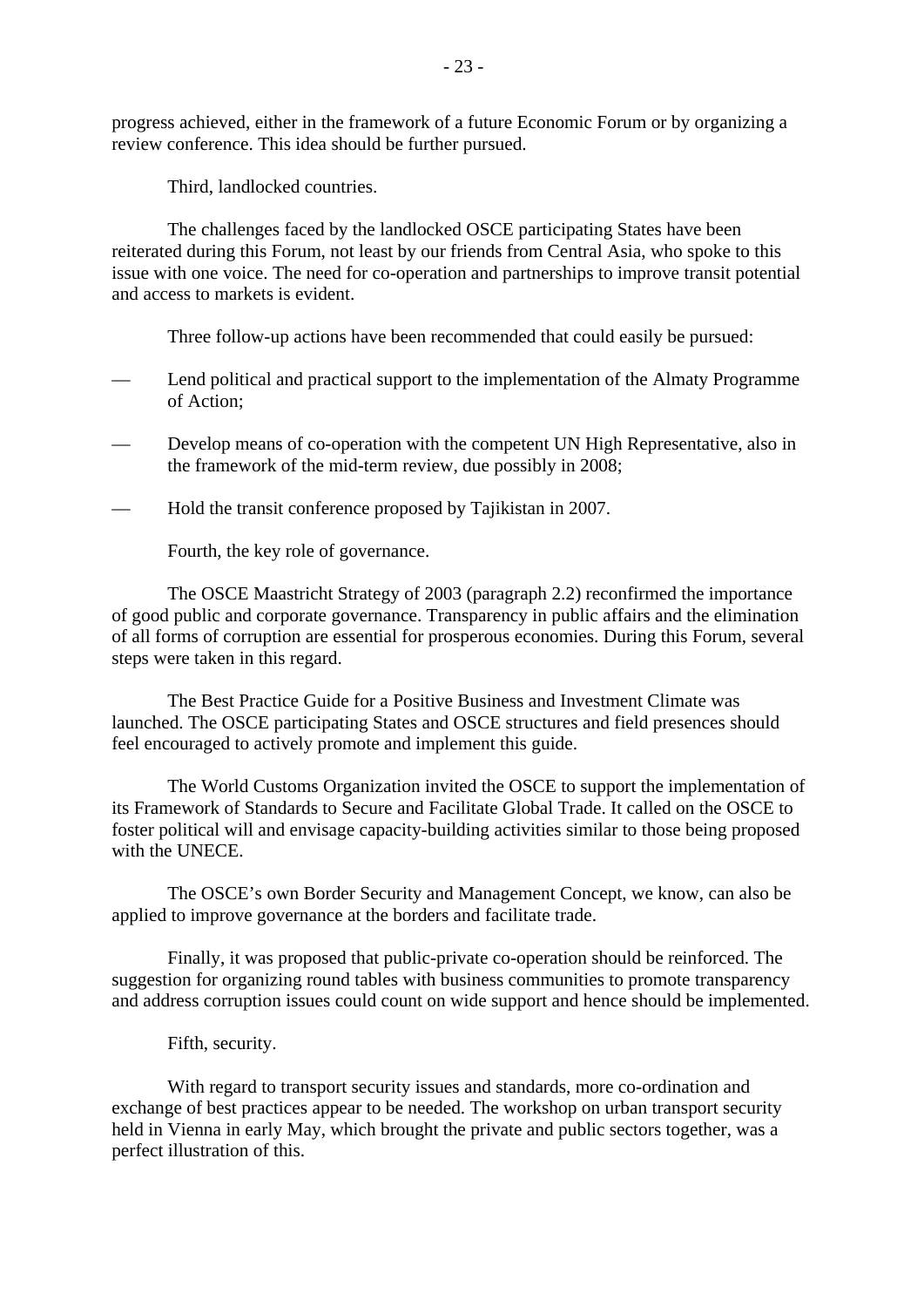It was proposed that the OSCE would organize a yearly stocktaking meeting on transport security to identify evolving challenges and opportunities in all transportation modes or in selected modes. Alternatively, a working group was suggested. A decision to this effect is clearly recommended.

 Belgium offers the expertise of the Antwerp Flanders Port Training Centre to train experts in the field of maritime security. If there is interest in this idea, training activities could be developed in close co-operation with the International Maritime Organization, the International Labour Organization and the Action against Terrorism Unit of the OSCE.

 France has proposed that the Ministerial Council should adopt a decision on combating illicit trafficking of small arms and light weapons via air transport. We have seen the possible merits of such an approach, and reflection is going on about the right OSCE structure to handle this project. For its part, the Chairmanship supports the French proposal for adoption of an appropriate decision by the end of this year.

Sixth, conflict management.

 The true spirit of the OSCE requires that its three different dimensions mutually support each other. In this vein, we discussed how the rehabilitation of transport infrastructure and the reopening of roads and railways can help restore confidence in areas affected by protracted conflicts, either as part of a settlement process or as a result of it.

 No doubt, the OSCE will always be found ready to support forward-looking projects, confidence-building measures and, generally, all attempts to open co-operation channels that increase the chances for peaceful settlement of conflicts in accordance with the OSCE norms and principles. The point is that everything must be done to encourage parties to a conflict to envisage complementary ways to overcome their differences. One possible contribution in this respect is to lay emphasis on the economic and social interests they have in common in addition to, or alongside, the reasons lying at the basis of the conflict itself.

The OSCE stands prepared to act at the request of the parties.

 The economic Needs Assessment Study conducted for South Ossetia/Georgia is a case in point. A package of socio-economic rehabilitation projects has been prepared. It includes improvements in transportation infrastructure and opportunities. It is ready to be funded and implemented over the coming months. The Belgian Chairmanship is committed to its success. To this end, it will:

- Host a donor conference in Brussels on 14 June;
- Provide a substantial financial contribution;
- Strive to maintain the necessary political and organizational conditions for receiving the pledges and implementing the projects.

The participating States are also called upon to contribute.

 What is being done in South Ossetia may be attempted elsewhere, if parties think it is useful and helpful. We heard about the railroad project running from Sochi, Russia, crossing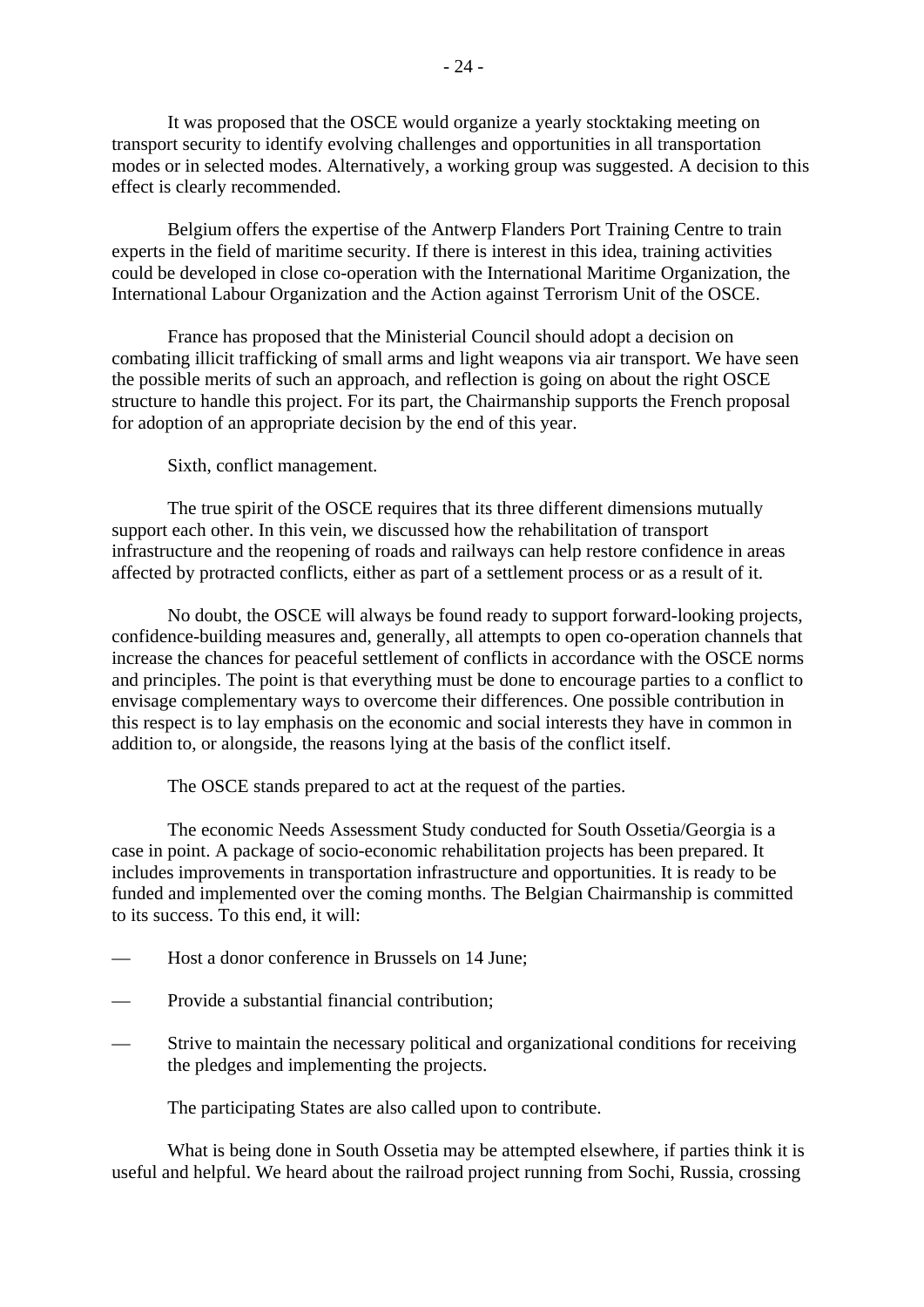Abkhazia and going on to Tbilisi and Yerevan. A commercial venture has been established, and it has been suggested that support might be requested from the international community. It is the OSCE's mandate and responsibility to encourage thinking along the lines of co-operative peace-building projects.

Seventh, the environment.

 Choices made in regard to necessary types of infrastructure and modes of transportation ought to take into account the protection of the environment. The Maastricht Strategy lays these principles out very clearly and enjoins Governments of participating States to act accordingly.

 Follow-up activities have been identified. One cluster concerns the Aarhus Convention, where the OSCE can support and encourage the operation of Aarhus Centres. Another cluster relates to the Basel Convention on Hazardous Waste. A third one concerns the development of legislation on the protection of the environment. The Environment and Security Initiative, placed under OSCE leadership, should for its part integrate transport into its standard assessments of cross-border risks to the environment.

 The proposal of Norway to share its experience in reconciling transport, environment and security in the fragile Nordic and Euro-Barents region was welcomed. The Co-ordinator of OSCE Economic and Environmental Activities will undoubtedly follow this up, possibly with a specific workshop.

So, these were the seven items.

 Let me add that, with this rich harvest of proposals, the Fourteenth Economic Forum seems to have done what was expected of it: It has displayed political will and provided guidance for the work ahead. The feeling of the Chairmanship is that the preparatory work has been solid, that the proposals enjoy wide support from the delegations, and that they should be carried forward by our collective efforts, and through the normal decision-making procedures.

 I would now like to address a traditional duty of the incumbent Chairmanship. As the Fourteenth Economic Forum draws to a close, attention might by necessity be directed towards the preparation of the following one, to take place under the Spanish Chairmanship. We are apprised of the theme proposed by Spain for the Fifteenth Economic Forum, namely, "Key challenges to ensure environmental security and sustainable development in the OSCE area: land degradation, soil contamination and water management". Judging from reactions by delegations and consultations on the margins of this Meeting, I think we can say that it enjoys the largest measure of support. It looks as though this is work starting under the best of auspices, and we wish Spain all the best in its endeavour.

 You have heard the Chairperson's closing statement, the text of which will be attached to the journal of the day. The written reports of all the rapporteurs, as well as the Chairperson's concluding remarks, will be assembled by the Secretariat in a Consolidated Summary of the second segment of the Fourteenth Economic Forum and will be distributed in due course.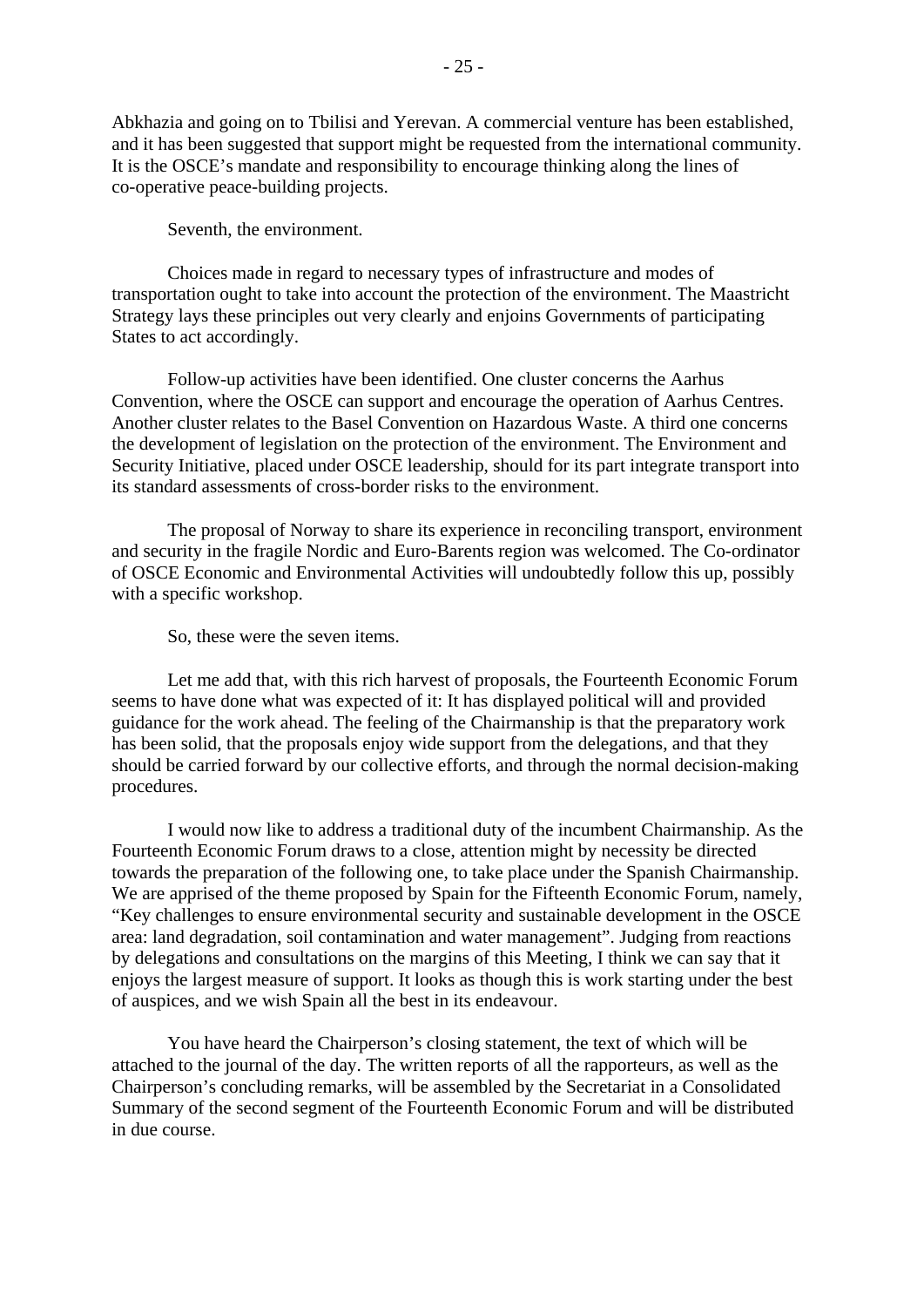Your Excellencies, Ladies and Gentlemen,

 We have come to the end of the Fourteenth Meeting of the Economic Forum. I would like to thank all the participants in the Meeting for their contributions to its success. The next Meeting of the Economic Forum will be held in 2007 under the Chairmanship of Spain, in its capacity as OSCE Chairmanship-in-Office. We look forward to this and to other important events in the OSCE's economic and environmental dimension.

 I thank the keynote speakers, moderators and rapporteurs, the Co-ordinator of OSCE Economic and Environmental Activities and his Office, the OSCE Prague Office, the OSCE Conference Services and the interpreters.

I hereby declare the Fourteenth Meeting of the OSCE Economic Forum closed.

Thank you for your participation.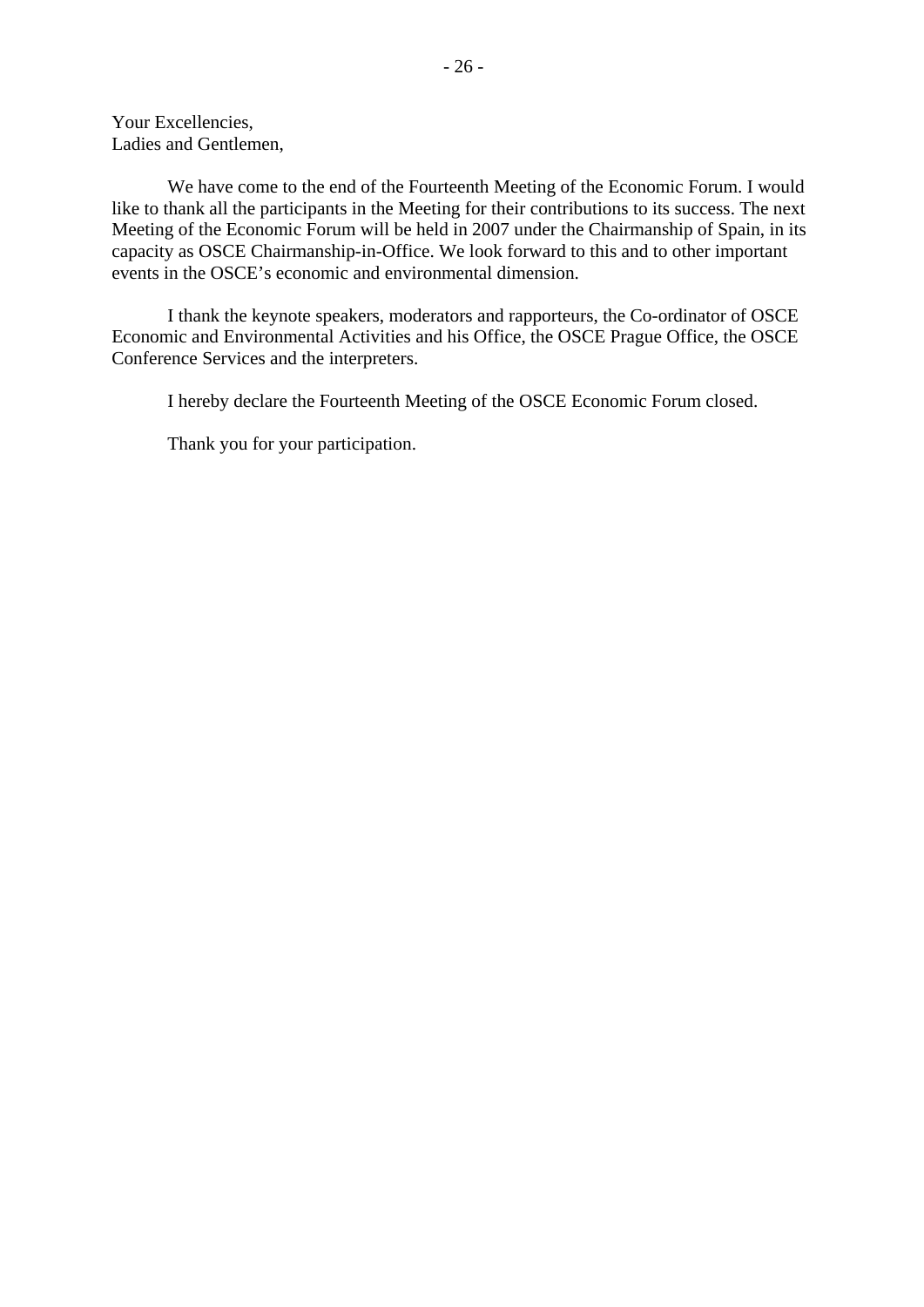# **TRANSPORTATION IN THE OSCE AREA: SECURE TRANSPORTATION NETWORKS AND TRANSPORT DEVELOPMENT TO ENHANCE REGIONAL ECONOMIC CO-OPERATION AND STABILITY**

#### 22 May 2006

### **Report of the Rapporteur**

### **Agenda item 2: Introductory plenary session**

### **(a) Keynote addresses by representatives of other international organizations**

**(b) Discussion** 

 Mr. Belka, Executive Secretary of the United Nations Economic Commission for Europe (UNECE), and Mr. Aliadière, General Director, International Union of Railways (UIC), presented keynote addresses to the Forum.

 Mr. Belka started by recalling the belief of the founding fathers of the UNECE that peace could be achieved by strengthening economic relations. According to that vision, the UNECE had been building "bridges" in the form of transport conventions and agreements for a number of decades. He urged the OSCE to take full advantage of that experience and to make the fullest use of those legal instruments. He also highlighted several challenges which he believed still needed to be overcome, such as: infrastructure networks, border-crossing times, divergences in transport regulations, road safety shortcomings and negative health and environmental externalities.

 Mr. Aliadière stressed the importance of the existence of sound administrative frameworks for economic development. While that was a necessary condition for boosting stability and growth for all countries, it was even more so for landlocked countries. He stressed that solutions for tackling criminal activity and terrorism needed to come from official institutions, national or international authorities. The UIC and the OSCE had similar ambitions for better and increased security for their citizens and thus played complementary roles as facilitators. He believed that increased co-operation was highly desirable to advance that common agenda.

 During the discussion, a number of delegations called attention to various subjects, with a particular focus on the ones outlined below.

 The view was expressed that solutions to the challenges outlined by the keynote speakers could only be found if there was enough political will and commitment. It needed to be borne in mind that conflict situations had their own particularities and dynamics and that therefore there could be no one-fits-all solution. The food-for-thought paper on transport dialogue in the OSCE, with its potential proposals for concrete follow-up, found wide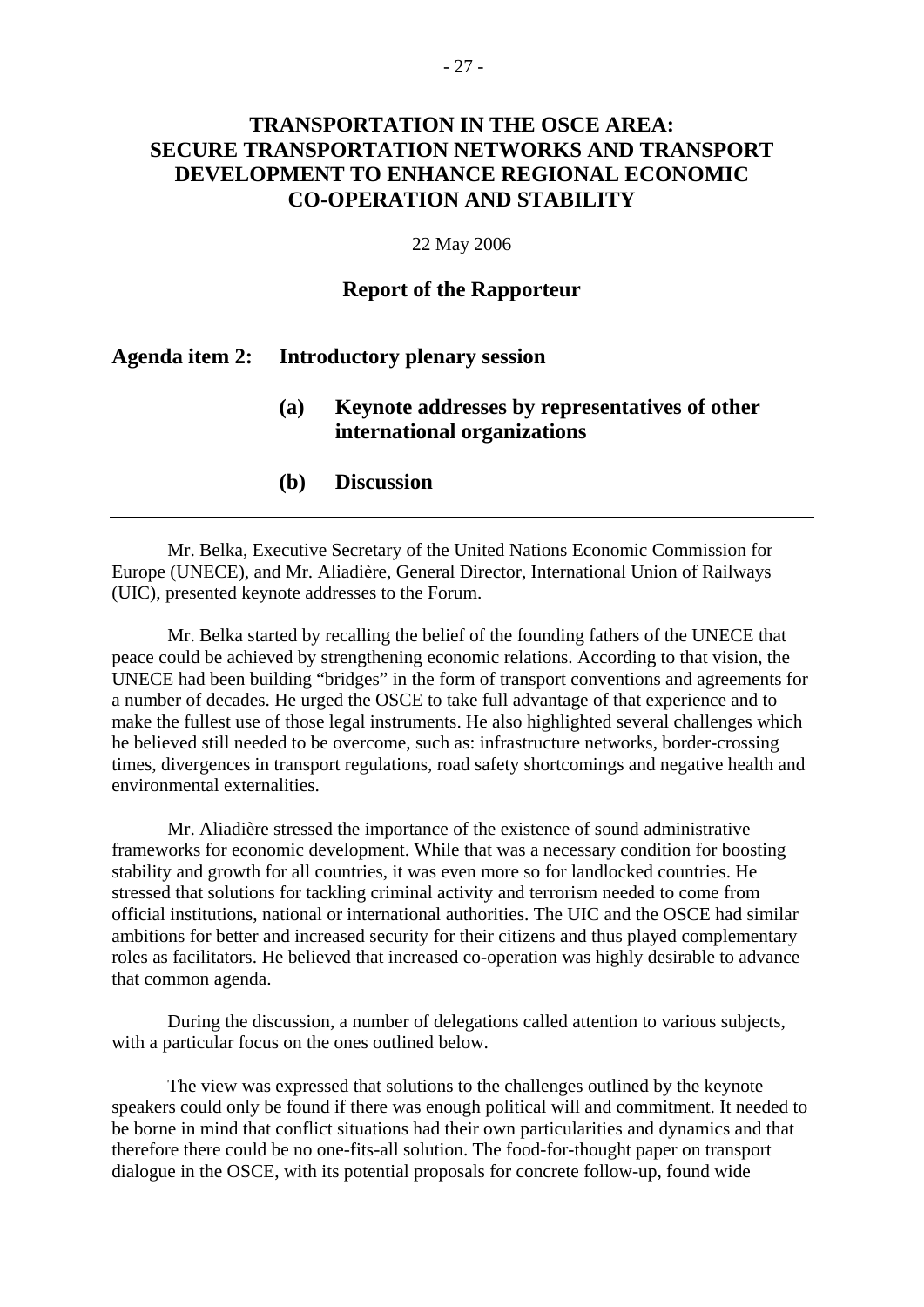support. Transport issues always needed to be approached in a multidisciplinary way and it was pointed out that sustainable development had to be an integral part of any OSCE activity in the field concerned. Transport had always been an instrument of the projection of power and therefore had to be seen in the context of political economy. Based on that assumption, co-operation in the transport sector should then be seen as a confidence-building measure.

 It was suggested that pan-European corridors should be expanded to the east. There was wide support for the Almaty Action Plan and the specific need to support landlocked countries. Attention was also called to the need for overall co-ordination between participating States, international organizations, NGOs, academia, etc.

 The representative of Norway proposed sharing the country's experiences, in particular on multimodal transport corridors, safety and security challenges in transport, regional co-operation on preparedness and response to oil spills and other environmental risks, and suggested that a workshop be held in the autumn. A food-for-thought paper was distributed to delegations.

 The proposal by the Chairmanship for a yearly stocktaking on transport security was also widely supported.

 With regard to upcoming Fora, the representative of the United States of America announced the country's intention to propose a change in the name of the Economic Forum, to Economic and Environmental Forum, at the next Ministerial Council meeting.

The representative of Turkey presented an overview of the country's outlook on the economic dimension. While concrete recommendations were welcome as a valuable input for future policy recommendations in the competent decision-making bodies of the OSCE, the Organization needed to be wary of seeing its role in the economic and environmental dimension as that of a "watchdog" regarding commitments of participating States in third organizations.

 The representative of France presented a three-stage initiative on illicit air transport of SALW and their ammunitions which would comprise an exchange of information between States on their national legislative and regulatory arrangements, the creation of a climate of confidence in which to establish a public-private dialogue, which ought to lead to the establishment of a best practice guide. The initiative was multidimensional in nature, and the Prague meeting of the Economic Forum afforded an opportunity to place the issue durably on the agenda with respect to its work on transport security. The final aim was to bring about the adoption of a decision at the next Ministerial Council meeting, drawing together the results of the work carried out in the three dimensions and setting policy goals for the next stage of work in the area concerned.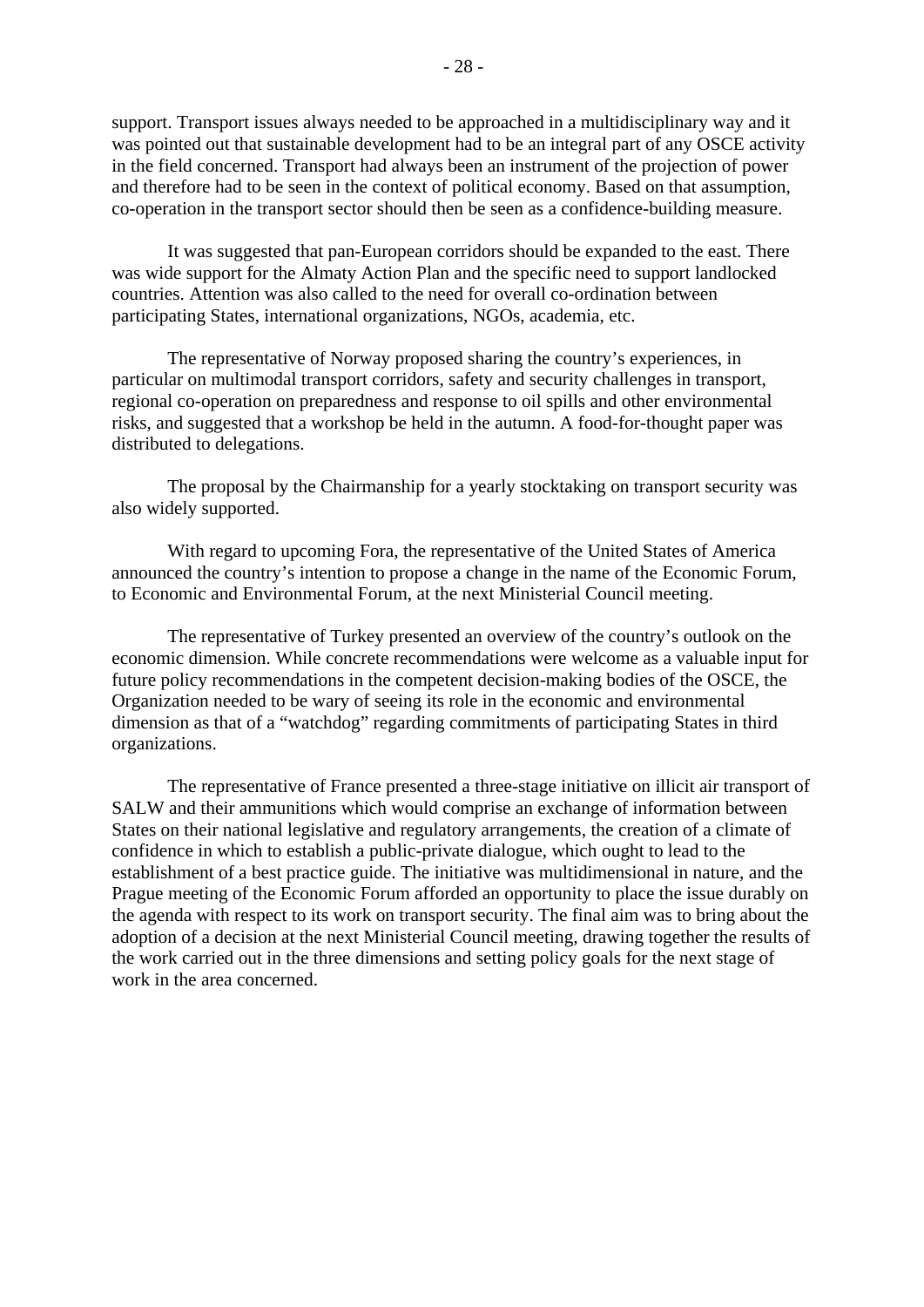# **TRANSPORTATION IN THE OSCE AREA: SECURE TRANSPORTATION NETWORKS AND TRANSPORT DEVELOPMENT TO ENHANCE REGIONAL ECONOMIC CO-OPERATION AND STABILITY**

#### 23 May 2006

### **Report of the Rapporteur**

# **Agenda item 3: Review of the implementation of OSCE transport-related commitments with a particular focus on international legal instruments**

 The purpose of the session was to review the implementation of OSCE commitments in the economic and environmental dimension.

 Over 50 transport conventions and agreements have been negotiated under the auspices of the United Nations Economic Commission for Europe (UNECE). They deal with infrastructure, technical regulations for the construction and approval of motor vehicles, road safety, customs, transport of dangerous goods and other aspects of inland transport. The UNECE does not work in areas such as air transport or maritime shipping.

 Co-operation on the review of the implementation of commitments between the OSCE and the UNECE is set forth in the OSCE Strategy Document for the Economic and Environmental Dimension, adopted at the OSCE Ministerial Council Meeting in Maastricht. Article 3.2.5 of the Strategy states: "The annual review at the Economic Forum will include both a general review of implementation of commitments *vis-à-vis* key EED documents and a focused review with regard to a relevant selected topic. (…) The review process should cover the follow-up to previous fora." Article 3.2.2 states: "We expect that the UNECE will continue to play a supportive role in the review of OSCE commitments in the economic and environmental dimension".

 The Memorandum of Understanding signed in December 2004 between the OSCE and the UNECE defines five clusters of topics to be reviewed one after the other. OSCE Permanent Council Decision No. 684 stated that the Fourteenth Meeting of the Economic Forum would review the implementation of commitments in the economic and environmental dimension and that this review would address transport-related commitments, the main elements of which are: transport networks or infrastructure, safety, efficiency of operations and the impacts on the environment. The review would focus on international legal instruments in the transport area.

 The representative of the UNECE proposed some specific projects on which the OSCE and the UNECE could work together.

 First of all, the UNECE would like to start co-operating with the OSCE to find financial support for its TEM/TER networks and Euro-Asian links. The objective of the TEM/TER project was to facilitate the implementation of the Trans-European Motorway and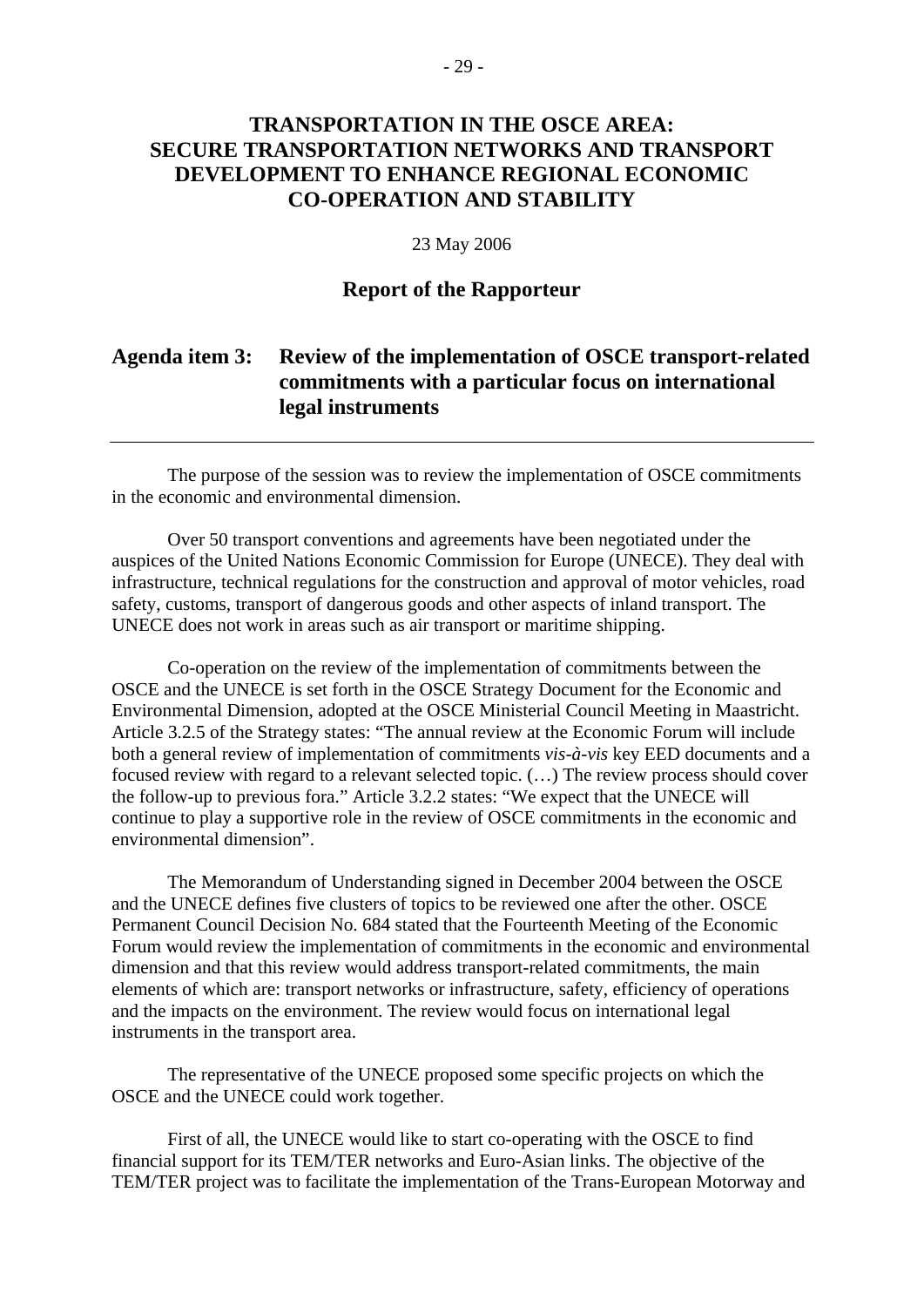the Trans-European Railway Projects Master Plan through participation in funding by some UNECE members. The objective of the Euro-Asian links project was to assist countries to develop efficient, safe, sustainable and secure Euro-Asian land and land-cum-sea transport links. The OSCE could exercise political leverage to generate interest and support for those infrastructure projects.

 Second, the UNECE border-crossing facilitation conventions and, in particular, the TIR Convention and the International Convention on the Harmonization of Frontier Controls of Goods of 21 October 1982, provided an adequate basis for facilitating and monitoring border-crossing procedures. The UNECE had proposed a project to strengthen the implementation of the Convention on the Harmonization of Frontier Controls of Goods.

 So far, the UNECE had prepared and circulated a questionnaire on the facilitation measures foreseen in the Convention. Countries had been invited to reply to the questionnaire on a voluntary basis. The UNECE Transport Division would analyse the replies and prepare a short report on the findings.

 Based on the results, it was proposed that training or capacity-building workshops aimed at addressing the technical problems encountered in the implementation of the Convention should be organized in countries that had requested them. The OSCE could provide the necessary organizational and financial support for those capacity-building activities.

 Further projects could be developed if OSCE participating States considered the concept successful. For example, based on the outcome and conclusions of the above pilot project, the UNECE and the OSCE could consider the initiation of a capacity-building programme aimed at strengthening the implementation of a selected number of key UNECE legal instruments in the field of transport.

 The methodology currently being developed with the UNECE to support international legal instruments could serve as a concept for co-operation with other international organizations, such as the World Customs Organization.

 After the presentation of the report, the Co-ordinator of OSCE Economic and Environmental Activities made some concluding remarks. Then the floor was opened to delegations. The Delegation of Russia congratulated the OSCE Secretariat and the Chairmanship for the rebalancing of the three dimensions within the OSCE and for the success and importance of the Fourteenth Meeting of the Economic Forum. However, the report itself had perhaps come a little too late, so that his Government had not had enough time to read it carefully. He then made a short presentation on how Russia was actively combating terrorist attacks and bolstering transport security (through the adoption of a national plan on security).

 The Delegation of Armenia took the floor and elaborated on the country's procedures/measures to facilitate transport and transit in Armenia.

 The representative of the EU presidency made a statement on behalf of the European Union, stating that the EU attached great importance to the review of commitments. Secondly, the ongoing joint OSCE/UNECE pilot project demonstrated the opportunities to further intensify the co-operation with the UNECE. The EU believed that the OSCE could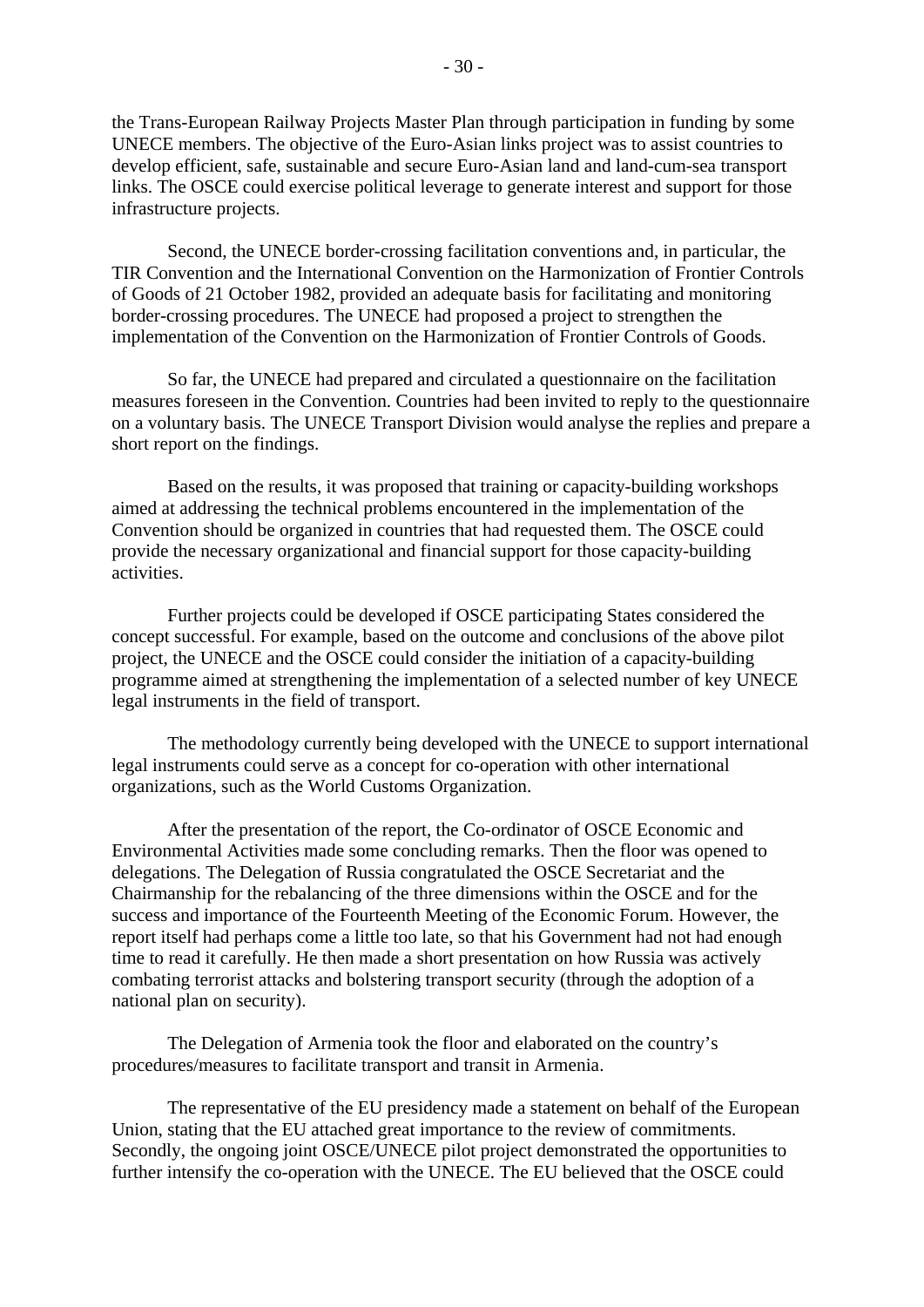play an important role in promoting wider acceptance and implementation of international legal instruments and in supporting regional co-operation in the transport sector.

 The representative of Belarus took the floor and spoke about the country's efforts to promote transport facilitation and security in Belarus, and also stressed the close co-operation with international organizations working on transport.

 The representative of the United Kingdom closed the discussion by pointing out the relevance and importance of the session, and calling attention to the co-operation with the UNECE.

### **Specific areas for possible OSCE action:**

- The review of implementation of commitments between the OSCE and the UNECE is part of the OSCE Strategy Document for the Economic and Environmental Dimension, Article 3.2.5 of which states: "The annual review at the Economic Forum will include both a general review of implementation of commitments *vis-à-vis* key EED documents and a focused review with regard to a relevant selected topic. (...) The review process should cover the follow-up to previous fora". Article 3.2.2 states: "We expect that the UNECE will continue to play a supportive role in the review of OSCE commitments in the economic and environmental dimension".
- The Memorandum of Understanding signed in December 2004 between the OSCE and the UNECE defines five clusters of topics to be reviewed one after the other.
- Promoting existing legal instruments is an essential part of the OSCE's role as a political organization with a large number of participating Sates and a particularly wide field presence.
- A large number of UNECE conventions are of importance for the OSCE's work in general and for the theme of the Fourteenth Meeting of the Economic Forum in particular, as they address non-physical barriers to transport and contribute to harmonization and simplification of customs and border procedures, and harmonization of legislation.
- The UNECE proposes in its report specific projects in the context of which the OSCE and the UNECE can work closely together:
	- The UNECE would like to start co-operating with the OSCE to find financial support for its TEM/TER networks and Euro-Asian transport links. The OSCE can exercise political leverage to generate interest and support for these infrastructure projects;
	- A joint OSCE-UNECE pilot project for one of the UNECE legal instruments has been initiated to support the International Convention on the Harmonization of Frontier Controls of Goods of 21 October 1982. The UNECE has prepared a survey questionnaire on the state of implementation of the Convention and the problems experienced by countries. Countries have been invited to reply to the questionnaire on a voluntary basis. Based on the outcome of the survey, a pilot project will be initiated, which will include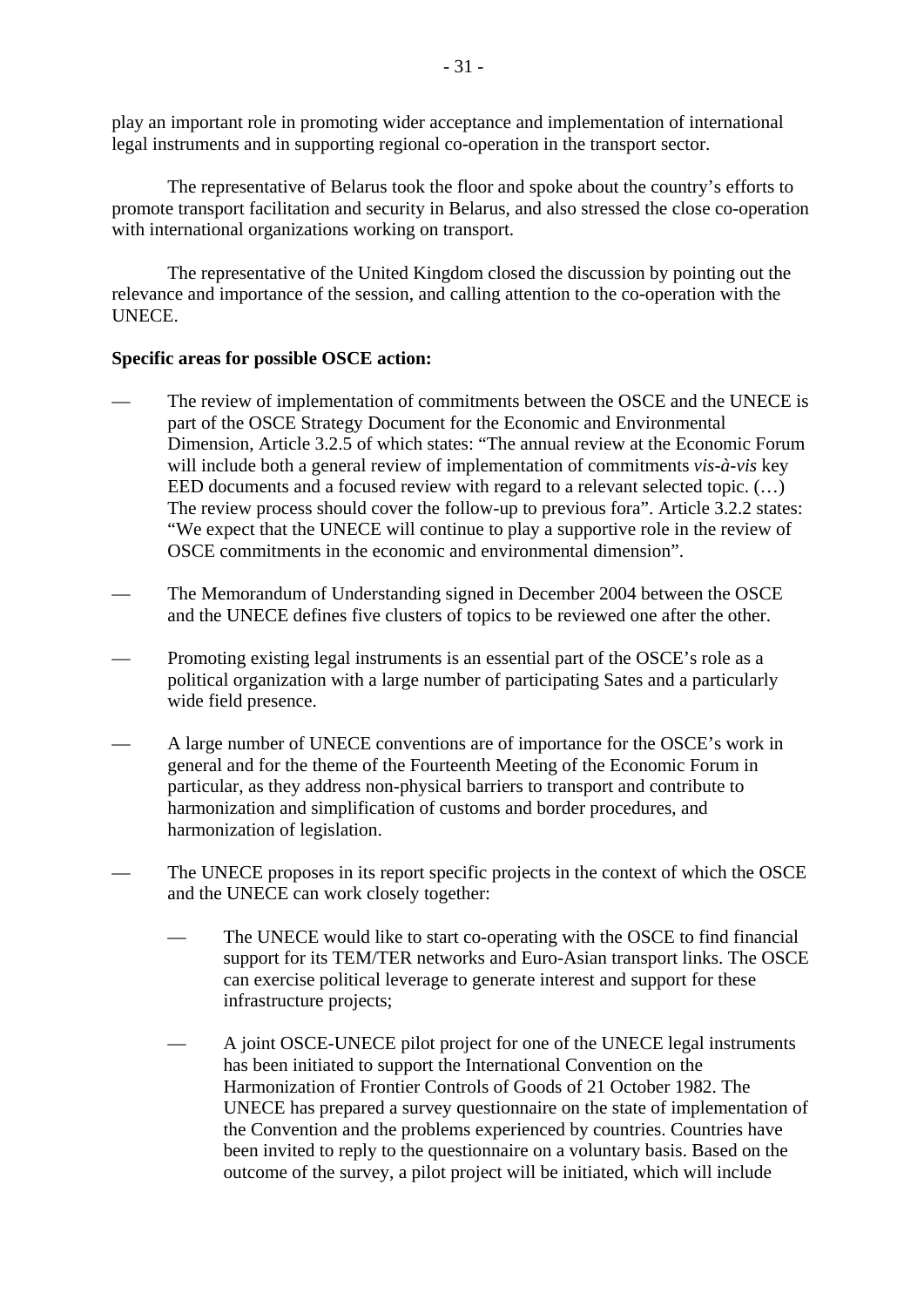capacity-building and training activities for the public and the private sectors, partnership-building and exchanges of experiences at various levels. Such activities will be implemented at the request of participating States. Further projects can be developed if OSCE participating States deem the concept successful.

— The methodology currently being developed with the UNECE to support international legal instruments could eventually serve as a concept for co-operation with other international organizations, such as the World Customs Organization.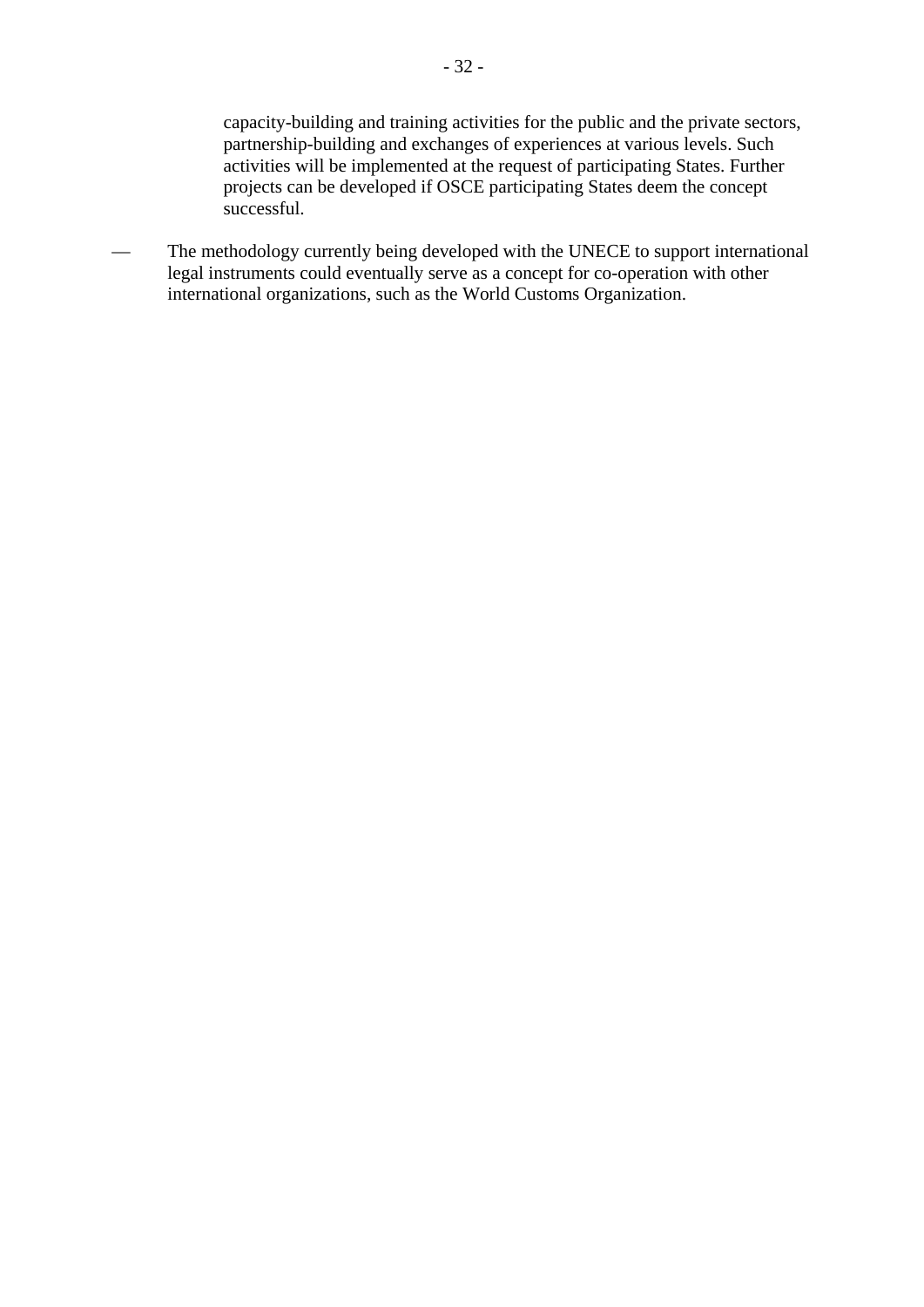# **TRANSPORTATION IN THE OSCE AREA: SECURE TRANSPORTATION NETWORKS AND TRANSPORT DEVELOPMENT TO ENHANCE REGIONAL ECONOMIC CO-OPERATION AND STABILITY**

#### 23 May 2006

### **Report of the Rapporteur**

# **Agenda item 4: Transport development to enhance regional economic co-operation and stability: the special case of landlocked countries**

 In this session, the presentations of the keynote speakers focused on transport development to enhance regional economic co-operation and stability.

 Mr. Sandagdorj Erdenebileg, Senior Programme Officer, United Nations Office of the High Representative for the Least Developed Countries, Landlocked Developing Countries and Small Island Developing States (UN-OHRLLS), mentioned dependencies related to transport such as cross-border political relations, regional stability, infrastructure and customs and transit policies in landlocked developing countries, particularly in Central Asia and the Caucasus. He emphasized that the average cost of transport for landlocked developing countries was becoming a more important problem than tariffs.

 The movement of goods in transit required appropriate transport infrastructures in the territories of landlocked countries as well as in their transit neighbours; intergovernmental co-operation was therefore imperative. The greatest pay-off in terms of increases in efficiency and lowered real cost of transport was likely to come from full-scale efforts to improve a whole range of institutional, procedural and managerial aspects of vital importance to goods and transit.

 He proposed that the OSCE should become involved in the development of internationally acceptable indicators to monitor the evolution of transit systems for landlocked countries and should undertake a comprehensive study on the transit environment in Central Asia and the Caucasus, with a view to elaborating policy recommendations. He also suggested instituting regular consultations between the OSCE and his office regarding the above-mentioned issues.

 Ms. Kristal E. Alley, Special Adviser, U.S. Chamber of Commerce, stressed the necessity of the development of commercially viable road transport networks from the Far East to Europe through Central Asia and the Caucasus as an alternative to ocean transport. She mentioned key factors such as time elements, predictability and reliability, border crossings and other means of facilitation and increased regional co-operation for the development of the Eurasian transport options.

 The importance of the Almaty Declaration and the Almaty Programme of Action, adopted by the United Nations General Assembly in 2003, which addressed the special needs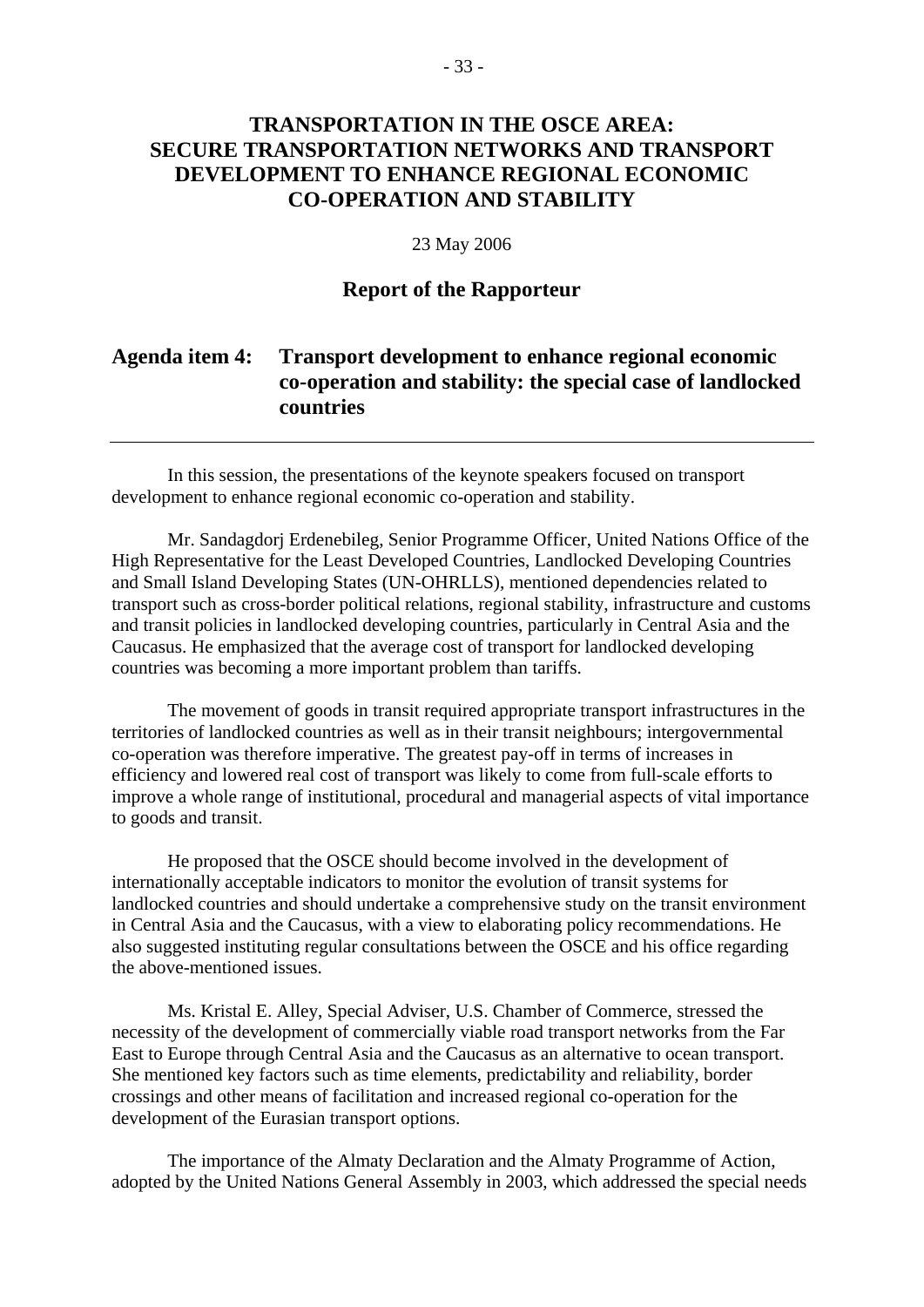of landlocked developing countries in a holistic and developing manner, was mentioned by several participants in the Forum. The Programme of Action aimed at: (a) securing access to and from the sea; (b) reducing costs and improving services; (c) addressing problems, delays and uncertainties in trade routes; (d) developing adequate national networks; and (e) improving the safety of road transport and the security of people along the corridors.

 The joint statement on behalf of the delegations of the Central Asian countries Kazakhstan, Kyrgyzstan, Tajikistan and Uzbekistan was read out by the Tajik Ambassador to the OSCE. The statement called for the OSCE: (a) to support effective implementation of the Almaty Declaration and the Almaty Programme of Action; (b) to become more closely involved in regional transport co-operation; and (c) to introduce a decision for adoption by the Ministerial Council on developing mechanisms to assist participating States in carrying out their tasks in the field of transport. The joint statement also supported the possible holding of an OSCE conference on transit transportation development up to 2015, to be organized in Dushanbe in 2007.

 The Minister of Transport of Tajikistan stressed the direct link between security and transport and said that the approach to transport development in Central Asia must comprise both components.

 The representative of the Russian Federation underlined the importance of railway lines in the Eurasian transport network and co-operation among the OSCE participating States in that area. He suggested that the OSCE could take a more active part in events aimed at developing and increasing the effectiveness of railway transport, for example, by participating in fora organized by international railway organizations. The OSCE was invited to take part as an observer in the next meeting of the CIS Railway Transport Council, planned for May 2007 in Sochi, Russia. The Council had been established by the railway administrations of the CIS and Baltic States united by a common 1,520-mm standard railway width. He also proposed that the OSCE, together with the UNECE and the UN Economic and Social Commission for Asia and the Pacific could play a co-ordinating role among numerous railway organizations, aimed at bringing the railway systems of the East and the West closer together.

 The representative of Afghanistan mentioned his country as an essential part of transit networks through Central Asia. Considerable improvements had been made in this country during the last few years, including modernization of infrastructure, but even more tasks lay ahead, and co-operation among all the Central Asian States was extremely important for their accomplishment.

 The representative of all the three countries in the South Caucasus stressed the importance of the South Caucasus region as a whole and of each of the three individual countries in the development of the East-West transport corridor. The need for co-operation among all the countries in the region was stressed.

 The Head of the OSCE Centre in Tashkent expressed readiness to provide an appropriate forum for an expert-level regional conference on integration and a follow-up conference on Central Asian transport challenges and perspectives for co-operation. Both proposals had been mentioned during the last visit by the CiO to Uzbekistan in March 2006.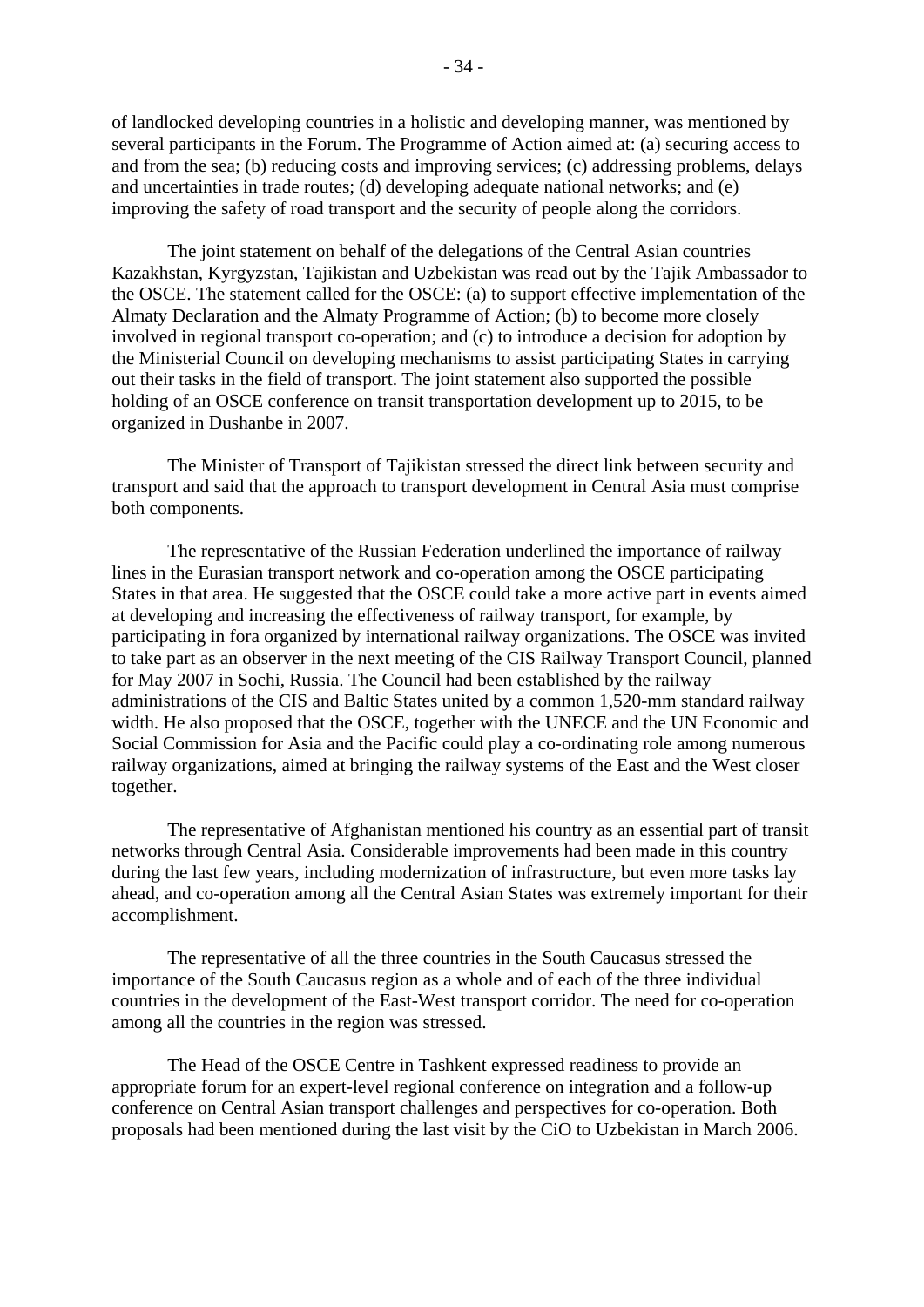#### **Specific areas for possible OSCE action:**

- The necessity of the development of commercially viable road transport networks from the Far East to Europe through Central Asia and the Caucasus as an alternative to ocean transport.
- The importance of the Almaty Declaration and the Almaty Programme of Action, adopted by the United Nations General Assembly in 2003, which addresses the special needs of landlocked developing countries in a holistic and developing manner.
- A joint statement was made on behalf of the delegations of the Central Asian countries Kazakhstan, Kyrgyzstan, Tajikistan and Uzbekistan, calling on the OSCE: (a) to support the effective implementation of the Almaty Declaration and the Almaty Programme of Action; (b) to become more closely involved in regional transport co-operation; and (c) to adopt a decision at the Ministerial Council meeting in 2006 on developing mechanisms to assist participating States in carrying out their tasks in the field of transport.
- The joint statement also called for a possible OSCE conference on transit transportation development up to 2015 to be organized in Dushanbe in 2007.
- It was proposed that the OSCE should become involved in the development of internationally acceptable indicators to monitor the evolution of transit systems for landlocked countries and should undertake a comprehensive study on the transit environment in Central Asia and the Caucasus, with a view to elaborating policy recommendations.
- It was suggested that issues related to transport should continue to be addressed at upcoming Economic Forum meetings.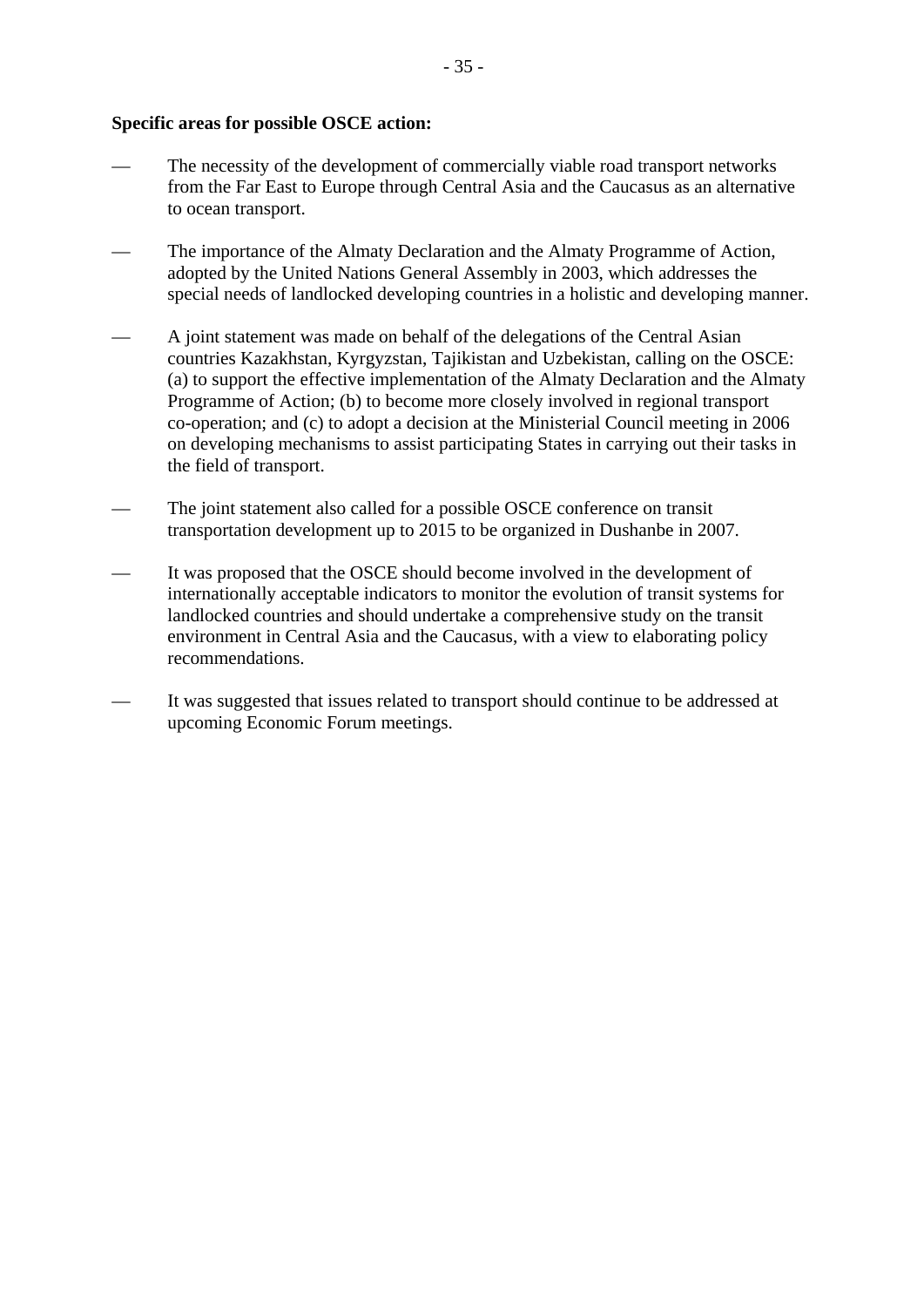# **TRANSPORTATION IN THE OSCE AREA: SECURE TRANSPORTATION NETWORKS AND TRANSPORT DEVELOPMENT TO ENHANCE REGIONAL ECONOMIC CO-OPERATION AND STABILITY**

#### 23 May 2006

### **Report of the Rapporteur**

## **Agenda item 5: The key role of governance: Effective practices in border management and the fight against corruption**

 In this session, the presentations of the keynote speakers focused on the key role of good governance, the importance of effective practices in border management and the fight against corruption in the area of development of transport infrastructure.

 The first keynote speaker, Mr. Michael Schmitz, Director of Compliance and Facilitation at the World Customs Organization (WCO), presented the WCO SAFE Framework of Standards to Secure and Facilitate Trade in a Global Environment. He first provided some background information; he explained that the WCO Framework had been established in direct response to the events of September 2001. In June 2002, the WCO Council had adopted a resolution establishing a Joint Customs/Industry Task Force on Security and Facilitation. Following the creation of the Task Force, a WCO High-Level Strategic Group had been created, and had produced the SAFE Framework of Standards for Security and Facilitation in a Global Environment, which had in due course been adopted by the WCO Council in June 2005.

 He explained that the SAFE Framework of Standards was a comprehensive instrument that covered all areas of customs control and provided a new and consolidated platform that would enhance world trade, ensure better security against terrorism and increase the contribution of customs and trade partners to the economic and social well-being of nations. The SAFE Framework was a concept aimed at identifying high-risk shipments early in the global supply chain, i.e., at or before export, to allow for appropriate and timely control of high-risk cargo and the more rapid release of legitimate cargo upon its import by identifying international traders that demonstrated an appropriate degree of security within their supply chain. That concept pushed security further back in the global supply chain by involving the private sector at the point of origin and export. All that contributed to increased "end-to-end security" of the international supply chain, higher certainty and predictability of customs procedures, better integrated supply-chain management for all transport modes, closer co-operation among customs administrations at the international level and stronger customs-to-business co-operation (private sector involvement). With regard to the implementation of the SAFE Framework of Standards, he highlighted the need for building sustainable capacity in some customs administrations. WCO would organize training workshops, provide technical assistance and conduct in-country assessments based on its Diagnostic Framework evaluation tools. He noted that, before capacity-building could go forward in a given country, a foundation of political will and a commitment to integrity must already exist at the highest levels of government. In that respect, the OSCE could play a role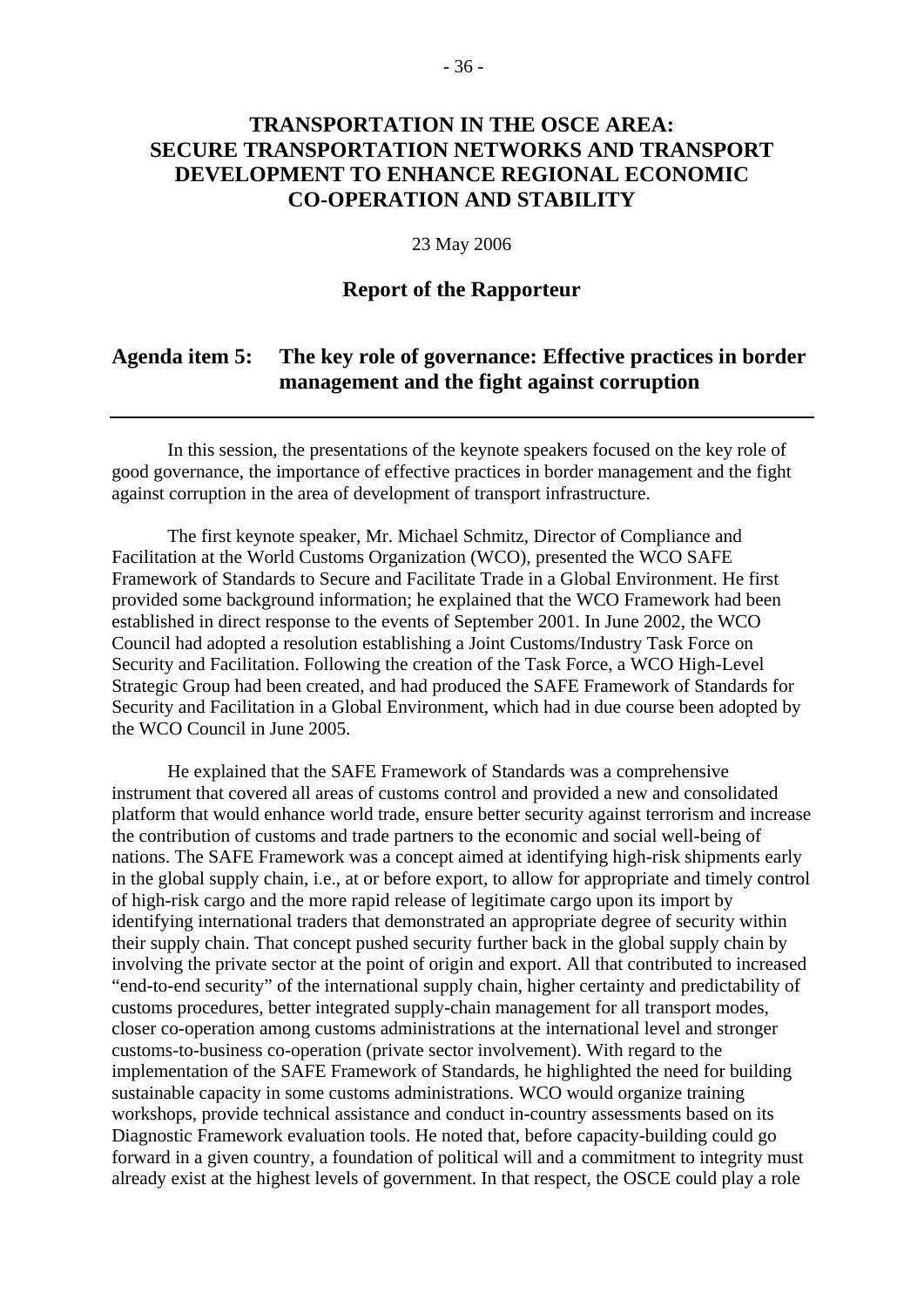in raising awareness among government officials. Finally, he expressed his appreciation for the assistance and level of commitment that the WCO received from members of the business community, and also stressed that support from organizations like the OSCE was crucial, as they added political will to the WCO's efforts directed at security of the global supply chain. In that respect, proposals for joint WCO/OSCE projects or programmes aimed at awareness-raising and capacity-building could be explored.

 The second keynote speaker, Mr. John Bray, Director of Analysis, Control Risks Deutschland GmbH, presented a number of project-based approaches to reducing corruption in large infrastructure development projects. He explained that, owing to a number of very specific characteristics, transport construction projects were highly vulnerable to corruption. Often such projects were carried out over a relatively long period of time and required substantial financial resources. Moreover, the bidding and tendering processes tended to be complicated, and interactions between companies and government officials were often not transparent. Corruption could add up to 28 per cent to the cost of actual projects. A number of areas were particularly vulnerable: information leaks during the bidding process; manipulated requirements favouring certain companies; bribery; conflict of interest of officials; renegotiations of contracts subsequent to signing; hiring of so-called "recommended companies", subcontractors, middlemen or consultants; etc. In such cases, the quality of the work was often reduced by contractors in order to maximize their profits and compensate for income lost to bribery. A clear commitment from the beginning of and throughout the project life-cycle was necessary in order to avoid corruption. For that purpose, a number of (external) control and monitoring mechanisms ensuring full transparency, as well as whistleblower-systems and sanctions from the preparatory stages onwards needed to be put in place. All the participants (bidders) should sign an agreed code of conduct, and clear sanctions for offenders against best practice should be designed. Offenders should be banned from future projects for a number of years. The role of the OSCE could consist in garnering political support for the promotion of anti-corruption policies in its participating States and providing a platform for dialogue among all the relevant stakeholders — international donors, host governments, businesses and civil society.

 One private sector participant stressed the importance of public-private partnership in combating corruption and promoting good public and corporate governance. The participant also expressed her support for organizing regional workshops dealing with different aspects of trade facilitation and involving representatives of the business community.

 Another participant drew attention to already existing initiatives aimed at promoting good governance in the area of transport. In that regard, he referred to an ILO tripartite sectoral meeting to be held in October 2006. The meeting would address labour and social issues arising from problems of cross-border mobility of international drivers in the road and transport sector.

A further participant referred to the excellent work done so far by the EU Border Assistance Mission to Moldova and Ukraine. Moldova and Ukraine had jointly initiated actions to promote a more secure common border, following the principles of international law, mutual confidence and transparency. In line with that common objective, both countries had jointly requested additional support from the European Union and the OSCE in overall capacity-building for border management, including customs, and more specifically, in the creation of an "international customs control arrangement and effective border monitoring mechanism on the Transdniestrian segment of the Moldova-Ukraine State border".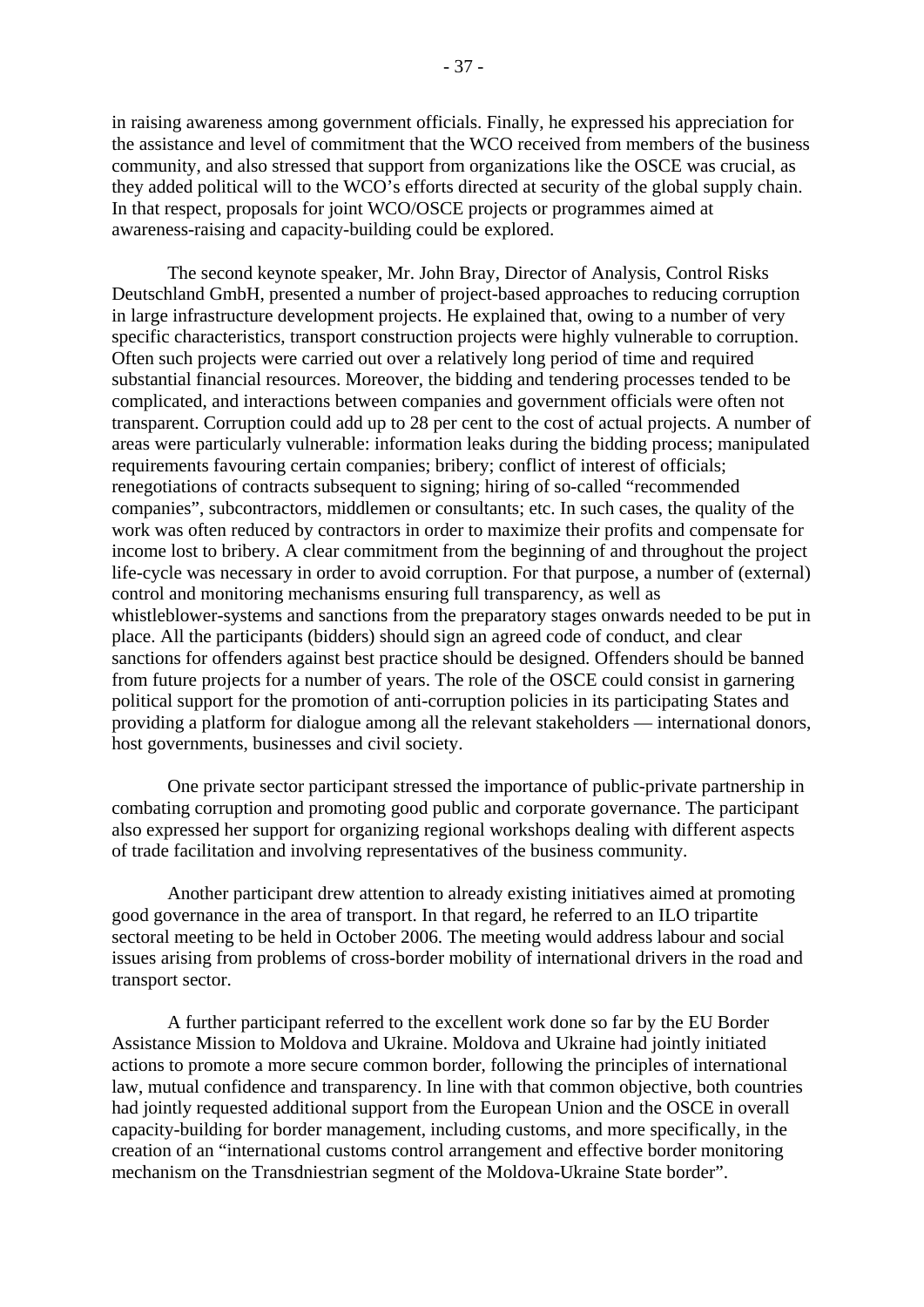Significant progress had been made and both beneficiary countries attached great importance to transparent and secure borders. An important step in that direction had been taken jointly by Moldova and Ukraine in March 2006 by reinstalling a transparent and legitimate customs regime on their common State border, including its Transdniestrian segment.

 Another participant stressed the importance of good governance as the basis for OSCE activities and encouraged further discussion in the Economic and Environmental Subcommittee of the OSCE Permanent Council on how to encourage all the OSCE participating States to accept the WCO Framework of Standards.

 A further participant explained that corruption could often be an impediment to foreign direct investment.

 Another participant expressed support for the WCO Framework of Standards, stressing that pushing security further back in the global supply chain, i.e., to the point of export instead of import, indeed contributed to increased "end-to-end security" of the international supply chain.

#### **Specific areas for possible OSCE action:**

- The OSCE could add political will to the WCO's efforts directed towards security of the global supply chain and in this connection could consider proposals for joint OSCE/WCO projects or programmes aimed at awareness-raising and capacity-building;
- In the fight against corruption, the OSCE could work with international donor organizations to make new, more transparent bidding procedures mandatory;
- The OSCE could play a role in garnering political support for the promotion of anti-corruption policies in its participating States;
- In promoting good public and private governance, the OSCE could provide a platform for dialogue between all relevant stakeholders — international donors, host governments, businesses and civil society.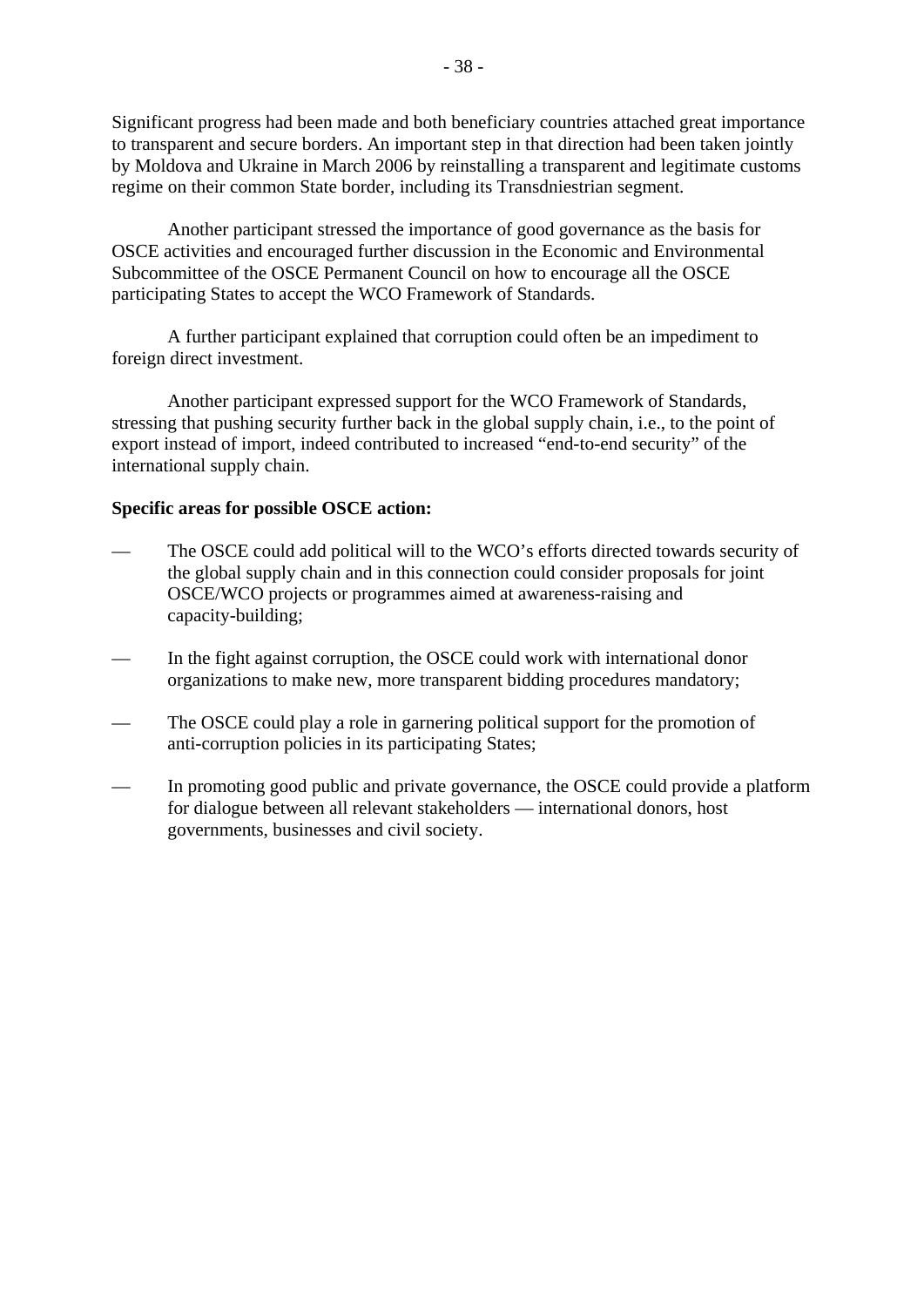# **TRANSPORTATION IN THE OSCE AREA: SECURE TRANSPORTATION NETWORKS AND TRANSPORT DEVELOPMENT TO ENHANCE REGIONAL ECONOMIC CO-OPERATION AND STABILITY**

#### 23 May 2006

### **Report of the Rapporteur**

### **Agenda item 6: Addressing risks to transport security in the various transport modes**

 Plenary session III reflected the importance of security measures across various modes of transport and of co-ordination among different actors in the transport field. The message was that global co-operation was essential for a global transport security network and that the OSCE might have a role to play in that regard.

 Mr. Marios Meletiou, Technical Specialist, Ports and Transport, International Labour Organization (ILO), gave an overview of the work by the ILO on transport security and presented the ILO Code of Practice on Security in Ports and the ILO guidance related to the integrity of container movements in the transport chain. First, he provided some historical information about the Organization and its purpose. It had been founded in 1919 and became the first specialized agency of the United Nations in 1946. Its aim was the promotion of social justice and internationally recognized human and labour rights among its 178 member States. He pointed out that the OSCE participating States were members of the ILO. Security had a place in the ILO's work because all workers, including port and transport workers, had the right to work in a workplace which was free from security, safety and health hazards. He explained the Code of Practice on Security in Ports, published in 2004, which had been developed jointly by the ILO and IMO (International Maritime Organization). The Code of Practice provided for security measures in the whole port area and was intended to promote a common approach to port security among member States. The Code complemented the IMO's International Ship and Port Facility Security Code and provided complementary guidance. He outlined the Agreement on Training on Port Security between the ILO and OSCE's Action against Terrorism Unit (ATU). The ILO provided training to ATU officials and officials of OSCE participating States on the implementation of the ILO/IMO Code of Practice with the aim of strengthening the capacity of OSCE participating States to deter, detect and respond to security incidents in their ports through the effective implementation of the ILO/IMO Code of Practice. The collaboration with the OSCE could help to promote the implementation of ILO standards on security measures in the OSCE participating States, which were also members of the ILO.

 Mr. Dimitrios Theologitis, Head of Security Policy and Maritime Security Unit, DG TREN, European Commission, presented the activities of the European Union designed to address risks to transport security in the various transport modes. He referred to the exclusive right of initiative of the European Commission to propose legislative measures of a preventive nature in the EU member States. He mentioned several EU regulations related to transport security — on civil aviation, maritime and port security — and the Community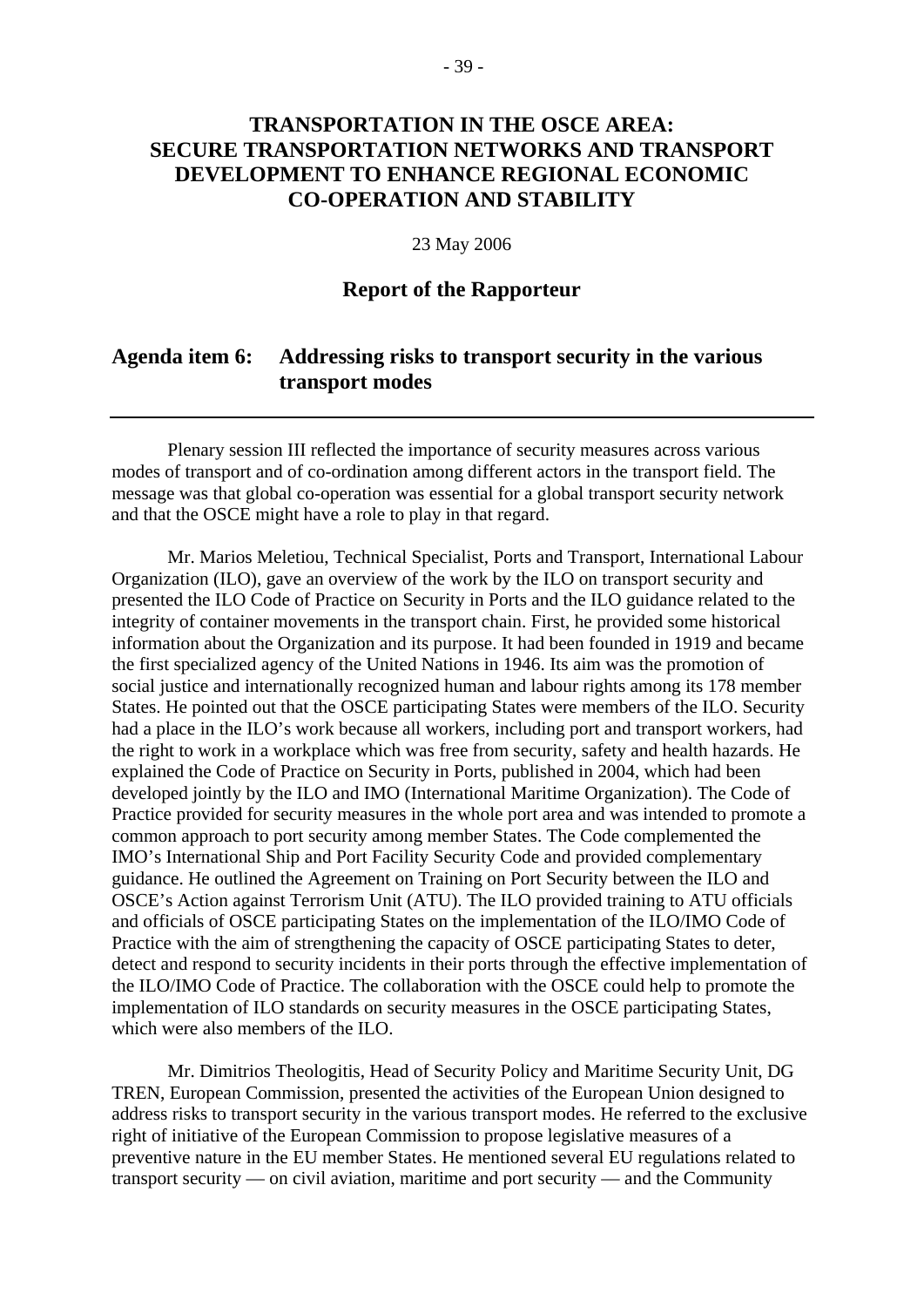Customs Code, and focused on the proposed regulation on supply chain security. The EU

 $-40-$ 

supply chain security policy aimed at securing the flow of goods from the factory gate to the end consumer and raising security awareness among operators and manufacturers. The status of a "secure operator" was awarded to shippers, transport companies, forwarding companies, warehouses, storage facilities or inland terminals that fulfilled specific requirements. He emphasized that EU legislation applied to all operators within the EU territory, irrespective of their "flags". In conclusion, he said that duplication should be avoided. The EU was dealing with all modes of transport and was in the process of carrying out fine-tuning in the area of transport security.

 During the discussion period, the intervention by the representative of the State Oil Company of Azerbaijan focused on the importance of ensuring the security of oil and gas pipelines. The construction of new oil and gas pipelines and the increase in oil production in the Caspian and Black Sea region would lead to an increase in security-related risks. In order to protect the energy infrastructure, those risks had to be analyzed, monitored, assessed and managed.

 The representative of the French Delegation noted that the illicit trade in small arms and light weapons (SALW) through aviation facilitated organized criminal activities and endangered the security of air transportation. Fighting such activities required the promotion of efforts to combat the illicit trade in SALW. In that context, he presented the French initiative on illicit air transport of small arms and light weapons (SALW) and their ammunitions.

 The representative of the International Association of Public Transport (UITP) began her intervention by saying that events in the past had shown that the protection of public transportation needed to be improved. The OSCE could play a role in supporting and strengthening the dialogue between the transport industry and governments. She also referred to a recent Workshop on Urban Transport Security organized jointly by the UITP and the OSCE's Action against Terrorism Unit.

 The representative of the German delegation mentioned possible roles for the OSCE in the field of transport security. The UNECE, WTO and other organizations were already involved in air and sea transport security and dangerous goods security. The OSCE could therefore act as a platform for the exchange of experience and ideas. In the area of inland transport security, there was a need for better co-operation and co-ordination, and the OSCE could indeed play a role in that respect.

 The representative of the Armenian delegation pointed out that a good legal framework was necessary to investigate criminal acts in transport infrastructure and to combat crime against passengers and workers. The OSCE could support governments in implementing a legal framework for transport security through the provision of expertise.

 The representative of the Organization of Black Sea Economic Co-operation (BSEC) highlighted the need for transport infrastructure to function well. Especially for landlocked countries, the provision of access to international markets was very important.

 The representative of the European Commission stated that the EU was ready to assist non-member States of the EU in developing and implementing legislation in the field of transport security.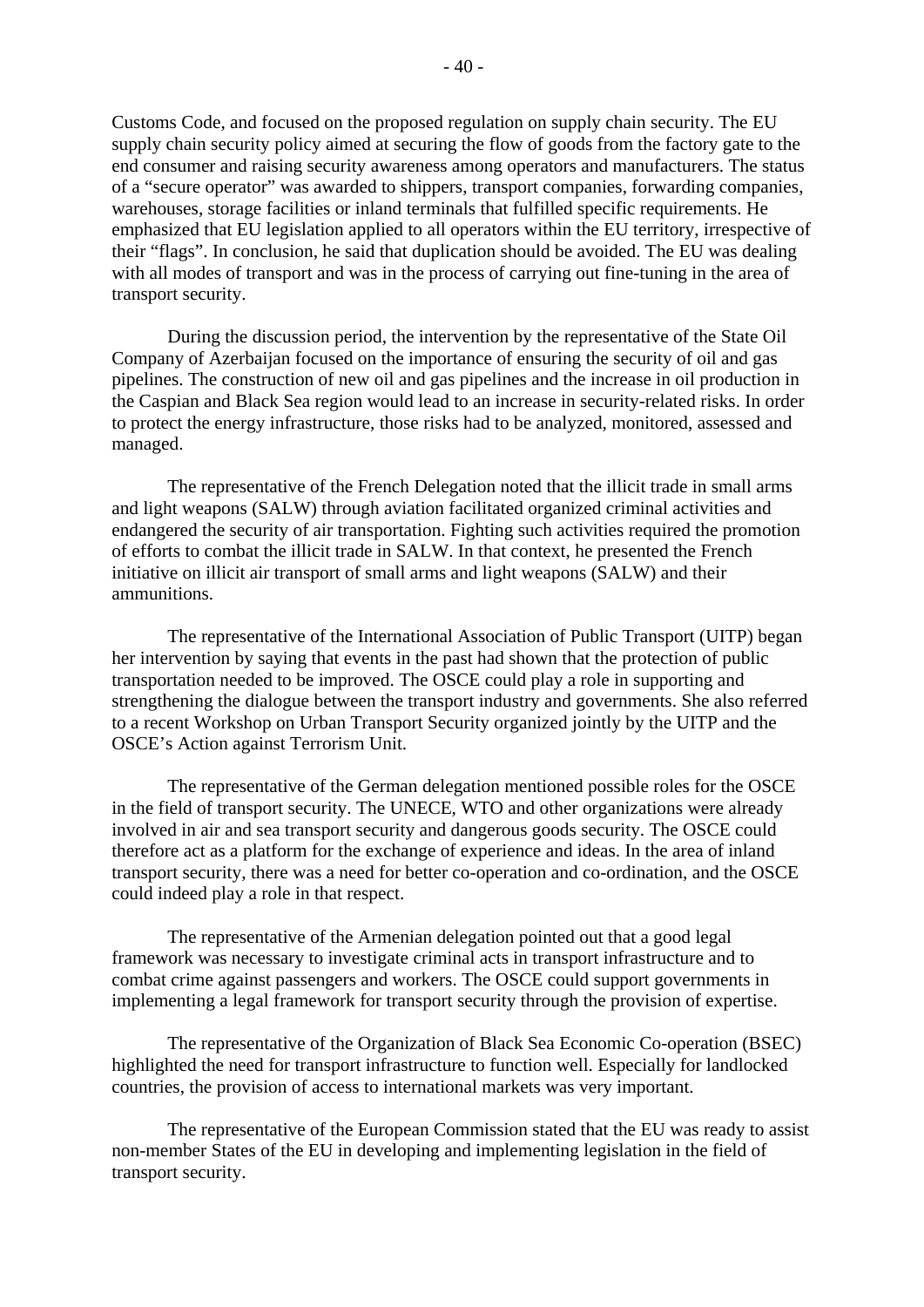#### **Conclusions and areas for possible OSCE action:**

- The OSCE as an organization that specifically addresses security issues could help the ILO to promote the implementation of ILO standards in the ILO member States, since the OSCE participating States are members of the ILO.
- The implementation of standards and guidelines related to transport security is more effective if training is provided to all parties involved, because training helps to share best practices and to maintain expertise. Therefore, the OSCE could offer training sessions on the implementation of security standards in close co-operation with relevant organizations. Furthermore, the OSCE could help in the preparation of training material for the workshops and training sessions.
- The OSCE could provide a forum for the exchange of ideas and initiatives of governments, organizations and business communities related to transport security, e.g., the initiative on the illicit air transport trafficking of small arms and light weapons and their ammunitions.
- The OSCE could serve as a platform for identifying possibilities for better co-ordination of all activities in the field of transport security.
- The OSCE could support governments in implementing a legal framework for transport security through the provision of expertise. In this regard, the OSCE could co-operate closely with relevant partners.
- The OSCE could add value to energy security, especially to the security of oil and gas pipelines, since the protection of critical energy and transport infrastructure is becoming increasingly important. In this regard, the OSCE should work on this topic in order to assist governments in implementing risk assessment and risk management approaches.
- Events in the past have shown that there is every reason to be concerned about public transportation. The OSCE could support and strengthen the co-operation between relevant public transportation stakeholders. In this regard, the organization of events could be very beneficial, e.g., the Workshop on Urban Transport Security that took place in May 2006 in Vienna, organized by the OSCE's ATU in co-operation with the UITP (International Association of Public Transport). The OSCE should continue with these initiatives, since dialogue between the public transport industry and governments is important.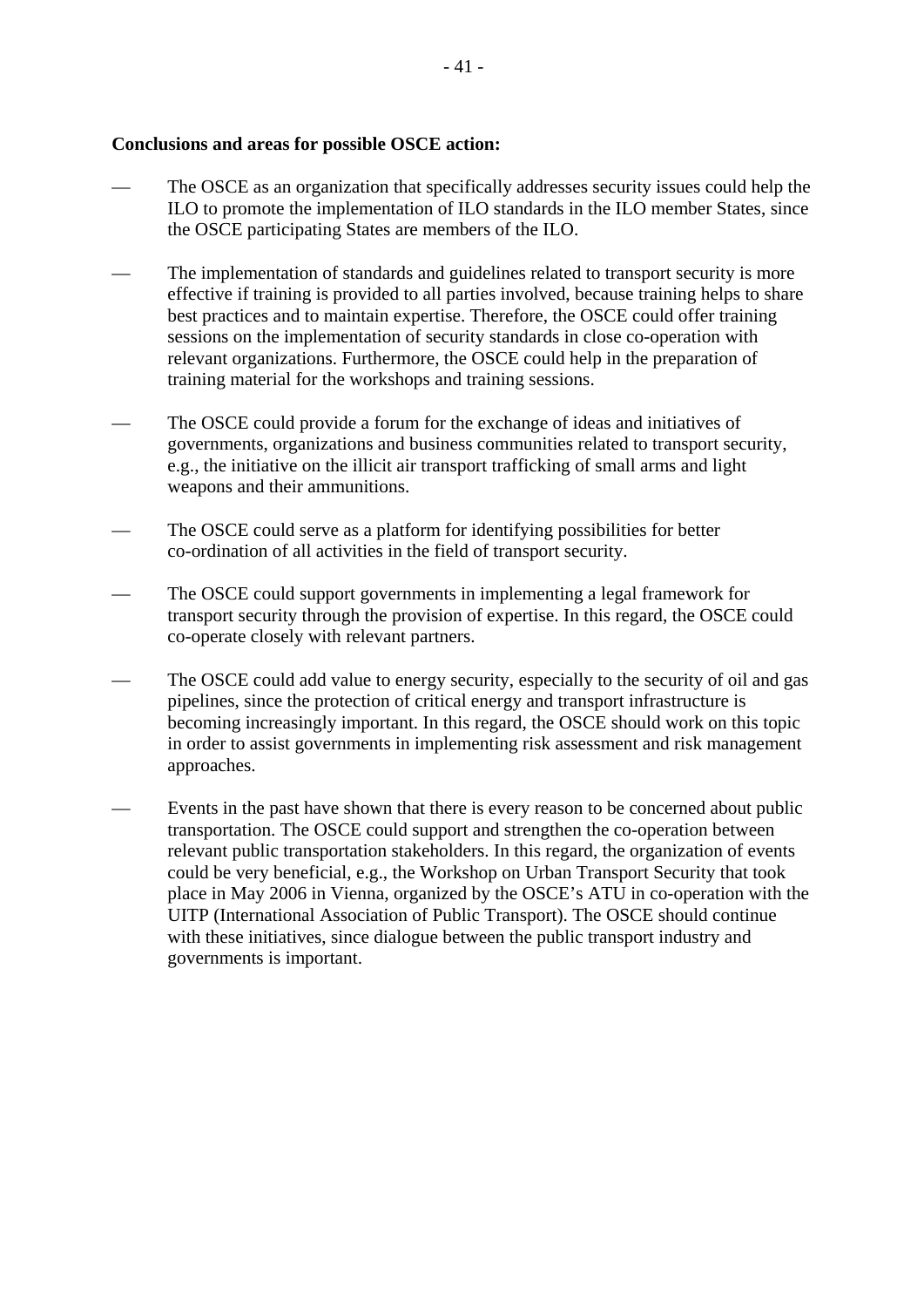# **TRANSPORTATION IN THE OSCE AREA: SECURE TRANSPORTATION NETWORKS AND TRANSPORT DEVELOPMENT TO ENHANCE REGIONAL ECONOMIC CO-OPERATION AND STABILITY**

#### 23 May 2006

### **Report of the Rapporteur**

# **Agenda item 7: OSCE transport activities and their contribution to confidence-building and the solution of unresolved conflicts**

#### **Mr. Bernard Snoy, Co-ordinator of OSCE Economic and Environmental Activities**

Mr. Snoy noted that the benefits realized through effective and efficient transportation required technical expertise, capacity-building, infrastructure development and political will, all of which were adversely affected by inter- and intra-State conflict, including frozen conflicts.

He stressed that the benefits of transportation were augmented through the resolution of conflict and further stated that the transportation sector could also be developed to act as an agent of conflict resolution. That could be done by improving the efficiency of transport, which was undermined by the circuitous routes developed in response to conflicts. The resultant inefficiencies generated undermined the competitiveness of economies and reduced import and export revenues. That, in turn, had an adverse effect on State coffers, as significant tax revenues were lost.

 He highlighted numerous cases in the OSCE area where that was a problem, focusing on conflicts in Georgia and Moldova, and between Armenia and Azerbaijan. At root, the issue was less a dearth of raw materials and machines that were necessary for the creation of transportation infrastructure (furthermore that infrastructure often existed) than it was an issue of the difficulties inherent in achieving political decisions in conflict areas, including those related to transportation.

 It was in that area that the OSCE could play a positive role in conflict resolution through the development of effective and efficient transport initiatives. He enumerated four areas where the OSCE could positively affect political decisions on transportation in conflict areas by: (a) continuing to monitor conflict regions; (b) undertaking needs assessment studies in the area of transportation; (c) analyzing the economic opportunity costs of continuing a conflict *status quo*; and (d) closely collaborating with other international organizations. Through such measures, OSCE transportation initiatives could contribute to the opening up of efficient transportation routes, affording benefits to both sides in a conflict and creating a "classic win-win situation."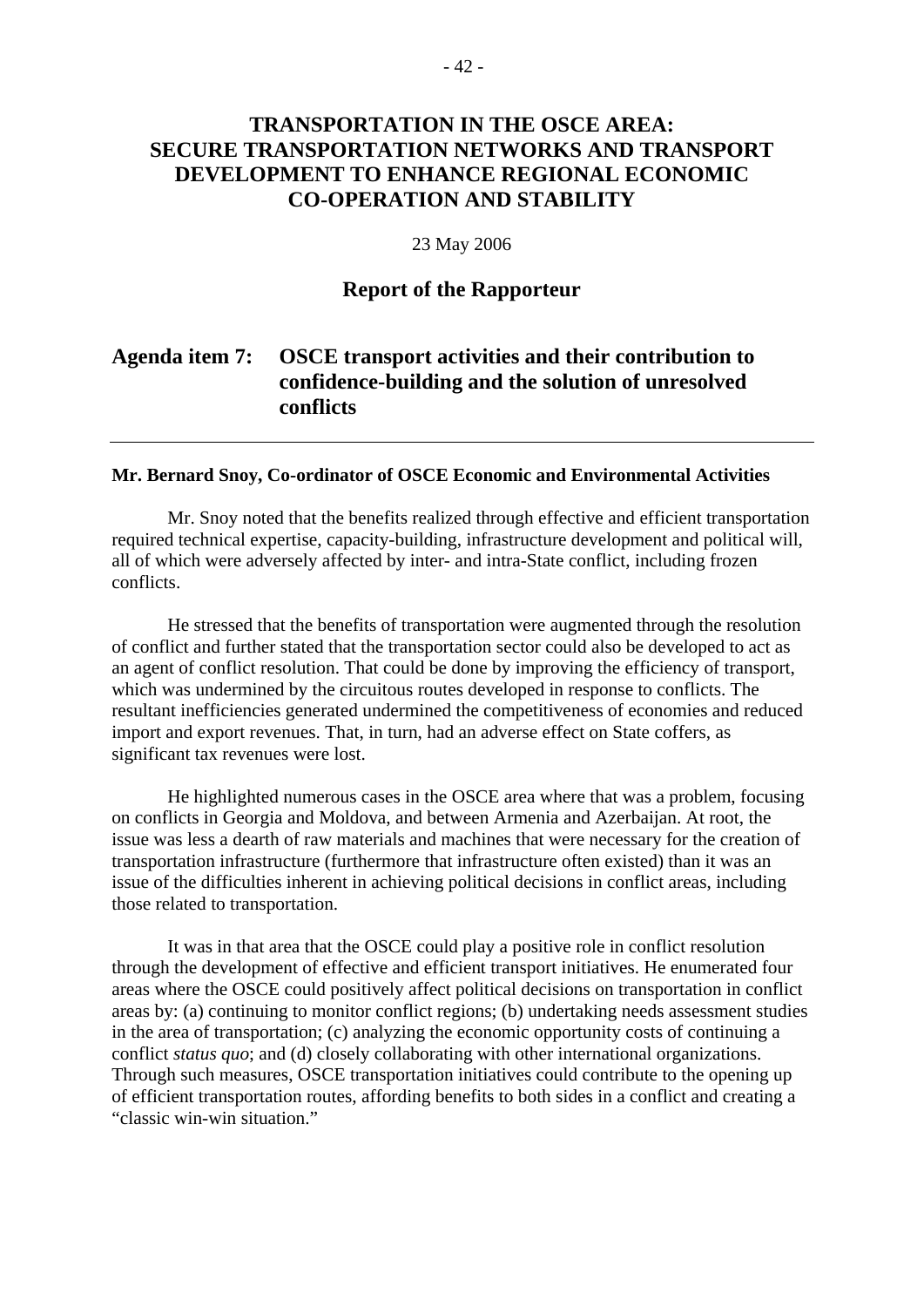#### **Mr. Bill Hanlon, Economic and Environmental Officer, OSCE Mission to Georgia**

Mr. Hanlon's presentation focused on incorporating the economic dimension into conflict resolution, using the South Ossetia needs assessment study (NAS) in the context of transportation as his case study. The NAS had examined projects that could further economic rehabilitation in the South Ossetia/Tskhinvali region, which could potentially benefit all the communities in the conflict zone. In addition, those measures could work to build confidence and constructive political dialogue.

 Specifically, Mr. Hanlon outlined a large-scale economic assistance allocation that would focus on key fields of expertise that included road engineering, energy, civil engineering, business development, rural development and banking and finance. The NAS was a result of work undertaken by the NAS steering committee, which had received co-operation by representatives from the sides of the conflict, representatives from the donor community and international organizations including the OSCE. The committee had directed the work of five international and 12 Georgian and South Ossetian experts, who identified rehabilitation of the Trans-Caucasian Highway and studies on transport by the Economic Development Centre as transportation projects that could contribute to conflict resolution.

 The NAS had been approved by all the parties, and the OSCE Chairman-in-Office would host a donors' conference on 15 June. The OSCE would play a pivotal role by building on organizational experience, pooling funds from donors, establishing a permanent OSCE Mission sub-office in Tskhinvali and convening regular meetings of the steering committee.

 One participant noted that transport was a public good and shared access was imperative, both within and outside of national borders. Because it was a public good, everyone was a stakeholder in effective transportation. The result of limiting access to transportation was isolation, which adversely affected economic activity. For those reasons, the issue was one of national security.

 Another participant underlined the importance of open borders between Serbia and Montenegro, Croatia and Bosnia and Herzegovina, and presented a proposal for a project to that effect.

 A further participant stressed the importance of transportation, noting that when it worked well it had a positive impact and when it did not, due to conflict and other negative external factors, the adverse effects on an economy were maximized. Building on that, the participant argued that, when States co-operated in the sphere of transportation, there were real economic benefits for all concerned (a win-win situation), but limited access to transportation could also result in a zero-sum situation, with political costs and consequences.

 Another participant commended the OSCE as a forum for dealing with transportation problems. He noted that isolation due to limited access to effective transportation routes was a problem in the South Caucasus region and the isolation could be the consequence of political and military actions. He stressed the need for peaceful conflict resolution and stated that transportation initiatives could be effectively used to promote the resolution of conflict. He went on to describe a number of transportation initiatives that his country had proposed to help resolve the existing conflicts. Another participant concurred with the idea that political and military actions had consequences that could result in limited access to transportation networks.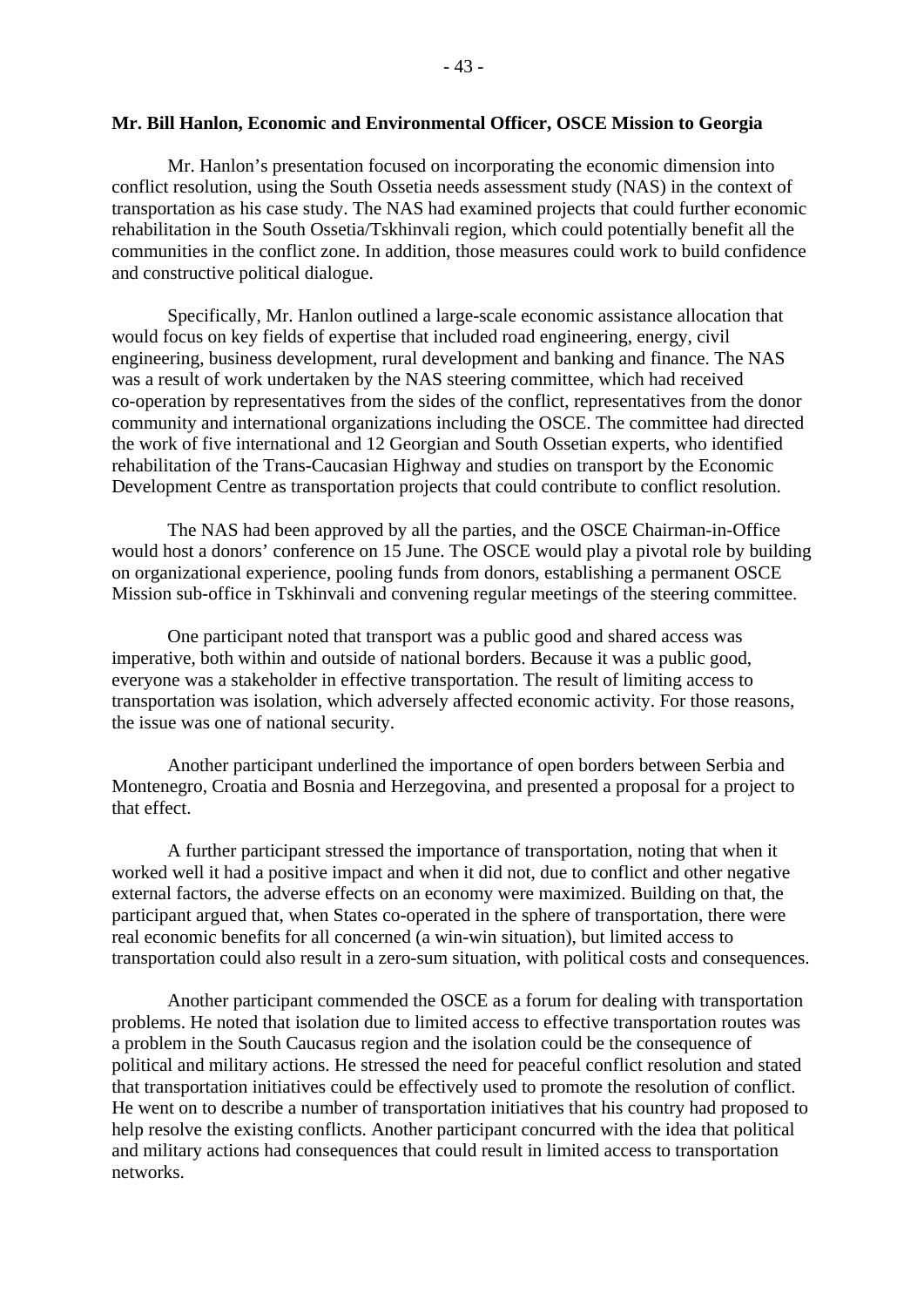Two delegations outlined recent progress and initiatives in respect of rail transportation in Abkhazia. The delegations noted that the goal of improvement of transportation was to better the lives of people and that would in turn improve the level of security, which was the intention of the recent efforts.

 Another delegate noted that rail and road infrastructure was in place in Moldova, but was not used owing to political reasons and conflict. The delegation underscored the importance of the OSCE assisting the political process by ensuring access to rail and road transportation in Moldova.

### **Specific areas for possible OSCE action:**

- The benefits of transportation are augmented through conflict resolution, and the transportation sector can be developed to act as an agent of conflict resolution.
- Conflict results in transportation inefficiencies that reduce economic competitiveness and import/export revenues, thus adversely affecting tax revenues.
- The OSCE can play a positive role in conflict resolution and limit the negative economic impact of conflict through the development of effective and efficient transport initiatives.
- The economic needs assessment study in South Ossetia and its transportation-related programming is an example of incorporating the OSCE's economic dimension and transportation initiatives into conflict resolution.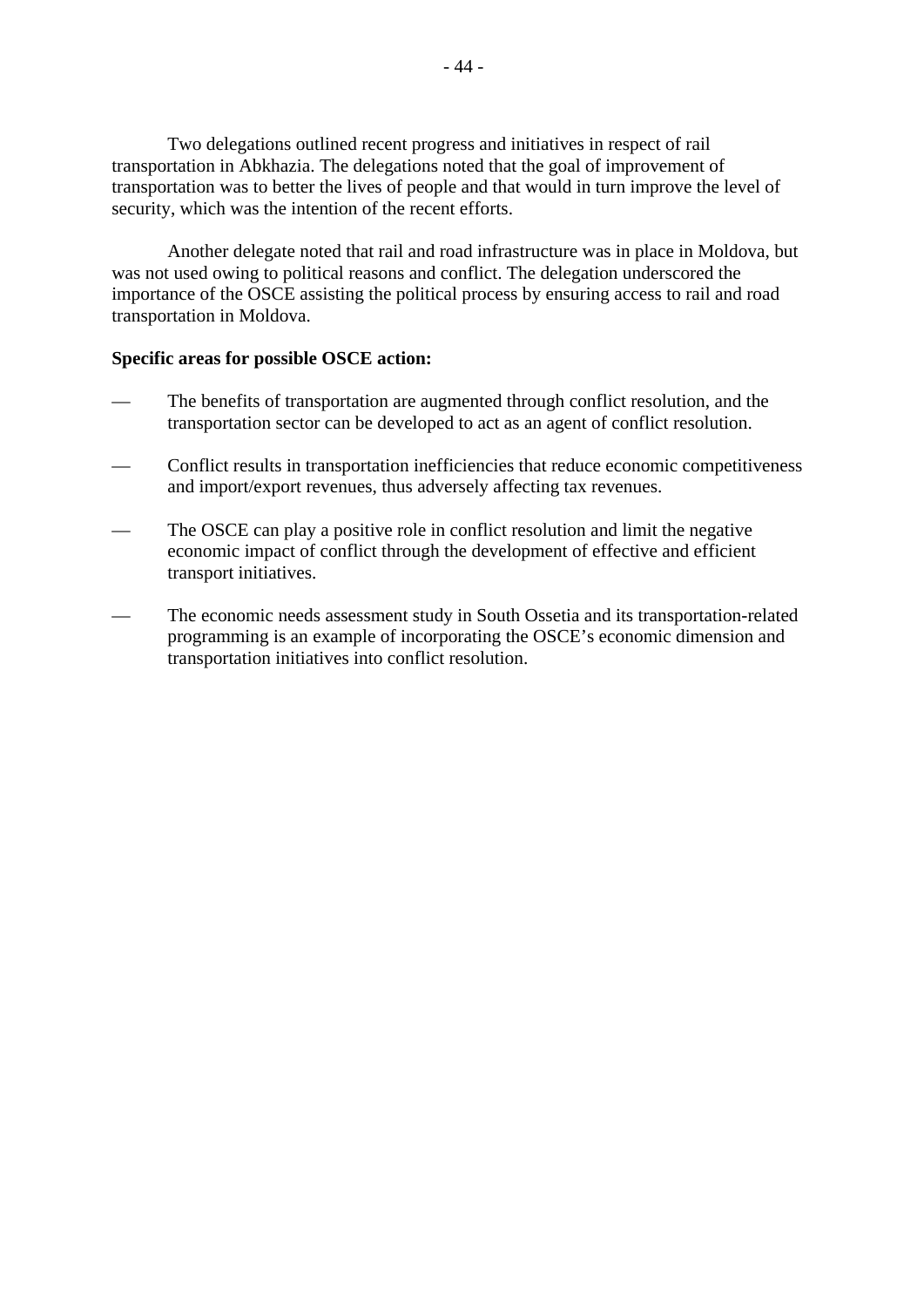# **TRANSPORTATION IN THE OSCE AREA: SECURE TRANSPORTATION NETWORKS AND TRANSPORT DEVELOPMENT TO ENHANCE REGIONAL ECONOMIC CO-OPERATION AND STABILITY**

#### 23 May 2006

### **Report of the Rapporteur**

### **Agenda item 8: The link between transport and the environment**

 Plenary Session V highlighted the various linkages between transport and the environment.

 Ambassador Pryakhin, Head of the OSCE Office in Yerevan, spoke about the role of civil society in the development of transport infrastructure within the framework of national security. The environmental aspects of transport could serve to bolster the OSCE's role as a tool for early warning, conflict resolution and post-conflict rehabilitation. The OSCE could also be instrumental in a capacity-building effort by engaging civil society in tackling the environmental challenges of transport security. The potential for utilizing the environmental aspects of transport development and security stemmed from the fact that there was a direct link between environmental and economic security. Economic growth was directly dependent on the environment and on "environmental capital". The concept of environmental capital referred to a country's core components: arable land, water, forests, fisheries and natural resources. Moreover, any damage to the environment could also diminish the development of transport as a value-added good by curbing economic growth. The Aarhus Centres, supported by the OSCE in various countries, could be instrumental at least in the following significant areas: raising environmental awareness, promoting dialogue and facilitating strategic and environmental impact assessments of new transport projects. The Aarhus Centres also contributed to the cause of open government and transparent decision-making. By fostering a climate of transparency in environmental affairs and good governance, the Aarhus Centres also encouraged the facilitation of environmental impact assessments in the development of transport security. Aarhus Centres in Armenia had already been instrumental in providing input to government plans for the development of transport infrastructure and protecting a national reserve on the basis of public hearings and consensus-building among stakeholders.

 Mr. Portas, Deputy Executive Secretary, Secretariat of the Basel Convention, introduced the Basel Convention as an instrument governing the transboundary movement and disposal of hazardous waste. In a globalized world, the trade and transport of waste also became globalized. With regard to border crossings, the World Customs Organization only referred to waste in a few specific instances so that a broader framework was needed. The Basel Convention offered a regional level playing field by enhancing predictability (control systems), transparency (what moved across borders) and traceability (where materials came from and where they went to). That was relevant to the OSCE because the illegal traffic in waste was in the hands of organized crime. The penalties in that type of business were low and there was a lot of money to be made (a multibillion dollar business). The security risk was also relatively high if shipments of hazardous waste were used as terrorist vectors. It was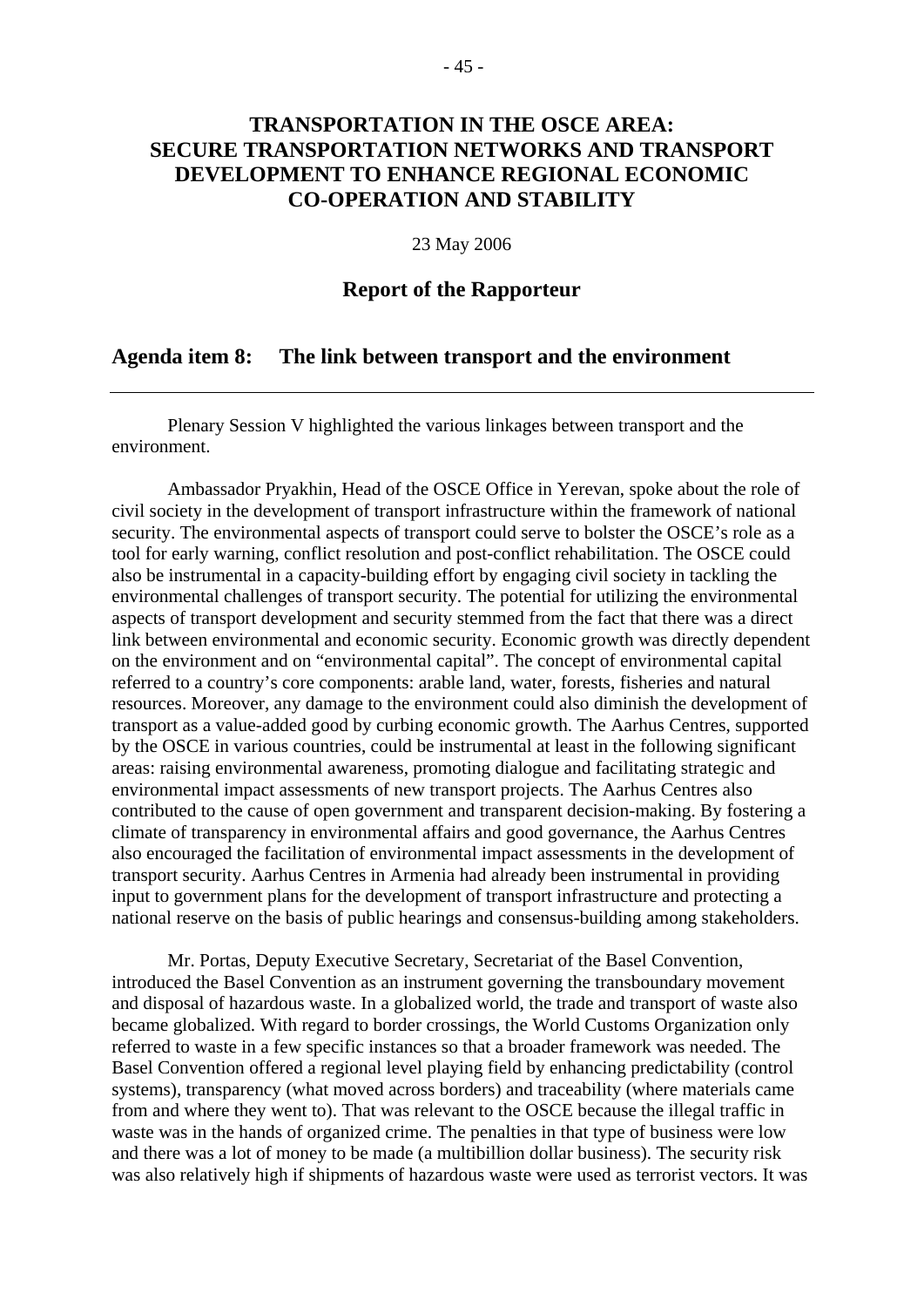important to highlight the implementation of the Basel Convention in the context of transport security. That implementation required political mobilization, which the OSCE might help to generate. The OSCE might also engage in capacity-building exercises, utilizing the support of the network of Basel Convention regional centres, and involving police officers and border guards.

 A participant noted that, in Tajikistan, transport developments interacted strongly with the fragile ecosystems surrounding them. Air pollution from transport was on the rise, in part as a relic of the old fuel standards of the USSR, which contributed to health problems and climate change. Flooding and natural disasters affected transport networks. Environmental impact assessments were a necessary tool for gauging the amount of risk new developments might bring. Planting of forests was a good way to buffer emissions as well as to protect slopes from erosion and landslides.

 The Norwegian delegation presented a proposal for holding a workshop on the country's experience on oil-spill preparedness and emergency response in a multi-modal context and within a fragile environment. The dates for the workshop would be 16 to 18 October 2006, and the Norwegian Government would like to know which participating States would be interested in attending.

 One participant supported the Norwegian initiative and indicated its Government's readiness to send an expert to the workshop.

 Another participant informed delegations of progress in implementing the Aarhus Convention. He noted that transport and environment were intrinsically linked and that the Government of Belarus was taking steps to regulate the specifications of cars and fuels.

 A further delegation noted its ongoing support of the Aarhus Convention in the context of grass-roots democratization, and supported the Norwegian proposal.

 Another delegate also supported the Norwegian proposal. He noted that environmental problems did not respect political boundaries and that global action was required. While environmental degradation might be an aggravating factor in political conflict, inversely, political conflicts might have an impact on environmental degradation. With respect to taking decisions on development of new infrastructure, risk-management techniques should be applied, balancing various benefits and costs for all the sectors concerned. Armenia stood ready to further assist Aarhus Centres and encourage civilian dialogue on environmental issues.

 Another delegate noted that environmental impact assessments were part of the package that came with EU enlargement, since they were called for by EU legislation. The EU had agreed to help Central Asian States meet their commitments to perform environmental impact assessments. He welcomed greater private sector involvement in the Forum's follow-up activities and in the Economic Forum in 2007.

#### **Specific areas for possible OSCE action:**

— In order not to decrease environmental capital, environmental impact assessments are a crucial component for developing transport corridors. Public environmental information centres supported by OSCE play a fundamental role in generating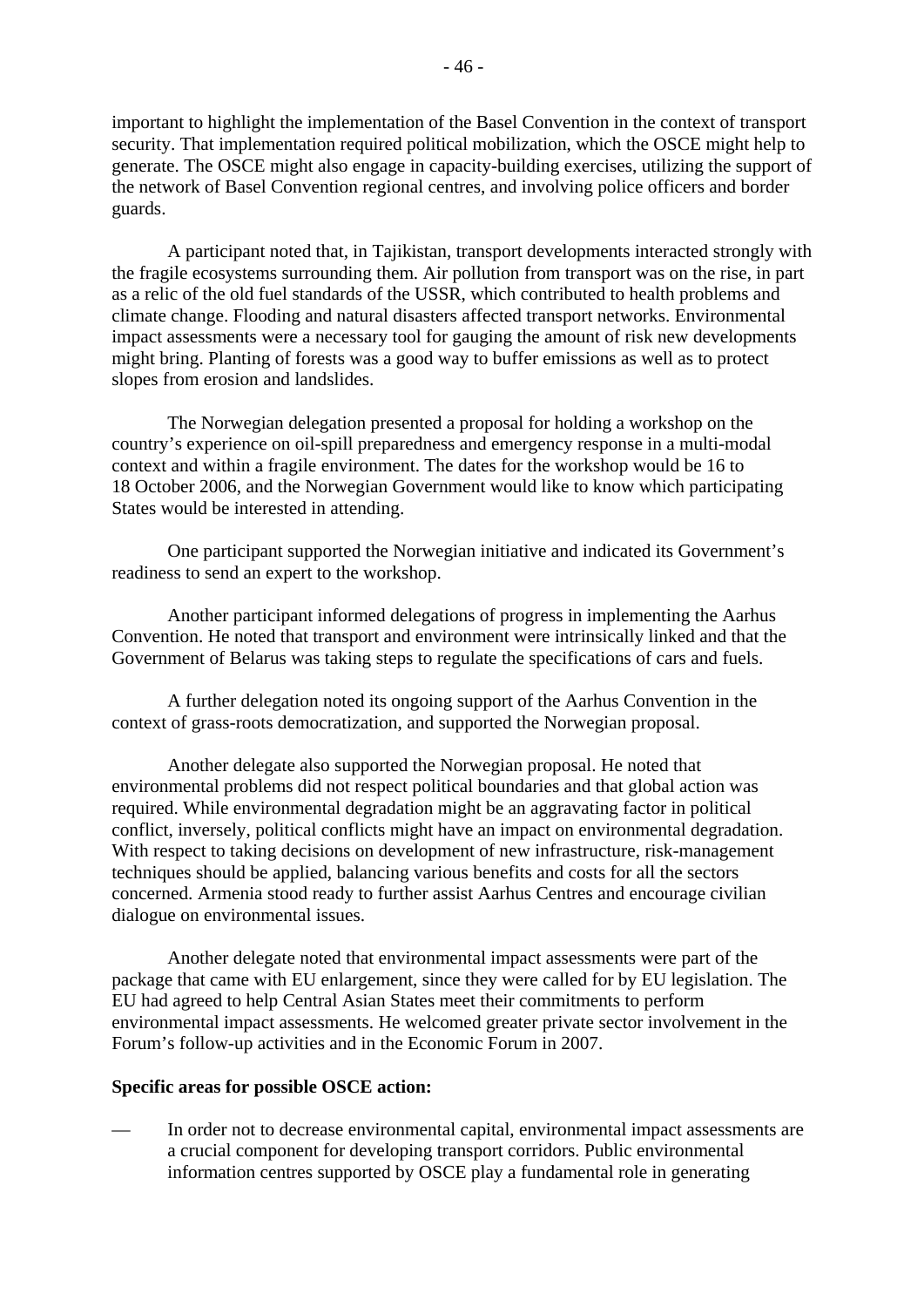involvement of the public and academia in these assessments as well as in other democratic governance processes. The OSCE can strengthen its support of public environmental information centres as well as of general civil society capacity-building in order to increase good governance and transparency.

- A positive environmental impact assessment of transport projects should be the prerequisite for their development. Where such assessments are not yet required by national legislation, OSCE participating States are encouraged to enact the relevant legislation.
- In some participating States, technical expertise is lacking to diligently perform environmental impact assessments, and this could be the focus of official development assistance.
- Norway's proposal to host a workshop on the exchange of best practices in regional co-operation to promote safe and secure multi-modal corridors while protecting a fragile environment was well received. Noting their similar challenges and the link to the possible theme of the Fifteenth Economic Forum, a number of participating States expressed their interest in participating in and contributing to this continuation of the dialogue on transport.
- The trade and transport of hazardous waste poses a threat to environmental and human security. It is also a largely illegal business with comparatively weak punitive measures and a low rate of enforcement, making it attractive for organized crime. It is regulated by the Basel Convention, which provides an international legal framework for addressing these challenges (53 of the 55 OSCE participating States are signatories; Tajikistan and the United States of America are not). In the context of border-crossing facilitation and money laundering, the OSCE is well placed to assist participating States in implementing the provisions of the Basel Convention on predictability, transparency and traceability of the transport of hazardous waste.
- Reforestation provides an effective, but simple, way to increase the long-term infrastructural integrity of terrestrial transport corridors and secure access to remote regions, while at the same time reducing carbon dioxide emissions and increasing biodiversity.
- The private sector should be involved more intensively in the follow-up to this year's Economic Forum and in the preparation of next year's.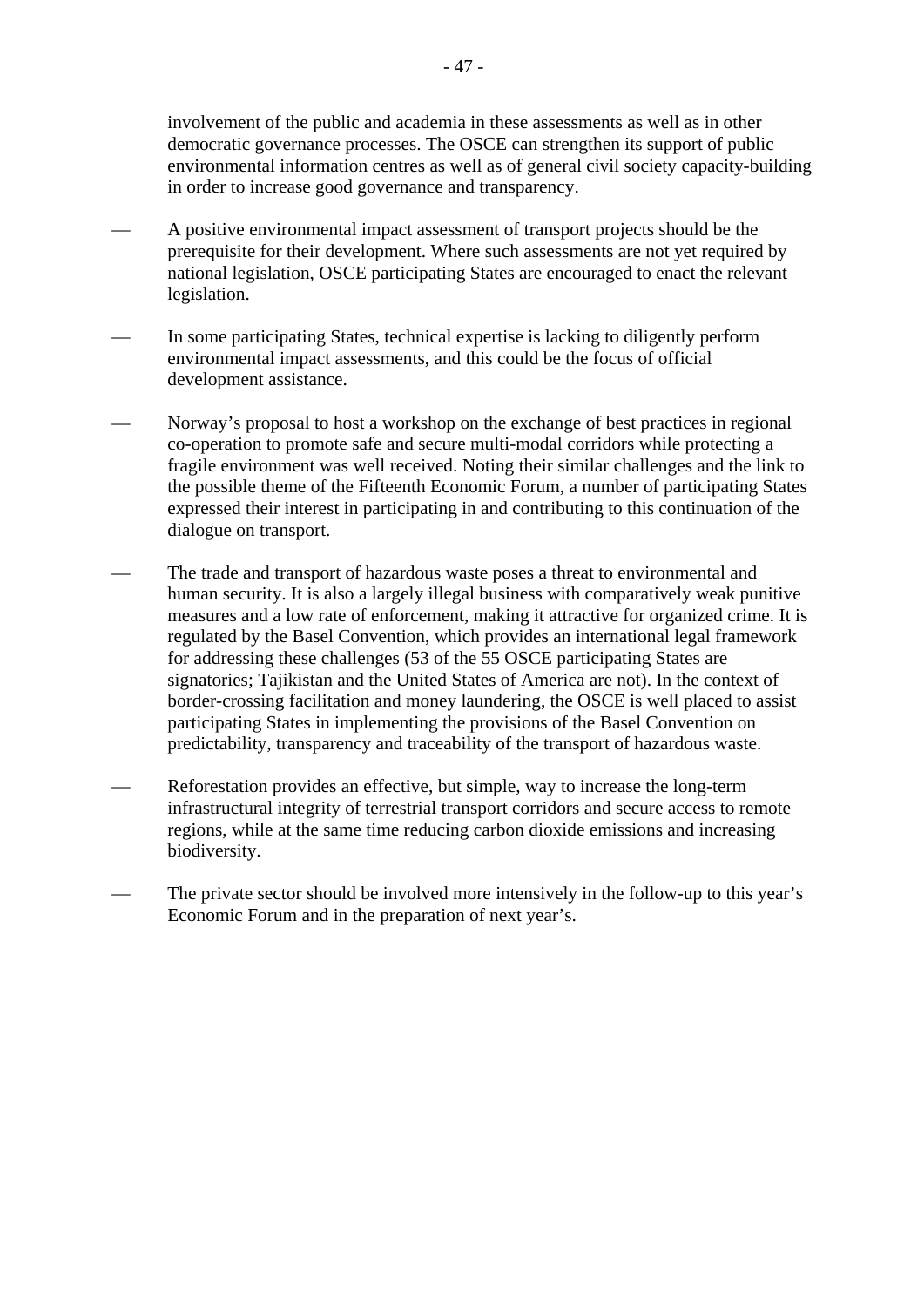# **TRANSPORTATION IN THE OSCE AREA: SECURE TRANSPORTATION NETWORKS AND TRANSPORT DEVELOPMENT TO ENHANCE REGIONAL ECONOMIC CO-OPERATION AND STABILITY**

#### 24 May 2006

### **Report of the Rapporteur**

### **Agenda item 9: Follow-up**

- **(a) Presentation of conclusions and main follow-up recommendations by the Chairperson of the Economic Forum, Special Envoy of the Minister for Foreign Affairs of Belgium for the OSCE Chairmanship**
- **(b) Discussion**

 At the beginning of the session Senator Pierre Chevalier, Chairperson of the Economic Forum and Special Envoy of the Belgian Minister for Foreign Affairs for the OSCE Chairmanship, presented the Forum's conclusions and its main follow-up recommendations (EF.DEL/66/06). He then asked the participants to comment and to express their views on these proposals.

 One delegation characterized the Fourteenth OSCE Economic Forum as a success, attributing this to the new format, which helped to improve the effectiveness of the OSCE economic dimension within the overall reform of the Organization. In the delegation's view, the summary by the Chairmanship had covered the most important aspects of the discussion, outlining programmes for specific activities to be undertaken both by the participating States and by the relevant OSCE institutions; the summary could provide the basis for an important political document at the forthcoming Ministerial Council meeting in Brussels.

 The delegation welcomed the proposal to include transport issues in the OSCE agenda on a permanent basis, and supported the idea of making transport a theme for the Economic Forum every three or four years. It also favoured greater attention being paid to transport in the framework of the Border Security and Management Concept adopted at the Ministerial Council meeting in Ljubljana, raising no objections to the creation of an OSCE website on this subject or to developing co-operation with the UNECE still further.

 The delegation regarded the initiative of four Central Asian States to hold a conference on developing Eurasian transport potential as worthy of attention.

 It reiterated its position on the employment of economic mechanisms to help resolve regional conflicts within the framework of existing negotiation formats, and specifically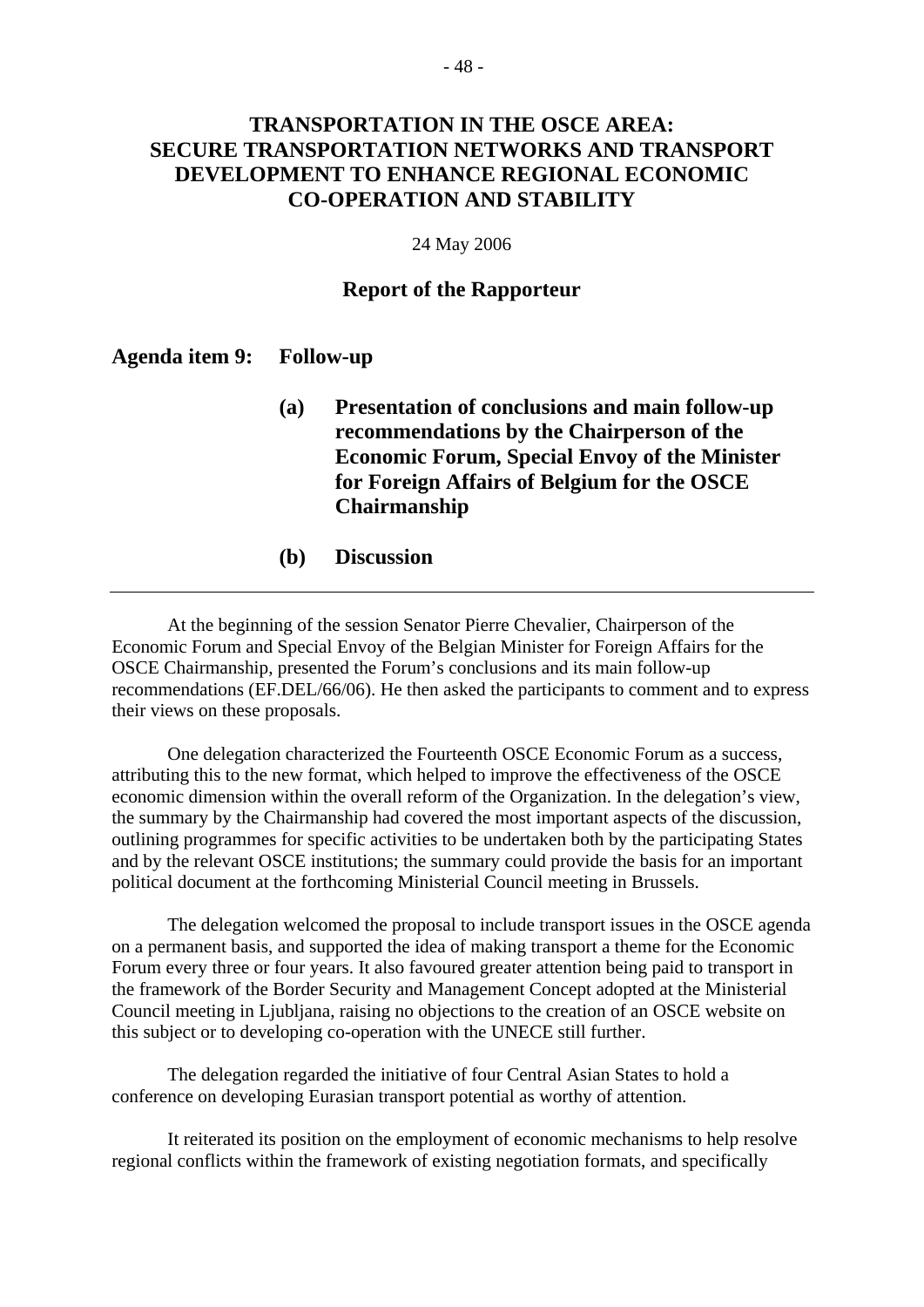referred to the relevant proposals related to settlement of the conflict in Georgia-South Ossetia.

 A group of delegations described the Forum as a well-attended and inspiring meeting, making special reference to the side events with the Mediterranean Partners for Co-operation and the presentation of the handbooks on investment climate and labour migration.

 The group emphasized that the OSCE could play an important role in promoting the wider acceptance and implementation of international legal instruments, and expressed the conviction that this role should continue to be played in the framework of OSCE-UNECE co-operation. In this context the group of delegations looked forward to the results of the Pilot Project and to further discussion of a joint OSCE-UNECE action plan.

 The group reiterated that useful work could be done in giving assistance to landlocked countries, and welcomed the prospect of intensifying co-operation with the UN under the Almaty Programme of Action, especially in view of the request made jointly by the countries of Central Asia at the Economic Forum.

 It shared the view that the key contribution of the OSCE lay in facilitating dialogue aimed at raising awareness and creating political will to overcome obstacles to the development of transport activities. It noted with interest the proposals to hold public-private round tables in specific areas, and expressed willingness to share its experience in the area of transport-related legal instruments with interested partners.

 The group of delegations looked forward to taking part in the process of identifying areas in the field of transport where the OSCE could provide added value, such as good governance, transport security, and the fight against all forms of trafficking, in human beings, for example, in drugs, and in SALW, regarding which they stressed that importance of the French initiative on the fight against the illicit air transport of SALW and ammunitions in the OSCE area. The group expressed its readiness to discuss this matter further with a view to the possible adoption of a decision on the subject at the next OSCE Ministerial Council meeting in Brussels.

 In the group's opinion, transportation could not be properly developed without consideration of its impact on the environment. A comprehensive approach was needed to advance and strengthen the three pillars of sustainable development: economic development, social development, and environmental protection.

 The group considered the Fourteenth Economic Forum further proof of the Maastricht Strategy being implemented in a particularly important area, and reiterated its support for the efforts to stimulate the political dialogue on the role of transport in furthering and maintaining peace and security. It also welcomed the environmental theme proposed for the Fifteenth Economic Forum and expressed hope that a decision with regard to the specific theme could be reached soon.

 Another delegation evaluated the Fourteenth Economic Forum as having been a very productive one. It pointed out that the OSCE was in a dilemma, having to choose between purely economical and purely political considerations. The delegation also pointed out to the distinction between the interrelated notions of "government" and "governance". The delegation saw many opportunities for the OSCE to undertake as a follow-up to the Forum.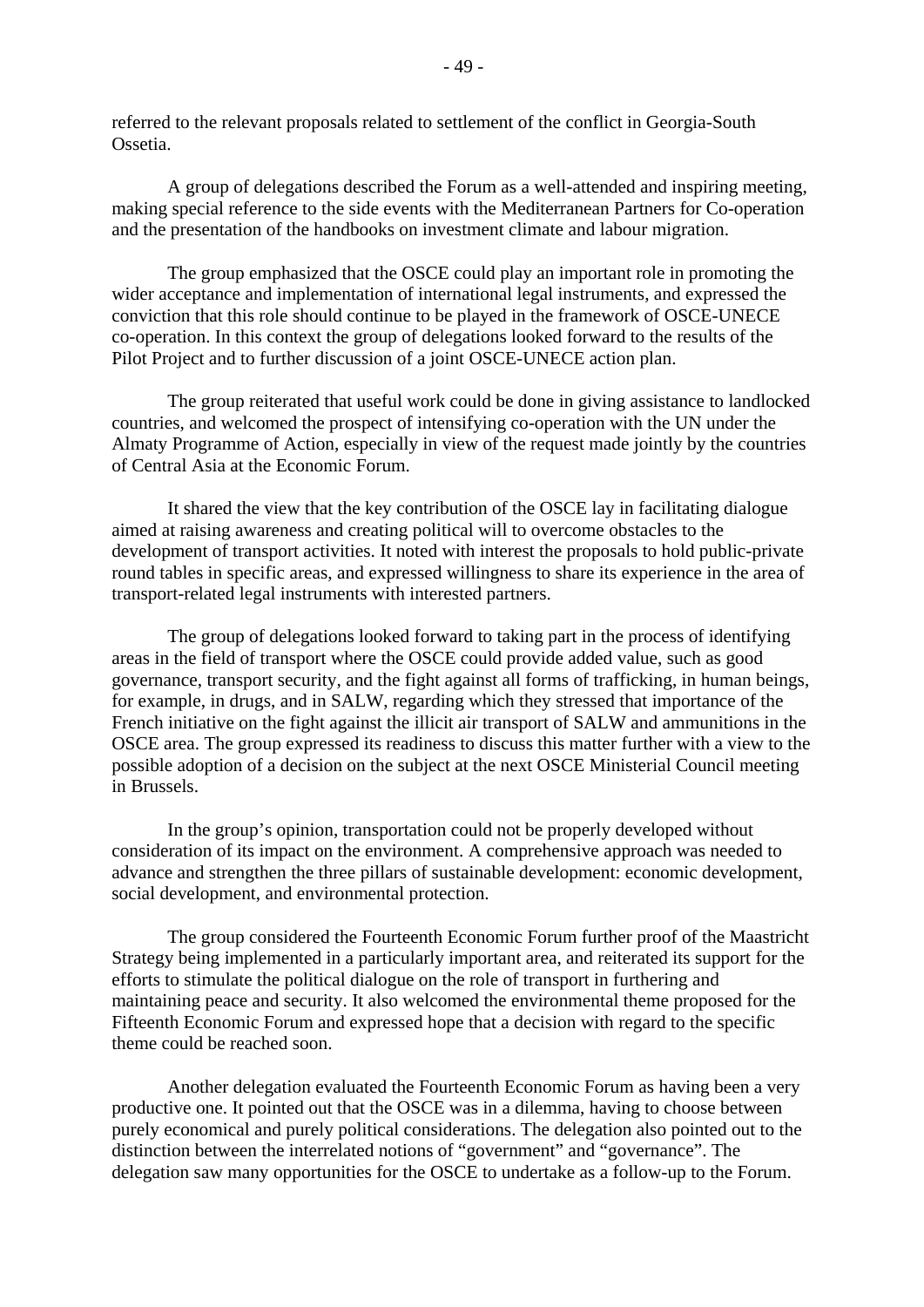One delegation welcomed in principle the co-operation between the OSCE and the UNECE on the implementation of a pilot project of the International Convention on Harmonization of Frontier Controls of Goods. Nevertheless, it presumed that this did not imply general approval of any broad involvement of the OSCE in the realization of other UNECE conventions that might go beyond the OSCE mandate.

 The delegation supported the OSCE's involvement, together with the UN, in the implementation of the Almaty Programme of Action.

 It also supported the OSCE's intention to organize a yearly stocktaking meeting on transport security in order to exchange information, create synergies, focus on challenges, and identify gaps.

 The same delegation made a number of further observations on transport needs assessment, re-opening transport links, OSCE assistance on transport issues, and conflict settlement initiatives.

 The delegation supported the Norwegian initiative to share its experience on international maritime transport at a workshop from 16 to 18 October this year.

 One delegation drew attention to the statement it had circulated summarizing its views on the outcome of the Forum.

 One delegation highlighted results of the GUAM (Georgia, Ukraine, Azerbaijan and Moldova) Summit held in Ukraine on 22 and 23 May 2006. The documents of the Summit had been distributed under reference EF.DEL/59/06. The delegation supported the intensification of co-operation between GUAM and the OSCE. It specifically mentioned the importance of implementing the GUAM Trade Transport Facilitation Project, of the elaboration of new projects on energy transportation and diversification, and of developing the transit potential of the GUAM States.

 A representative of the United Nations Office of the High Representative for the Least Developed Countries (LDCs), Landlocked Developing Countries (LLDCs) and Small Island Developing States (SIDS) expressed support for the proposed conference in Dushanbe on developing the Eurasian transport potential and stressed the readiness of the Office to participate in its preparation. The representative noted the usefulness of involving "transit neighbours" from non-OSCE countries, such as China, Iran, and Pakistan.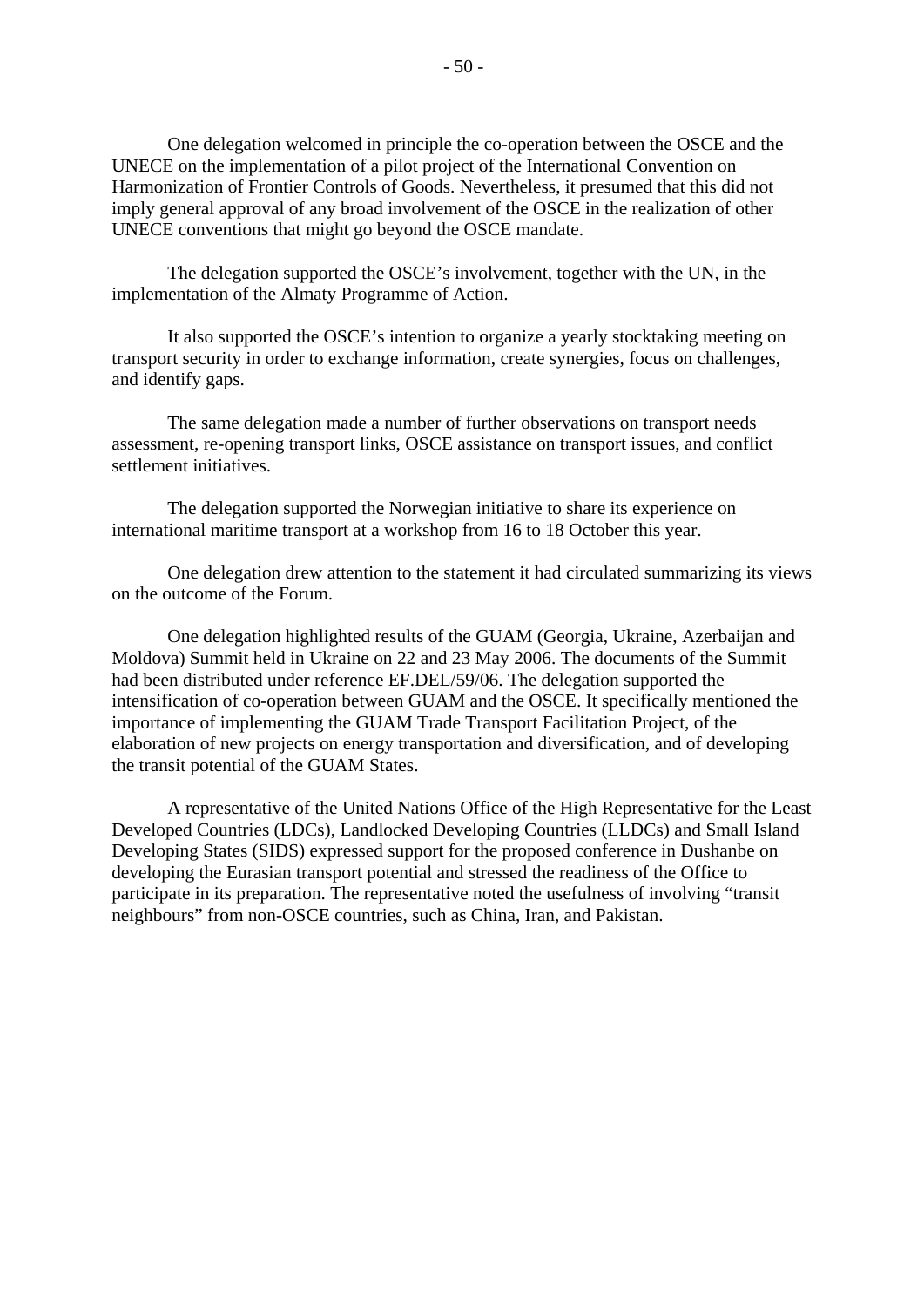# **TRANSPORTATION IN THE OSCE AREA: SECURE TRANSPORTATION NETWORKS AND TRANSPORT DEVELOPMENT TO ENHANCE REGIONAL ECONOMIC CO-OPERATION AND STABILITY**

#### 23 May 2006

### **Report of the Rapporteur**

### **Side event with the Mediterranean Partners for Co-operation: The role of transport in regional integration and trans-Mediterranean co-operation**

 On 23 May 2006, for the third time, a side event with the Mediterranean Partners for Co-operation took place on the margins of the Fourteenth Meeting of the Economic Forum in Prague. The meeting, chaired by Ambassador Carlos Sanchez de Boado of Spain, discussed the role of transport in regional integration and trans-Mediterranean co-operation.

 In his opening remarks, the Chairperson pointed out that transport could be a factor for regional integration and mutual relations between States. The OSCE had neither a mandate nor technical expertise in that area, but it still had a role to play in acting as a catalyst of political attention, insofar as transport was a means to promote integration and economic development. Due attention ought to be paid to the Internet as a means of transport for cultural exchanges. He invited the participants to reflect on a possible contribution by the OSCE in that area.

 Keynote addresses were delivered by Mr. Antonio Chica of the Ministry of Transport of Spain and Ambassador Christian Falkowski, Head of the Delegation of the European Commission to the International Organizations in Vienna.

 Mr. Chica said that the countries of the Mediterranean area had initiated a process of reforms to modernize infrastructure and liberalize their road, maritime and air transport. They had also introduced administrative reforms. He mentioned co-operative processes with the involvement of the European Union, the Mediterranean Forum, the Arab League, the Union of the Arab Maghreb and the UNECE.

 A basic road network for movement through the Mediterranean Development Assistance (MEDA) region existed, and the focus was on rehabilitation and reconstruction. Access to road freight transport had been greatly liberalized in all the MEDA countries, although in some the State remained an important service provider. There was an abundance of bilateral road transport agreements in the region, which might lead to confusion for carriers and to conflicts between agreements, whereas insufficient progress had been achieved in the ratification of key international conventions. While road safety remained a serious concern, some countries had undertaken ambitious efforts to improve the situation.

 The majority of the MEDA rail networks needed comprehensive rehabilitation. No network providing uninterrupted South-South rail movement existed, owing to physical, technical and/or political causes. Attention needed to be paid to structural reforms,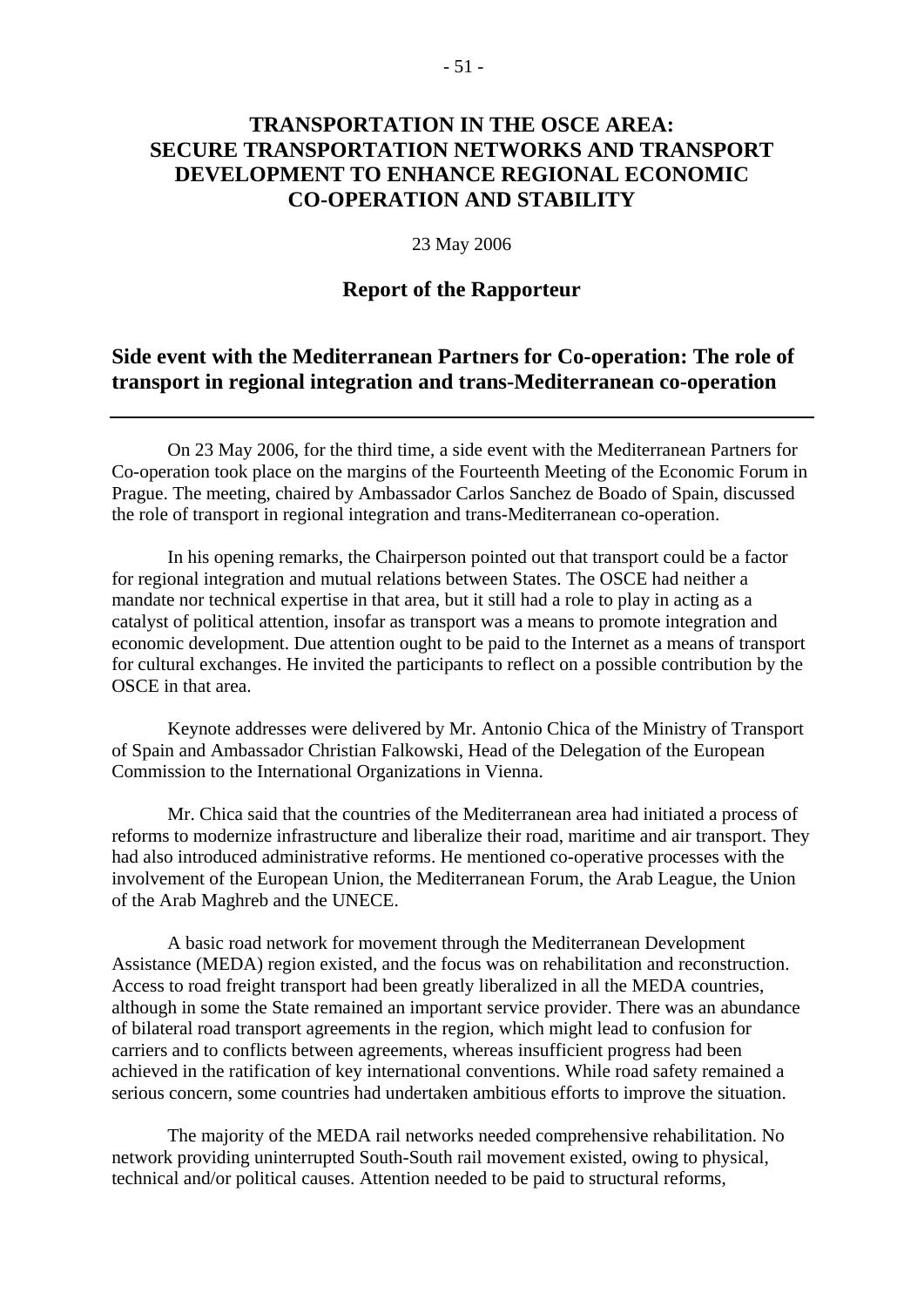infrastructure investments and the promotion of interoperability. He highlighted shortcomings in border-crossing, attributable to complicated customs practices and faltering adherence to international agreements.

 Maritime transport was gaining importance in freight and passenger transport in both the north-south and the east-west directions. The market had been opened up in virtually all the MEDA countries, although the public sector retained a significant role. Implementation of the basic IMO conventions had still not been optimized, posing safety threats.

 The EU had introduced the concept of the Motorways of the Sea (MoS) to provide modal cohesion through concentration of flows of freight on sea-based routes and had identified the Mediterranean region as a priority area for their development.

 Civil Aviation in the MEDA region remained dependent on tourism. Many of the Mediterranean Partners retained State-owned "national" carriers that needed restructuring. Air traffic exchanges continued to be governed by bilateral agreements, although some MEDA countries had started to implement an open market policy. Management of air traffic had also advanced. The condition of passenger terminals also varied across MEDA airports, many of which suffered from congestion related to operational deficiencies rather than to lack of physical infrastructure.

 In conclusion, he mentioned the Mediterranean Transport Infrastructure Network, which was aimed at establishing a compatible and interoperable regional transport network.

 In his address, Ambassador Falkowski noted that transport was still used for political purposes. The EU had placed great emphasis on providing regional integration and promoting South-South trade. However, it still had not had the expected impact on economic development, and the region was losing competitiveness to India and China. Despite technical difficulties, the problem was mostly political, which gave the OSCE a possible role.

 He further elaborated on three main points: the role of transport as a key element for improving both the EU-Mediterranean and the South-South trade relationship, the achievements already reached, and proposed areas for improvement and possible ways forward.

 He pointed out that the EU was the most important trading partner for the Mediterranean. Eleven years after the launching of the EuroMed Partnership, and the gradual setting up of a common area of peace, stability and prosperity in the Mediterranean, significant progress had been made in the liberalization of trade at both the bilateral and the regional levels.

 At the bilateral level, Mediterranean countries involved in the Barcelona Process had negotiated free trade and association agreements with the EU and now enjoyed preferential trading conditions with it. At the regional level, steps had been taken to enhance regional trade at several EuroMed trade conferences. Competitive transport infrastructure was above all relevant for intra-Mediterranean commerce.

 One of the strongest incentives to regional integration was the "cumulation of origin", meaning that a product started in one country, then further manufactured in another, and finally finished off in a third one, could see its added value cumulated and be allowed a duty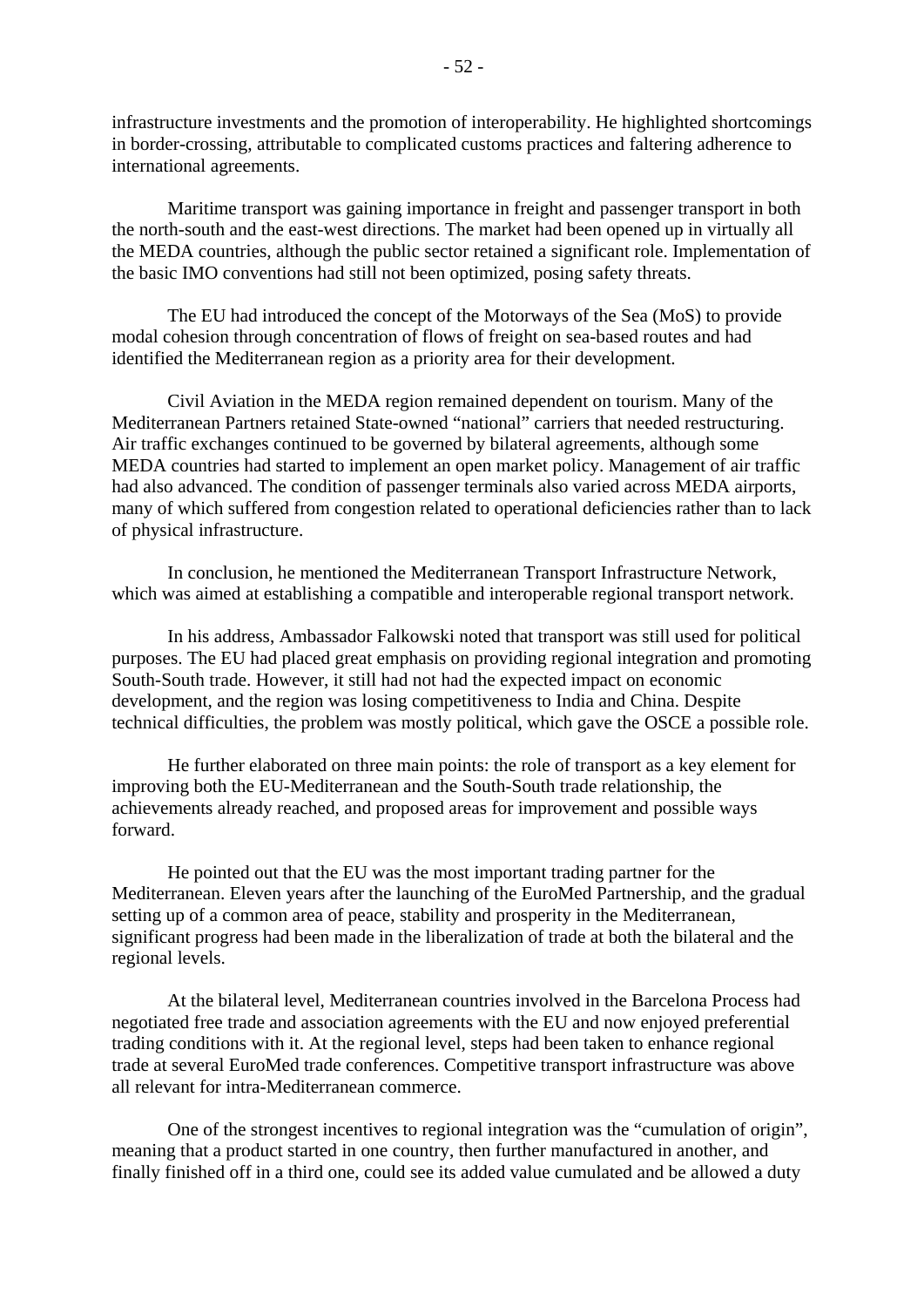free origin. That was a major incentive for regional integration, and had led to concrete results, such as the adoption of new rules of origin, convergence of legislation or protection of intellectual and industrial property rights. He also pointed to the need to improve air traffic, road transport and railway transport, since, firstly, that could allow the rule of cumulation of origin to apply, and secondly, it would favour trans-Mediterranean trade. Already some agreements had been concluded and others were being negotiated. All those perspectives were encouraging, and gave rise to a virtuous circle, increasing trading relations, and thereby creating a need for more transport infrastructure.

 All in all, transport was indispensable to achieving regional trade agreements in the Mediterranean. Two main institutional developments were important: the EuroMed Transport Forum and the Euro-Mediterranean Ministerial Conference on Transport. At the latter, ministers from both sides had stressed the need to "intensify co-operation in this field" and had endorsed the Blue Paper: Towards an Integrated Multimodal Euro-Mediterranean Transport System.

 The Conference had outlined further perspectives in transport co-operation, such as administrative reforms, the creation of a multimodal transport network and the need to place emphasis on the safety of air and sea transport, while increasing traffic and allowing enhanced trade between the Partners themselves. The Conference had also discussed the extension of the Galileo system to the Mediterranean.

 In concluding, he underlined the emergence of new means of transport. The Internet and the Global Navigation Satellite System were concrete examples of innovations in respect of which the Mediterranean and European partners needed to co-operate in order to foster transport in all possible areas, leading to a virtual circle linking transport, trade and regional integration. In that respect, the creation of a regional Internet network, serving not only the purpose of trade, but also that of connecting persons and citizens, and bringing transparency to public initiatives, would be a crucial step towards moving societies towards increased democracy.

 In the ensuing discussion, one Mediterranean Partner remarked that some of the most ambitious among the current projects had deep roots in the region's past, when it had served as a crossroads and provided a link with other parts of the world. The continuous road system connecting all the MEDA countries existed more in principle than in reality. A grand plan for transport was needed for the region. It also noted that existing initiatives needed to include Israel, adding a proposal that the old Turkish railroad from Haifa to Beyt-Shean could be expanded to provide a regional network. One participating State supported the proposal.

 Another Mediterranean Partner noted that the delays in establishing an integrated South-South network could not be ascribed to political causes, but to difficulties in the public sector in mobilizing the conspicuous financial resources needed and in establishing partnerships with the private sector. An improvement of relations among the Partners in the area of interconnected networks would be most welcome, although an OSCE role should not be a precondition. He highlighted two approaches to eventually setting up the interconnected networks: the first one would be based on a global vision and prior agreement on the master plan and the necessary funding among all the parties. The second approach would be based on national infrastructure projects, designed to be integrated into the given networks. In accordance with the latter approach, he mentioned two important projects launched by his country (East-West highway and high speed railway) that would be ready for integration in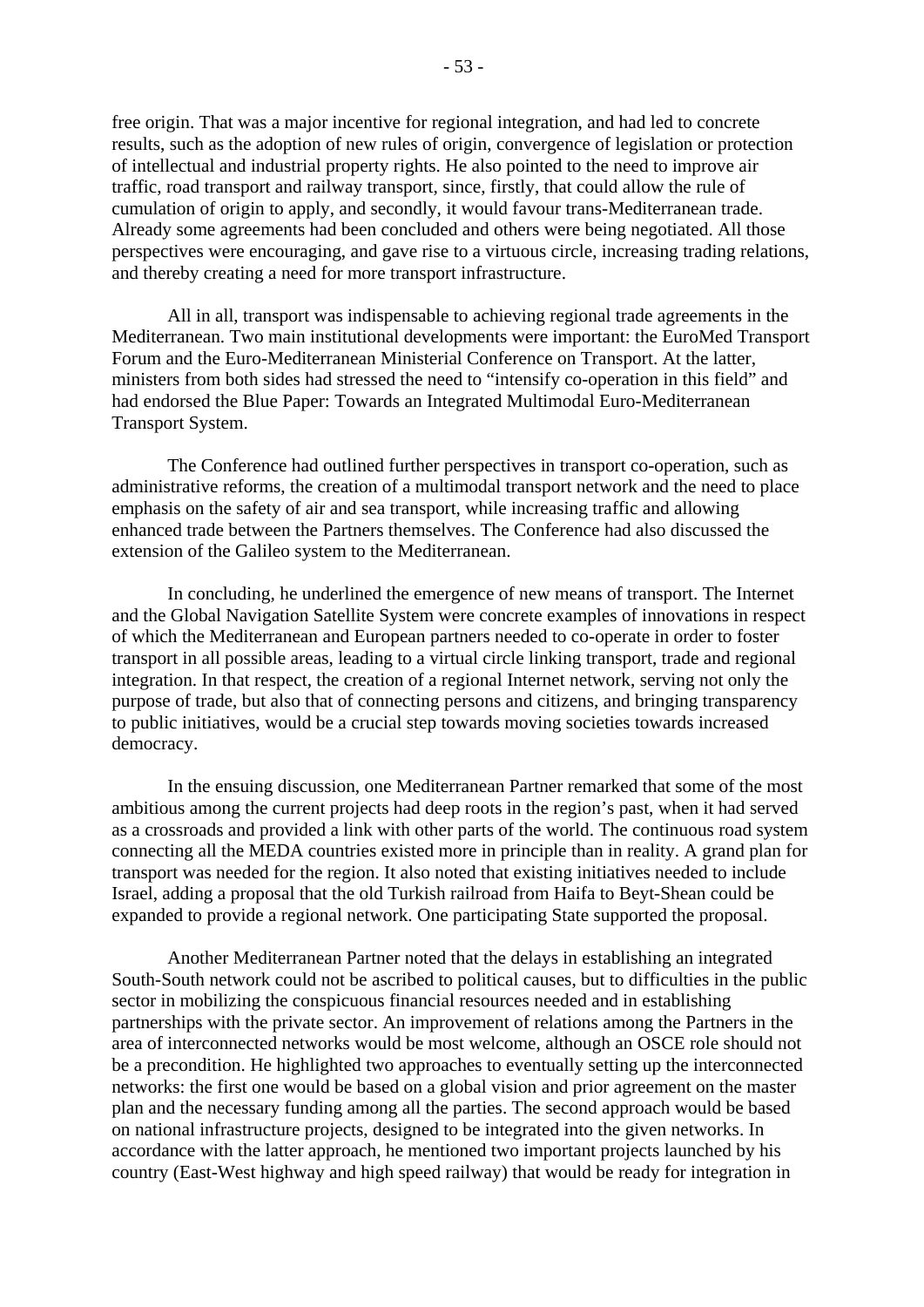due course. A third area for co-operation concerned strengthening the ties between North and sub-Saharan Africa and the relations between Europe and Africa on the Algiers-Lagos route. In concluding, he noted that the implementation of such networks should aim at promoting the movement of goods as well as exchanges of human beings.

 A third Mediterranean Partner noted that the EU had provided the framework for fostering North-South and South-South flows. His country had signed a number of free trade agreements in that respect, contributing to regional integration. His country was also making efforts to liberalize air transport and had started work on a motorway on the north-south axis. He further proposed increasing co-ordination between the OSCE and the EU in that sphere and an exchange of best practices on promoting security and environmental protection policies.

 One participating State stressed the importance of road transport for tourism in furtherance of economic development in the Mediterranean, expressed concern at the threat posed by terrorism and expressed disappointment that transport of illegal migrants was not given due prominence in the discussion at the Economic Forum.

 Another participating State noted that many of the necessary infrastructure projects required substantial investment. It also supported the concept of motorways of the sea as a more cost-effective solution. That concept would also allow political difficulties among neighbouring countries to be overcome.

 A third participating State questioned whether the importance of South-South trade relations had not been overemphasized and proposed opening up of air space to the so-called low-cost airlines as a way of promoting increased tourist traffic to the region. It also proposed adding Libya to the group of OSCE Mediterranean Partners.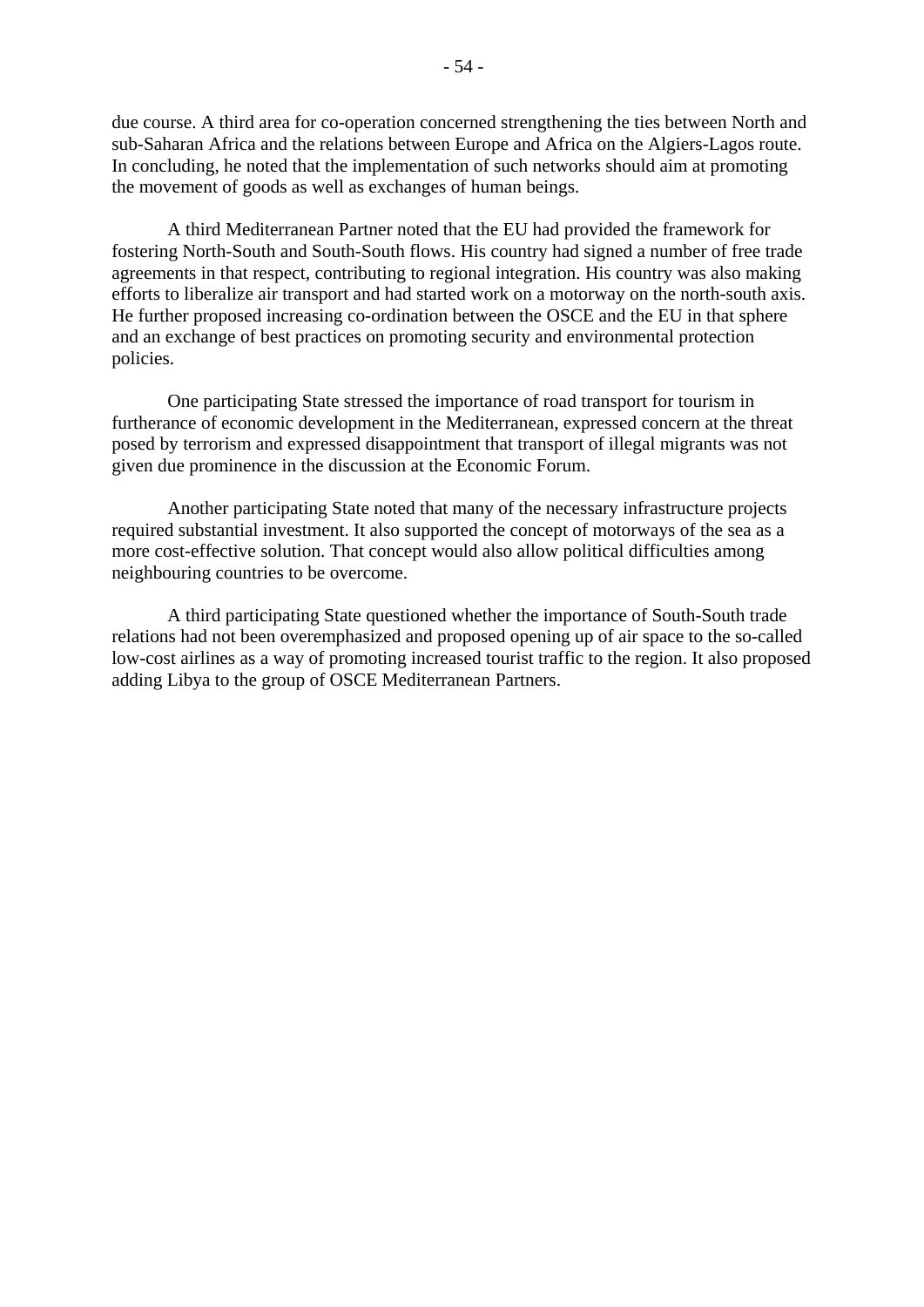# **LOG OF CONTRIBUTIONS TO THE FOURTEENTH MEETING OF THE ECONOMIC FORUM**

# **Theme: Transportation in the OSCE area: Secure transportation networks and transport development to enhance regional economic co-operation and stability**

| Ref. No.              | Date of<br>document | Originator                  | <b>Title/content</b>                                                           | Language       |
|-----------------------|---------------------|-----------------------------|--------------------------------------------------------------------------------|----------------|
| CIO.GAL/69/06         | 5.5.06              | CIO-Belgium                 | Invitation by the CiO and background                                           | ${\bf E}$      |
| OSCE+<br>EF.DEL/29/06 | 19.5.06             |                             | information<br>Intervention by the European Commission                         | ${\bf E}$      |
|                       |                     | European<br>Commission (EC) | at the side event with the Mediterranean                                       |                |
|                       |                     |                             | Partners for Co-operation                                                      |                |
| EF.DEL/30/06          | 21.5.06             | <b>USA</b>                  | Plenary Session I: Presentation by                                             | $\overline{E}$ |
|                       |                     |                             | Ms. Kristal E. Alley, Special Adviser,                                         |                |
|                       |                     |                             | <b>International Division, United States</b>                                   |                |
|                       |                     |                             | Chamber of Commerce (PPP)                                                      |                |
| EF.DEL/31/06          | 21.5.06             | EC                          | Plenary Session III: Presentation by                                           | ${\bf E}$      |
|                       |                     |                             | Mr. Dimitrios Theologitis, Head of                                             |                |
|                       |                     |                             | Security Policy and Maritime Security                                          |                |
|                       |                     |                             | Unit, DG TREN (PPP)                                                            |                |
| EF.DEL/32/06          | 22.5.06             | Spain                       | Side event with Mediterranean Partners for                                     | $\mathbf E$    |
|                       |                     |                             | Co-operation: Contribution by                                                  |                |
|                       |                     |                             | Mr. Antonio Chica, Ministry of Transport                                       |                |
|                       |                     |                             | of Spain                                                                       |                |
| EF.DEL/33/06          | 22.5.06             | France                      | French Non-Paper on Illicit Air Transport                                      | E/F            |
|                       |                     |                             | of SALW and their Ammunitions                                                  |                |
| EF.DEL/34/06          | 22.5.06             | Bulgaria                    | Review Session: Contribution by Bulgaria<br>(PPP)                              | $\mathbf E$    |
| EF.DEL/35/06          | 22.5.06             | Bulgaria                    | Side event "Launching of the OSCE                                              | $\mathbf E$    |
|                       |                     |                             | Best-Practice Guide for a Positive                                             |                |
|                       |                     |                             | Business and Investment Climate":                                              |                |
|                       |                     |                             | Contribution by the Ministry of Transport                                      |                |
|                       |                     |                             | of Bulgaria (PPP)                                                              |                |
| EF.DEL/35/06/Corr.1   | 22.5.06             | Bulgaria                    | Side event: "Launching of the OSCE                                             | E              |
|                       |                     |                             | Best-Practice Guide for a Positive                                             |                |
|                       |                     |                             | Business and Investment Climate":                                              |                |
|                       |                     |                             | Contribution by the Ministry of Economic                                       |                |
|                       |                     |                             | and Energy of Bulgaria (PPP)                                                   |                |
| EF.DEL/36/06          | 22.5.06             | Serbia and                  | Opening Plenary: Statement by                                                  | E              |
|                       |                     | Montenegro                  | Ambassador Milorad Scepanovic, Director<br>of the Directorate for OSCE and CoE |                |
| EF.DEL/37/06          | 22.5.06             | CiO-Belgium                 | Opening Plenary: Statement by H.E.                                             | ${\bf E}$      |
|                       |                     |                             | Mr. Karel De Gucht, OSCE                                                       |                |
|                       |                     |                             | Chairman-in-Office                                                             |                |
| EF.DEL/38/06          | 22.5.06             | Turkey                      | Opening Plenary: Contribution by Turkey                                        | ${\bf E}$      |
| EF.DEL/39/06          | 23.5.06             | Tajikistan                  | Plenary Session V: Statement by                                                | E/R            |
|                       |                     |                             | Mr. Abduvohid Karimov, Chairman of the                                         |                |
|                       |                     |                             | <b>State Committee for Environmental</b>                                       |                |
|                       |                     |                             | Protection and Forestry                                                        |                |
| EF.DEL/40/06          | 31.5.06             | Tajikistan                  | Plenary Session 1: Statement by H.E.                                           | E/R            |
|                       |                     |                             | Mr. Ashurov, Minister of Transport of                                          |                |
|                       |                     |                             | Tajikistan                                                                     |                |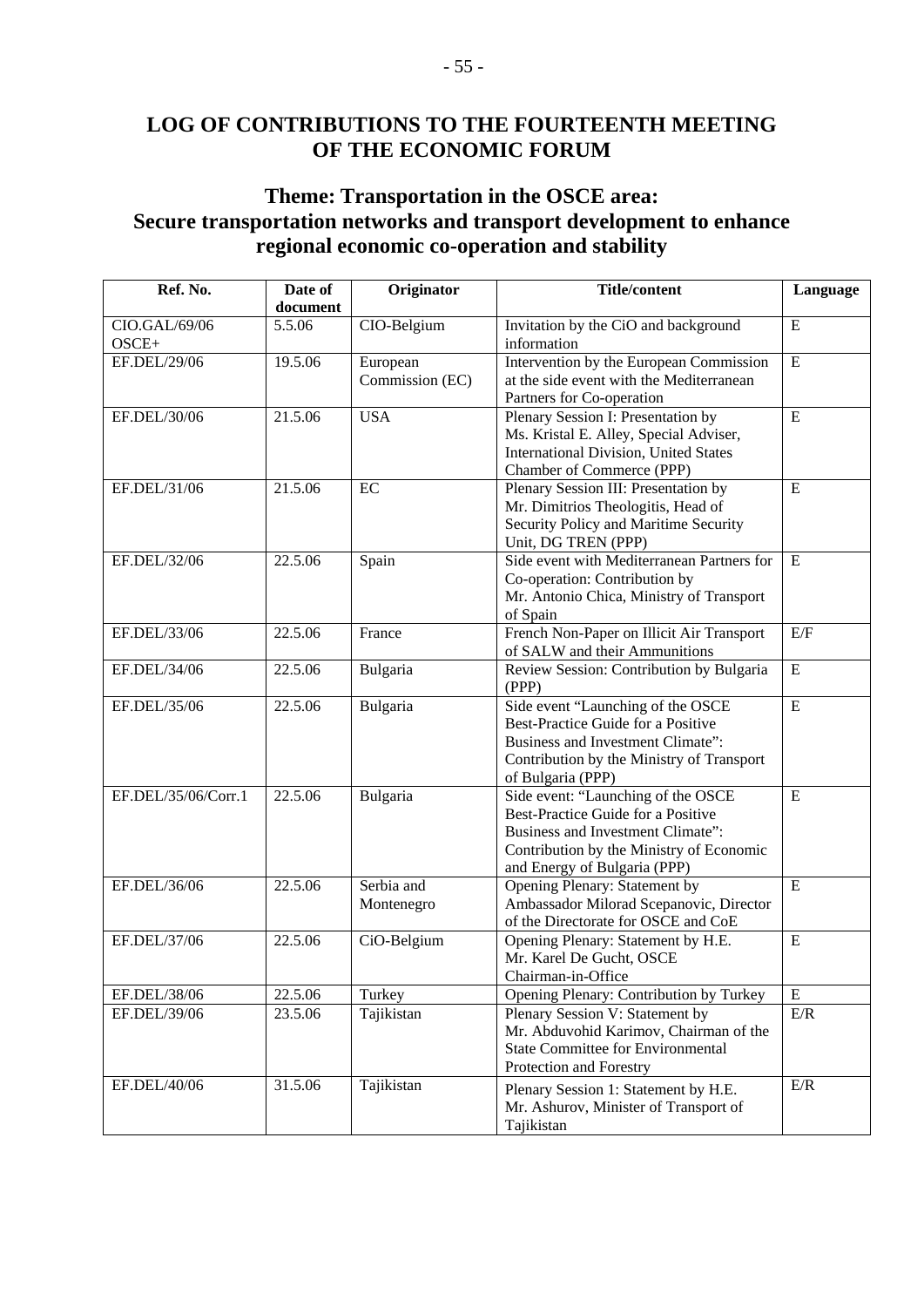| Ref. No.     | Date of<br>document | Originator                                           | <b>Title/content</b>                                                                                                                                                                   | Language     |
|--------------|---------------------|------------------------------------------------------|----------------------------------------------------------------------------------------------------------------------------------------------------------------------------------------|--------------|
| EF.DEL/41/06 | 22.5.06             | Bulgaria                                             | Side event: Statement by<br>Mr. Lyubomir Todorov, Minister<br>Plenipotentiary, OSCE Delegation of<br>Bulgaria                                                                          | E            |
| EF.DEL/42/06 | 22.5.06             | Kazakhstan                                           | Contribution by Mr. Ilya Segal, Executive<br>Director, Freight Forwarders Association                                                                                                  | $\mathbf R$  |
| EF.DEL/43/06 | 22.5.06             | Austria/EU                                           | <b>Opening Plenary: Statement</b>                                                                                                                                                      | E            |
| EF.DEL/44/06 | 22.5.06             | <b>Russian Federation</b>                            | <b>Opening Plenary: Statement</b>                                                                                                                                                      | E/R          |
| EF.DEL/45/06 | 23.5.06             | Israel                                               | Side event: Statement by<br>Ambassador Dan Ashbel                                                                                                                                      | E            |
| EF.DEL/46/06 | 23.5.06             | <b>USA</b>                                           | Opening Plenary: Statement by<br>Ambassador Julie Finley                                                                                                                               | E            |
| EF.DEL/47/06 | 23.5.06             | Austria/EU                                           | Side event: Statement                                                                                                                                                                  | E            |
| EF.DEL/48/06 | 23.5.06             | Norway                                               | Opening Plenary: Statement by<br>Ambassador Mette Kongshem                                                                                                                             | E            |
| EF.DEL/49/06 | 23.5.06             | Morocco                                              | Side event: Statement                                                                                                                                                                  | E            |
| EF.DEL/50/06 | 23.5.06             | Afghanistan                                          | Plenary Session I: Statement by<br>Ambassador Azizullah Karzai                                                                                                                         | E            |
| EF.DEL/51/06 | 23.5.06             | Kazakhstan<br>Kyrgyzstan<br>Tajikistan<br>Uzbekistan | Plenary Session I: Joint Statement                                                                                                                                                     | E/R          |
| EF.DEL/52/06 | 23.5.06             | Norway                                               | Plenary Session V: Food-for-Thought<br>Paper on a Possible Workshop on<br>Transport, Security and Environment                                                                          | E/R          |
| EF.DEL/53/06 | 23.5.06             | France                                               | Plenary Session III: Statement                                                                                                                                                         | $\mathbf{F}$ |
| EF.DEL/54/06 | 23.5.06             | <b>Belarus</b>                                       | <b>Opening Plenary: Statement</b>                                                                                                                                                      | E/R          |
| EF.DEL/55/06 | 23.5.06             | <b>Belarus</b>                                       | Review Session: Statement by<br>Mr. Sergey Negrey, Deputy Head of the<br>Foreign Economic Relations Department,<br>Ministry of Transport and<br><b>Communications of Belarus</b>       | E/R          |
| EF.DEL/56/06 | 23.5.06             | Armenia                                              | Plenary Session I: Statement by H.E.<br>Armen Baibourtian, Deputy Minister of<br>Foreign Affairs of Armenia                                                                            | ${\bf E}$    |
| EF.DEL/57/06 | 23.5.06             | <b>Russian Federation</b>                            | Review Session: Statement by<br>Mr. Jury P. Kozlov, Deputy Head of<br><b>Transport and Information Security</b><br>Division, Ministry of Transport of the<br><b>Russian Federation</b> | E/R          |
| EF.DEL/58/06 | 23.5.06             | Georgia                                              | Opening Plenary: Statement by<br>Mr. George Manjgaladze, Deputy Minister<br>of Foreign Affairs of Georgia                                                                              | E            |
| EF.DEL/59/06 | 23.5.06             | Ukraine                                              | Contribution of Ukraine in the Capacity of<br>the Host Country of the GUAM Summit<br>(Kyiv, 22-23 May 2006)                                                                            | ${\bf E}$    |
| EF.DEL/60/06 | 24.5.06             | <b>Russian Federation</b>                            | <b>Plenary Session IV: Statement</b>                                                                                                                                                   | E/R          |
| EF.DEL/61/06 | 24.5.06             | Turkey                                               | <b>Closing Session: Statement</b>                                                                                                                                                      | E            |
| EF.DEL/62/06 | 24.5.06             | Norway                                               | Plenary Session V: Statement                                                                                                                                                           | E            |
| EF.DEL/63/06 | 24.5.06             | Austria/EU                                           | <b>Closing Session: Statement</b>                                                                                                                                                      | E            |
| EF.DEL/64/06 | 24.5.06             | Moldova                                              | Plenary Session IV: Statement                                                                                                                                                          | E            |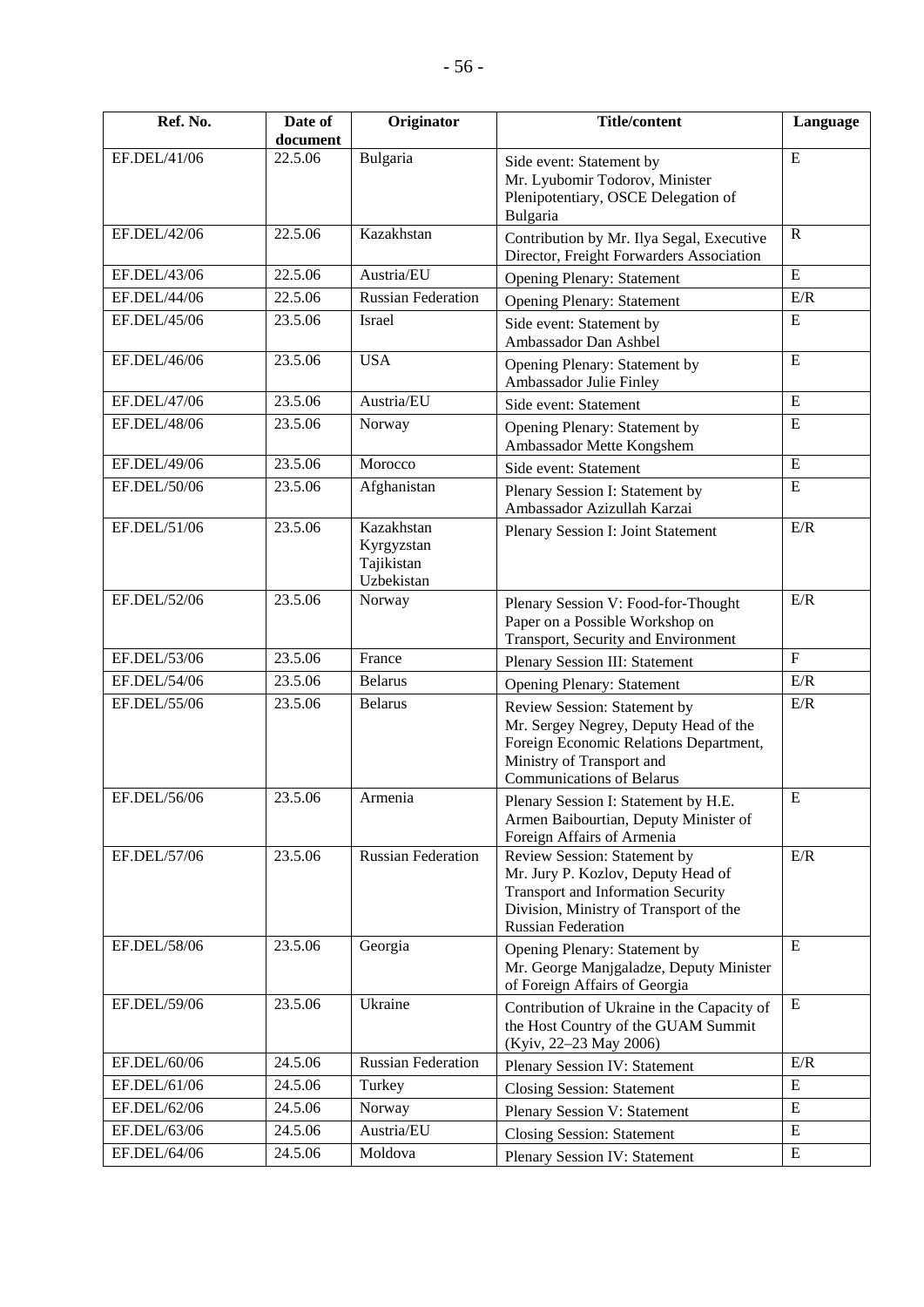| Ref. No.          | Date of<br>document | Originator                                         | <b>Title/content</b>                                                                                                                                                    | Language    |
|-------------------|---------------------|----------------------------------------------------|-------------------------------------------------------------------------------------------------------------------------------------------------------------------------|-------------|
| EF.DEL/65/06      | 24.5.06             | <b>Belarus</b>                                     | Plenary Session V: Statement by<br>Mr. Stanislav Matuk, Head of Department<br>for Regional Economy, Ministry of<br>Economy of Belarus                                   | E/R         |
| EF.DEL/66/06      | 24.5.06             | CiO-Belgium                                        | Closing Session: Statement by<br>Mr. Pierre Chevalier, Special Envoy of the<br><b>OSCE Chairman-in-Office</b>                                                           | E           |
| EF.DEL/67/06      | 24.5.06             | <b>Russian Federation</b>                          | Plenary Session VI: Statement                                                                                                                                           | E/R         |
| EF.DEL/68/06      | 24.5.06             | Moldova                                            | Plenary Session II: Statement                                                                                                                                           | E           |
| EF.DEL/69/06      | 30.5.06             | Slovenia                                           | Side event: Launching of the Handbook on<br><b>Establishing Effective Labour Migration</b><br>Policies in Countries of Origin and<br>Destination: Statement by Slovenia | $\mathbf E$ |
| EF.DEL/70/06      | 30.5.06             | Azerbaijan                                         | <b>Introductory Plenary Session: Statement</b><br>by Azerbaijan on behalf of the GUAM<br>Countries                                                                      | E           |
| EF.DEL/71/06      | 7.6.06              | Azerbaijan                                         | Plenary Session I: Statement by H.E.<br>Musa Panahov, Deputy Minister of<br>Transport of Azerbaijan                                                                     | E/R         |
| EF.DEL/72/06      | 30.5.06             | Azerbaijan                                         | Plenary Session III: Presentation by<br>Mr. Shahbazov, Adviser to the First<br>Vice-President, State Oil Company of<br>Azerbaijan                                       | $\mathbf R$ |
| EF.DEL/73/06      | 30.5.06             | Azerbaijan                                         | Plenary Session IV: Statement by<br>Azerbaijan                                                                                                                          | E           |
| EF.DEL/74/06      | 30.5.06             | Azerbaijan                                         | Plenary Session VI: Statement by<br>Azerbaijan                                                                                                                          | E           |
| EF.DEL/75/06      | 30.5.06             | Algeria                                            | Side event with the Mediterranean Partners<br>for Co-operation: Statement by Algeria                                                                                    | ${\bf F}$   |
| EF.DEL/76/06      | 31.5.06             | Ukraine                                            | Plenary Session VI: Statement by Ukraine                                                                                                                                | ${\bf E}$   |
| EF.FR/1/06        | 21.5.06             | <b>OSCE</b> Mission to<br>Serbia and<br>Montenegro | Plenary Session VI: Contribution by the<br>OSCE Mission to Serbia and Montenegro                                                                                        | E           |
| EF.FR/2/06        | 22.5.06             | <b>OSCE</b> Mission to<br>Serbia and<br>Montenegro | <b>Background Information</b>                                                                                                                                           | E           |
| EF.FR/3/06        | 22.5.06             | OSCE Office in<br>Yerevan                          | Plenary Session V: Presentation by<br>Ambassador Vladimir Pryakhin, Head of<br>the OSCE Office in Yerevan (PPP)                                                         | E           |
| EF.FR/4/06        | 23.5.06             | <b>OSCE</b> Mission to<br>Georgia                  | Plenary Session IV: Presentation by<br>Mr. Bill Hanlon, Economic and<br>Environmental Officer (PPP)                                                                     | E           |
| EF.GAL/8/06       | 4.04.06             | <b>OCEEA</b>                                       | Tentative agenda                                                                                                                                                        | E           |
| EF.GAL/8/06/Rev.1 | 5.5.06              | <b>OCEEA</b>                                       | Annotated agenda including side/special<br>events programmes                                                                                                            | E           |
| EF.GAL/8/06/Rev.3 | 21.5.06             | <b>OCEEA</b>                                       | Annotated agenda including side/special<br>events programmes                                                                                                            | E           |
| EF.GAL/9/06       | 8.5.06              | Belgium                                            | Food-for-Thought paper on the Transport<br>Dialogue in the OSCE: Results of the 14th<br>Economic Forum                                                                  | E           |

EF.GAL/10/06 17.5.06 CIO-Belgium Draft agenda and work programme E<br>EF.GAL/10/06/Corr.1 19.5.06 CIO-Belgium Draft agenda and work programme E

Draft agenda and work programme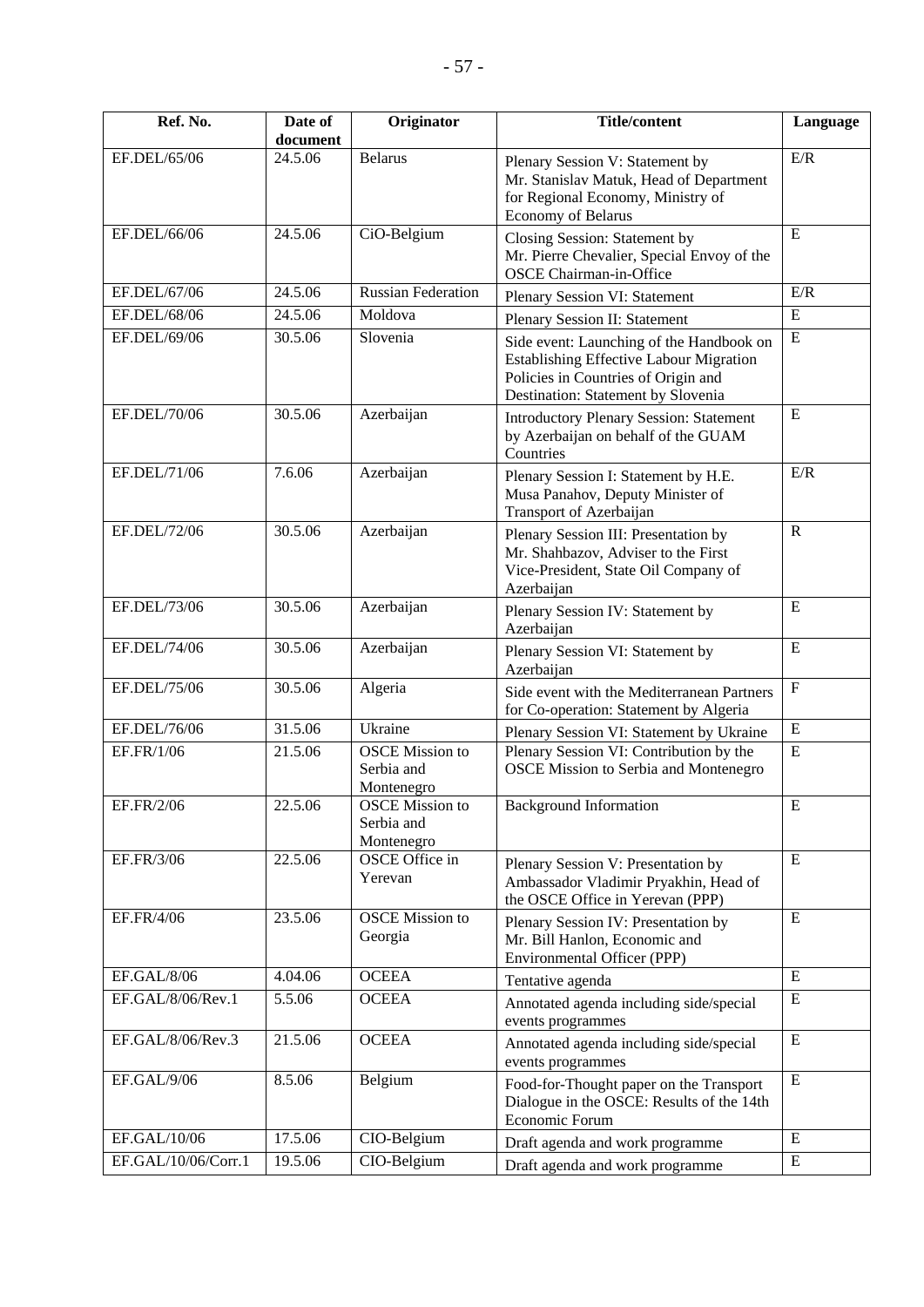| Ref. No.           | Date of<br>document | Originator               | <b>Title/content</b>                                                                                                                                                                                                                                  | Language  |
|--------------------|---------------------|--------------------------|-------------------------------------------------------------------------------------------------------------------------------------------------------------------------------------------------------------------------------------------------------|-----------|
| EF.GAL/11/06       | 18.5.06             | <b>OCEEA</b>             | Compilation of documents on a CD-ROM<br>of the Economic Forum: Part I and the<br>preparatory conferences                                                                                                                                              | E         |
| EF.GAL/12/06       | 22.5.06             | <b>Secretary General</b> | Opening Plenary: Statement by H.E.<br>Mr. Marc Perrin de Brichambaut, OSCE<br><b>Secretary General</b>                                                                                                                                                | E         |
| EF.GAL/13/06       | 22.5.06             | <b>CEEA</b>              | Opening Plenary: Statement by<br>Mr. Bernard Snoy, Co-ordinator of OSCE<br>Economic and Environmental Activities<br>(CEEA)                                                                                                                            | ${\bf E}$ |
| EF.GAL/14/06       | 23.5.06             | <b>CEEA</b>              | Plenary Session IV: Statement by<br>Mr. Bernard Snoy, CEEA                                                                                                                                                                                            | E         |
| EF.GAL/14/06/Add.1 | 23.5.06             | <b>CEEA</b>              | Plenary Session IV: Presentation by<br>Mr. Bernard Snoy, CEEA                                                                                                                                                                                         | E         |
| EF.INF/2/06        | 08.5.06             | Czech Republic           | Procedure of Applying for Visa to the<br>Czech Republic                                                                                                                                                                                               | E         |
| EF.INF/3/06        | 10.5.06             | <b>OCEEA</b>             | Special event invitation, 22 May 2006:<br>Launching of the OSCE Guide on Best<br>Conditions for Enhancing the Business and<br><b>Investment Climate</b>                                                                                               | E         |
| EF.INF/4/06        | 10.5.06             | <b>OCEEA</b>             | Special event invitation, 23 May 2006:<br>Launching of the Handbook on<br><b>Establishing Effective Labour Migration</b><br>Policies in Countries of Origin and<br>Destination                                                                        | ${\bf E}$ |
| EF.INF/5/06        | 22.5.06             | Prague Office            | Provisional List of Participants                                                                                                                                                                                                                      | ${\bf E}$ |
| EF.INF/5/06/Rev.1  | 23.5.06             | Prague Office            | Final List of Participants                                                                                                                                                                                                                            | ${\bf E}$ |
| EF.INF/5/06/Rev.2  | 24.5.06             | Prague Office            | List of Participants                                                                                                                                                                                                                                  | E         |
| EF.IO/16/06        | 10.5.06             | <b>UNECE</b>             | UNECE Report on Transport, Review of<br>the Implementation of OSCE Transport<br>Related Commitments with a Particular<br>Focus on International Legal Instruments                                                                                     | ${\bf E}$ |
| EF.IO/17/06        | 21.5.06             | <b>UIC</b>               | Opening Session: Contribution by<br>Mr. Luc Aliadiere, UIC Chief Executive                                                                                                                                                                            | E/F       |
| EF.IO/18/06        | 21.5.06             | <b>UN</b>                | Plenary Session I: Contribution by<br>Mr. Sandagdorj Erdenebileg, Senior<br>Programme Officer, UN Office of the<br>High Representative for the Least<br>Developed Countries, Landlocked<br>Developing Countries and Small Island<br>Developing States | E         |
| EF.IO/19/06        | 21.5.06             | <b>ILO</b>               | Plenary Session III: Presentation by<br>Mr. Marios Meletiou, Technical Specialist,<br>Ports and Transports, International Labour<br>Organization (PPP)                                                                                                | ${\bf E}$ |
| EF.IO/20/06        | 21.5.06             | <b>UNECE</b>             | Review Session: Contribution by UNECE                                                                                                                                                                                                                 | E         |
| EF.IO/21/06        | 21.5.06             | <b>Basel Convention</b>  | Plenary Session V: Contribution by<br>Mr. Pierre Portas, Deputy Executive<br>Secretary, Secretariat of the Basel<br>Convention                                                                                                                        | ${\bf E}$ |